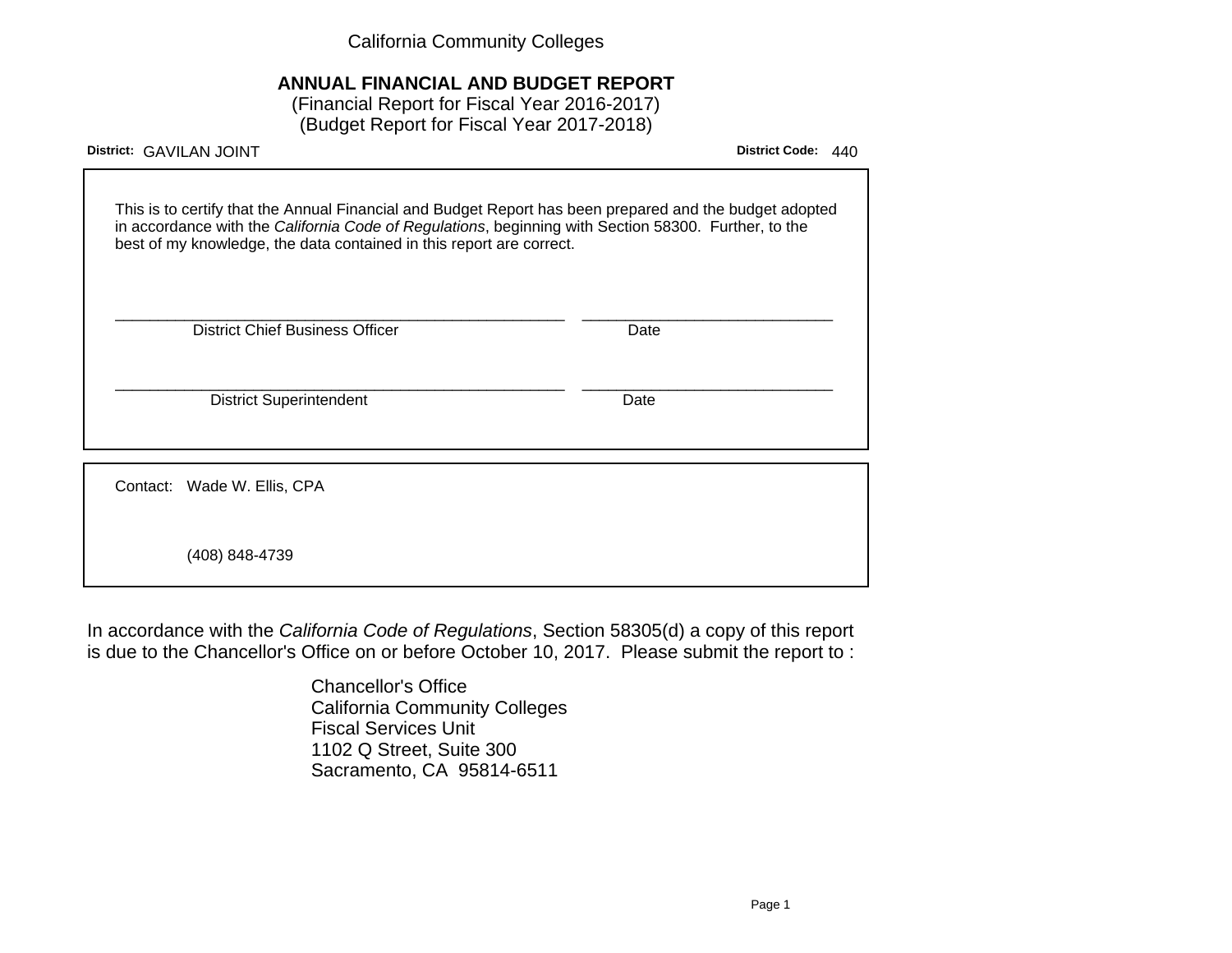# **Analysis of compliance with the 50 Percent Law (ECS 84362)**

# **Annual Financial and Budget Report**

# **The Current Expense of Education**

### **SUPPLEMENTAL DATA S11 GENERAL FUND - UNRESTRICTED SUBFUND**

| Budget Year: 2017-2018<br>For Actual Year: 2016-2017 |        | District ID: 440                 | Name: GAVILAN JOINT    |                        |             |
|------------------------------------------------------|--------|----------------------------------|------------------------|------------------------|-------------|
|                                                      |        | <b>Activity (ECSA)</b>           | <b>Activity (ECSB)</b> | <b>Activity (ECSX)</b> |             |
|                                                      |        | <b>ECS 84362 A</b>               | <b>ECS 84362 B</b>     | <b>Excluded</b>        |             |
|                                                      | Object | <b>Instructional Salary Cost</b> | <b>Total CEE</b>       | <b>Activities</b>      |             |
| <b>Academic Salaries</b>                             | Code   | AC 0100-5900 & AC 6110           | AC 0100 - 6799         | AC 6800 - 7390         | Total       |
| <b>Instructional Salaries</b>                        |        |                                  |                        |                        |             |
| Contract or Regular                                  | 1100   | 4,666,641                        | 4,666,641              |                        | 4,666,641   |
| Other                                                | 1300   | 6,852,452                        | 6,930,613              | 4,010                  | 6,934,623   |
| <b>Total Instructional Salaries</b>                  |        | 11,519,093                       | 11,597,254             | 4,010                  | 11,601,264  |
| Non-Instructional Salaries                           |        |                                  |                        |                        |             |
| <b>Contract or Regular</b>                           | 1200   |                                  | 2,473,386              |                        | 2,473,386   |
| Other                                                | 1400   |                                  | 375,290                |                        | 375,290     |
| <b>Total Non-Instructional Salaries</b>              |        | $\mathbf 0$                      | 2,848,676              | $\mathbf 0$            | 2,848,676   |
| <b>Total Academic Salaries</b>                       |        | 11,519,093                       | 14,445,930             | 4,010                  | 14,449,940  |
| <b>Classified Salaries</b>                           |        |                                  |                        |                        |             |
| Non-Instructional Salaries                           |        |                                  |                        |                        |             |
| <b>Regular Status</b>                                | 2100   |                                  | 5,131,801              |                        | 5,131,801   |
| Other                                                | 2300   |                                  | 296,486                |                        | 296,486     |
| <b>Total Non-Instructional Salaries</b>              |        | $\Omega$                         | 5,428,287              | $\mathbf 0$            | 5,428,287   |
| <b>Instructional Aides</b>                           |        |                                  |                        |                        |             |
| <b>Regular Status</b>                                | 2200   | 271,894                          | 271,894                |                        | 271,894     |
| Other                                                | 2400   | 165,082                          | 190,116                |                        | 190,116     |
| <b>Total Instructional Aides</b>                     |        | 436,976                          | 462,010                | $\mathbf 0$            | 462,010     |
| <b>Total Classified Salaries</b>                     |        | 436,976                          | 5,890,297              | $\overline{0}$         | 5,890,297   |
|                                                      |        |                                  |                        |                        |             |
| <b>Employee Benefits</b>                             | 3000   | 2,880,932                        | 6,878,681              | 567                    | 6,879,248   |
| <b>Supplies and Materials</b>                        | 4000   |                                  | 470,874                | 65,047                 | 535,921     |
| <b>Other Operating Expenses</b>                      | 5000   |                                  | 4,508,337              | 224,540                | 4,732,877   |
| <b>Equipment Replacement</b>                         | 6420   |                                  |                        |                        | $\mathbf 0$ |
| <b>Total Expenditures Prior to Exclusions</b>        |        | 14,837,001                       | 32,194,119             | 294,164                | 32,488,283  |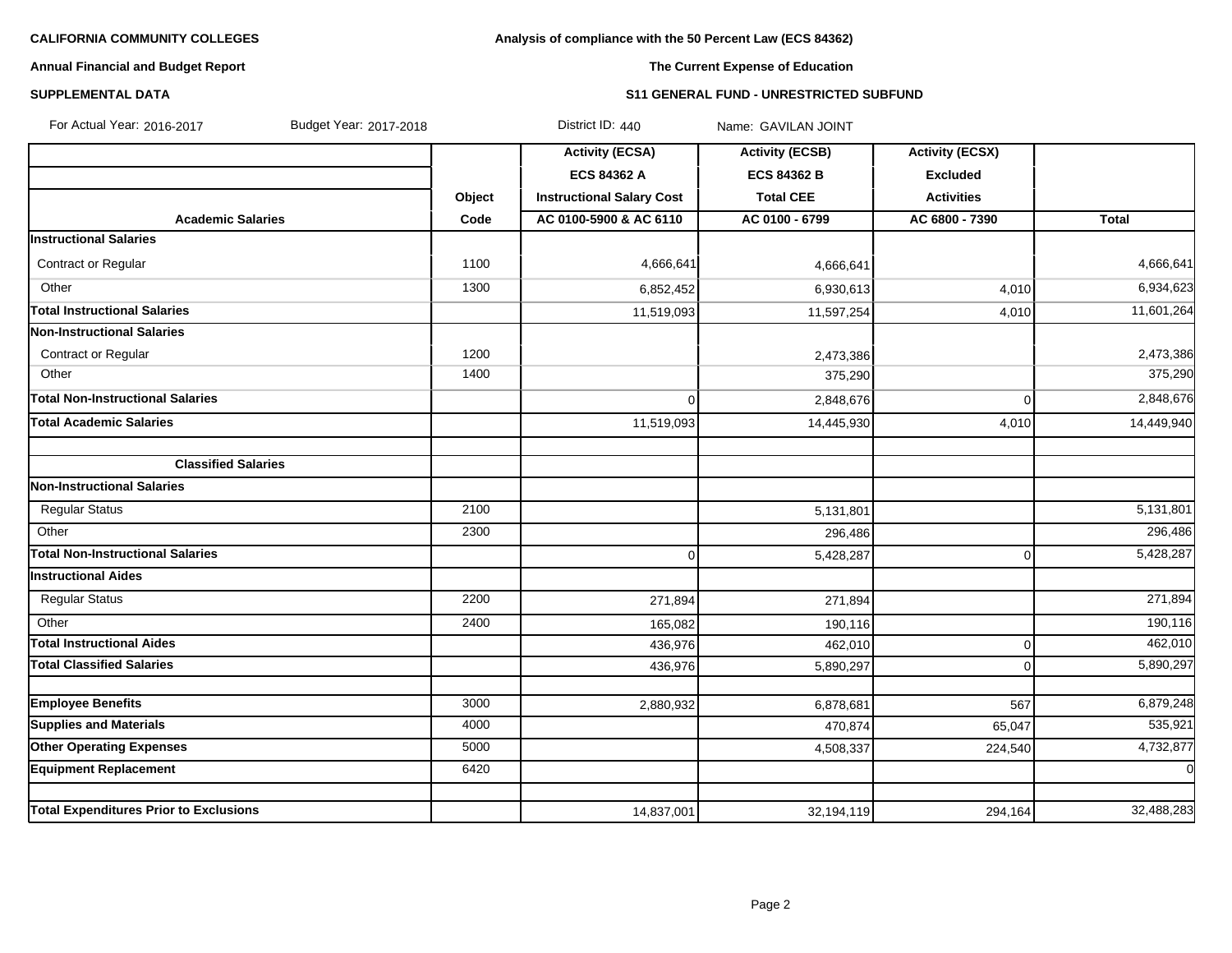**Analysis of compliance with the 50 Percent Law (ECS 84362)**

# **Annual Financial and Budget Report**

# **The Current Expense of Education**

#### **SUPPLEMENTAL DATA S11 GENERAL FUND - UNRESTRICTED SUBFUND**

| For Actual Year: 2016-2017<br>Budget Year: 2017-2018                |                    | District ID: 440                 | Name: GAVILAN JOINT    |                        |                |
|---------------------------------------------------------------------|--------------------|----------------------------------|------------------------|------------------------|----------------|
|                                                                     |                    | <b>Activity (ECSA)</b>           | <b>Activity (ECSB)</b> | <b>Activity (ECSX)</b> |                |
|                                                                     |                    | ECS 84362 A                      | <b>ECS 84362 B</b>     | <b>Excluded</b>        |                |
|                                                                     |                    | <b>Instructional Salary Cost</b> | <b>Total CEE</b>       | <b>Activities</b>      |                |
| <b>Exclusions</b>                                                   |                    | AC 0100-5900 & AC 6110           | AC 0100 - 6799         | AC 6800 - 7390         | <b>Total</b>   |
| <b>Activities to Exclude</b>                                        | <b>TOP Code</b>    |                                  |                        |                        |                |
| Instructional Staff-Retirees' Benefits and Retirement Incentives    | 5900               | 775                              | 525,681                |                        | 525,681        |
| Student Health Services Above Amount Collected                      | 6441               |                                  |                        |                        | $\overline{0}$ |
| <b>Student Transportation</b>                                       | 6491               |                                  |                        |                        | $\overline{0}$ |
| Noninstructional Staff-Retirees' Benefits and Retirement Incentives | 6740               |                                  |                        |                        | $\overline{0}$ |
| <b>Objects to Exclude</b>                                           | <b>Object Code</b> |                                  |                        |                        |                |
| <b>Rents and Leases</b>                                             | 5060               |                                  | 453,967                |                        | 453,967        |
| Lottery Expenditures                                                |                    |                                  |                        |                        |                |
| <b>Academic Salaries</b>                                            | 1000               |                                  |                        |                        | 0l             |
| <b>Classified Salaries</b>                                          | 2000               |                                  |                        |                        | 0l             |
| <b>Employee Benefits</b>                                            | 3000               |                                  |                        |                        | $\Omega$       |
| <b>Supplies and Materials</b>                                       | 4000               |                                  |                        |                        |                |
| Software                                                            | 4100               |                                  |                        |                        | $\overline{0}$ |
| Books, Magazines, & Periodicals                                     | 4200               |                                  |                        |                        | $\Omega$       |
| <b>Instructional Supplies &amp; Materials</b>                       | 4300               |                                  | 313,467                |                        | 313,467        |
| Noninstructional, Supplies & Materials                              | 4400               |                                  |                        |                        | <sup>ol</sup>  |
| <b>Total Supplies and Materials</b>                                 |                    | $\overline{0}$                   | 313,467                | $\Omega$               | 313,467        |
| Other Operating Expenses and Services                               | 5000               |                                  | 313,467                |                        | 313,467        |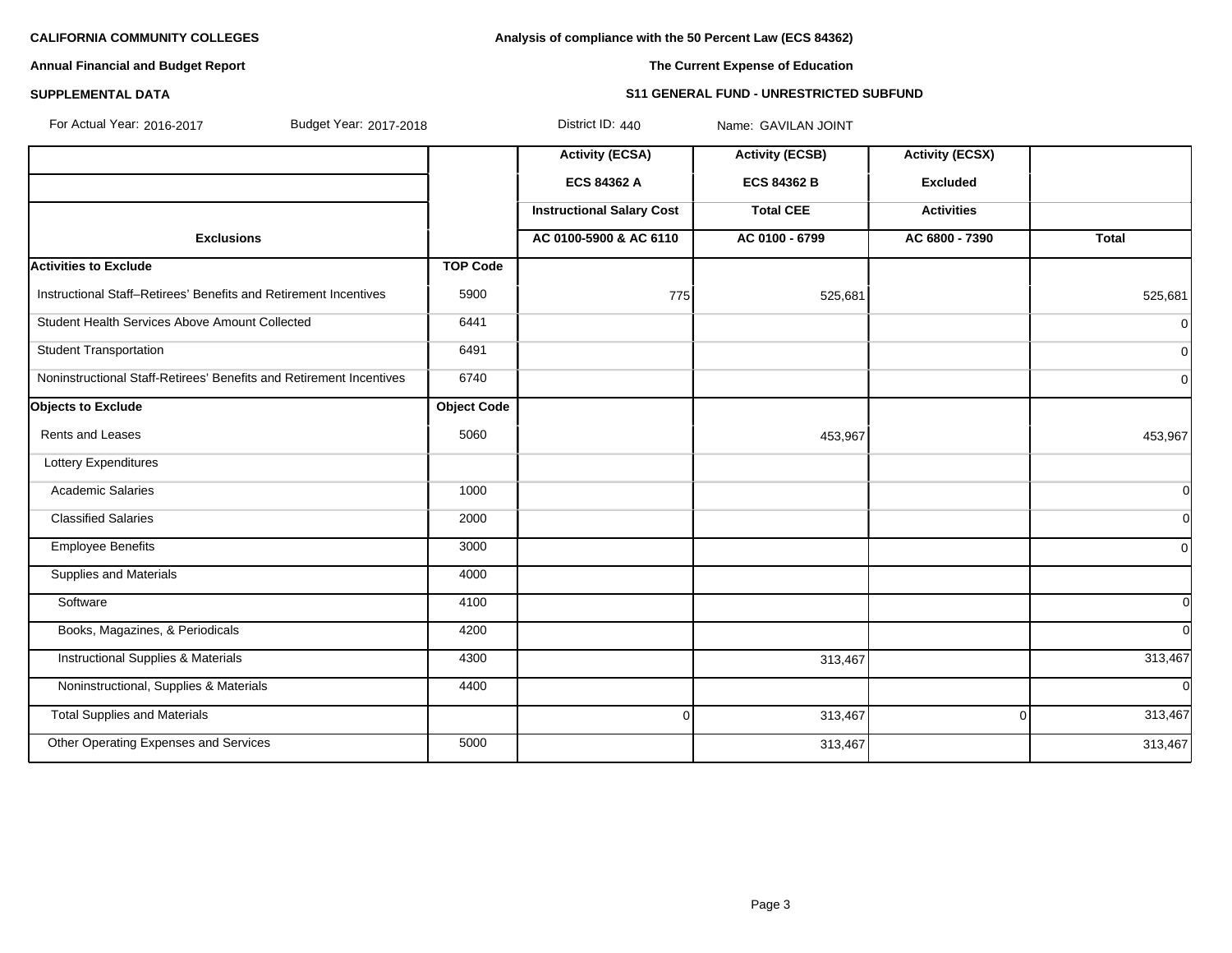# **Analysis of compliance with the 50 Percent Law (ECS 84362)**

# **Annual Financial and Budget Report**

# **The Current Expense of Education**

# **SUPPLEMENTAL DATA S11 GENERAL FUND - UNRESTRICTED SUBFUND**

Budget Year: 2017-2018 **District ID: 440** Name: GAVILAN JOINT

|                                                                 |        | <b>Activity (ECSA)</b>           | <b>Activity (ECSB)</b> | <b>Activity (ECSX)</b> |              |
|-----------------------------------------------------------------|--------|----------------------------------|------------------------|------------------------|--------------|
|                                                                 |        | ECS 84362 A                      | <b>ECS 84362 B</b>     | <b>Excluded</b>        |              |
|                                                                 | Object | <b>Instructional Salary Cost</b> | <b>Total CEE</b>       | <b>Activities</b>      |              |
|                                                                 | Code   | AC 0100-5900 & AC 6110           | AC 0100 - 6799         | AC 6800 - 7390         | <b>Total</b> |
| Capital Outlay                                                  | 6000   |                                  |                        |                        |              |
| <b>Library Books</b>                                            | 6300   |                                  |                        |                        | 0            |
| Equipment                                                       | 6400   |                                  |                        |                        |              |
| Equipment - Additional                                          | 6410   |                                  | 1,274,031              |                        | 1,274,031    |
| Equipment - Replacement                                         | 6420   |                                  |                        |                        | $\Omega$     |
| <b>Total Equipment</b>                                          |        | $\mathbf 0$                      | 1,274,031              | 0                      | 1,274,031    |
| <b>Total Capital Outlay</b>                                     |        | $\Omega$                         | 1,274,031              | 0                      | 1,274,031    |
| Other Outgo                                                     | 7000   |                                  |                        |                        | $\mathbf 0$  |
| <b>Total Exclusions</b>                                         |        | 775                              | 2,880,613              | 0                      | 2,880,613    |
| <b>Total for ECS 84362, 50% Law</b>                             |        | 14,836,226                       | 29,313,506             | 294,164                | 29,607,670   |
| Percent of CEE (Instructional Salary Cost / Total CEE)          |        | 50.61%                           | 100.00%                |                        |              |
| 50% of Current Expense of Education                             |        |                                  | 14,656,753             |                        |              |
| Nonexempted (Remaining) Deficiency from second                  |        |                                  |                        |                        |              |
| preceeding Fiscal Year                                          |        |                                  |                        |                        |              |
| Amount Required to be Expended for Salaries of Classroom        |        | 14,836,226                       | 29,313,506             | 294,164                | 29,607,670   |
| Instructors                                                     |        |                                  |                        |                        |              |
| <b>Reconciliation to Unrestricted General Fund Expenditures</b> |        |                                  |                        |                        |              |
| <b>Total Expenditures Prior to Exclusions</b>                   |        | 14,837,001                       | 32,194,119             | 294,164                | 32,488,283   |
| <b>Capital Expenditures</b>                                     | 6000   | 25,203                           | 304,702                | 969,329                | 1,274,031    |
| <b>Equipment Replacement (Back out)</b>                         | 6420   |                                  | $\Omega$               | 0                      | $\mathbf 0$  |
| <b>Total Unrestricted General Fund Expenditures</b>             |        | 14,862,204                       | 32,498,821             | 1,263,493              | 33,762,314   |
|                                                                 |        |                                  |                        |                        |              |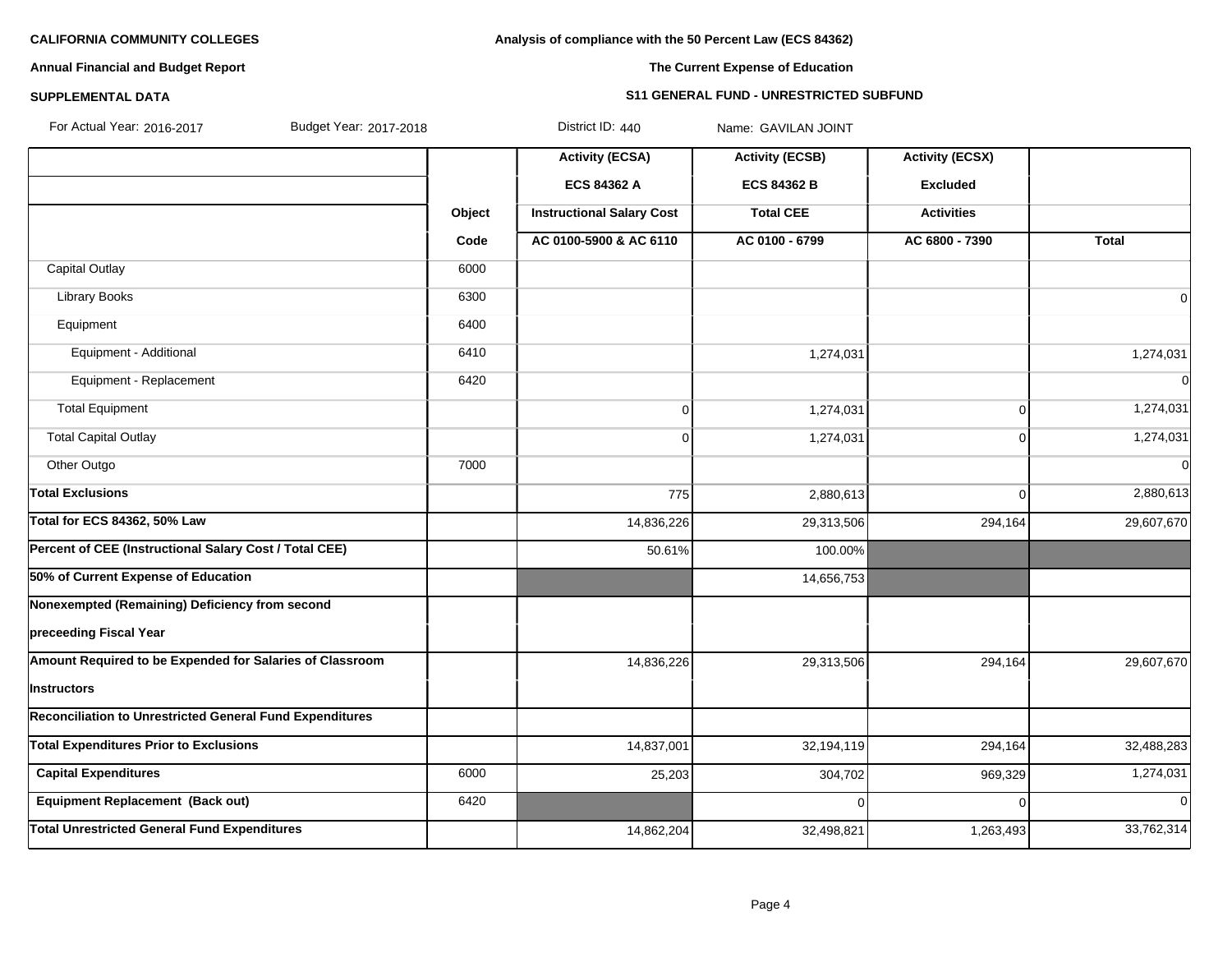#### **COMBINED BALANCE SHEET 10 General Fund — Combined**

### **(Total Unrestricted and Restricted)**

| For Year Ended June 30, 2017                | District ID: 440<br>Name: GAVILAN JOINT |                     |                     |                     |  |  |
|---------------------------------------------|-----------------------------------------|---------------------|---------------------|---------------------|--|--|
|                                             |                                         | 11                  | 12                  | 10                  |  |  |
|                                             | CA                                      | <b>General Fund</b> | <b>General Fund</b> | <b>General Fund</b> |  |  |
| <b>Description</b><br><b>ASSETS</b>         | (Object)                                | <b>Unrestricted</b> | <b>Restricted</b>   | <b>COMBINED</b>     |  |  |
|                                             | 9100                                    |                     |                     |                     |  |  |
| Cash, Investments, and Receivables          |                                         |                     |                     |                     |  |  |
| Cash:                                       |                                         |                     |                     |                     |  |  |
| Awaiting Deposit and in Banks               | 9111                                    | 608,648             |                     | 608,648             |  |  |
| In County Treasury                          | 9112                                    | 8,960,419           | 1,542,866           | 10,503,285          |  |  |
| Cash With Fiscal Agents                     | 9113                                    |                     |                     | 0                   |  |  |
| <b>Revolving Cash Accounts</b>              | 9114                                    |                     |                     | $\mathbf 0$         |  |  |
| Investments (at cost)                       | 9120                                    |                     |                     | $\Omega$            |  |  |
| <b>Accounts Receivable</b>                  | 9130                                    | 2,425,643           | 1,114,096           | 3,539,739           |  |  |
| Due from Other Funds                        | 9140                                    | 2,802,023           |                     | 2,802,023           |  |  |
| Inventories, Stores, and Prepaid Items      | 9200                                    |                     |                     |                     |  |  |
| <b>Inventories and Stores</b>               | 9210                                    |                     |                     | 0                   |  |  |
| Prepaid Items                               | 9220                                    | 297,234             | 26,638              | 323,872             |  |  |
| <b>TOTAL ASSETS</b>                         |                                         | 15,093,967          | 2,683,600           | 17,777,567          |  |  |
| <b>LIABILITIES</b>                          |                                         |                     |                     |                     |  |  |
| Current Liabilities and Deferred Revenue    | 9500                                    |                     |                     |                     |  |  |
| <b>Accounts Payable</b>                     | 9510                                    | 4,324,980           | 640,949             | 4,965,929           |  |  |
| Accrued Salaries and Wages Payable          | 9520                                    | 1,718,901           | 4,633               | 1,723,534           |  |  |
| <b>Compensated Absences Payable Current</b> | 9530                                    |                     |                     | O                   |  |  |
| Due to Other Funds                          | 9540                                    | 2,615,735           | 152,000             | 2,767,735           |  |  |
| <b>Temporary Loans</b>                      | 9550                                    |                     |                     | 0                   |  |  |
| Current Portion of Long-Term Debt           | 9560                                    |                     |                     | $\overline{0}$      |  |  |
| <b>Deferred Revenues</b>                    | 9570                                    | 1,813,934           | 1,886,017           | 3,699,951           |  |  |
| <b>TOTAL LIABILITIES</b>                    |                                         | 10,473,550          | 2,683,599           | 13,157,149          |  |  |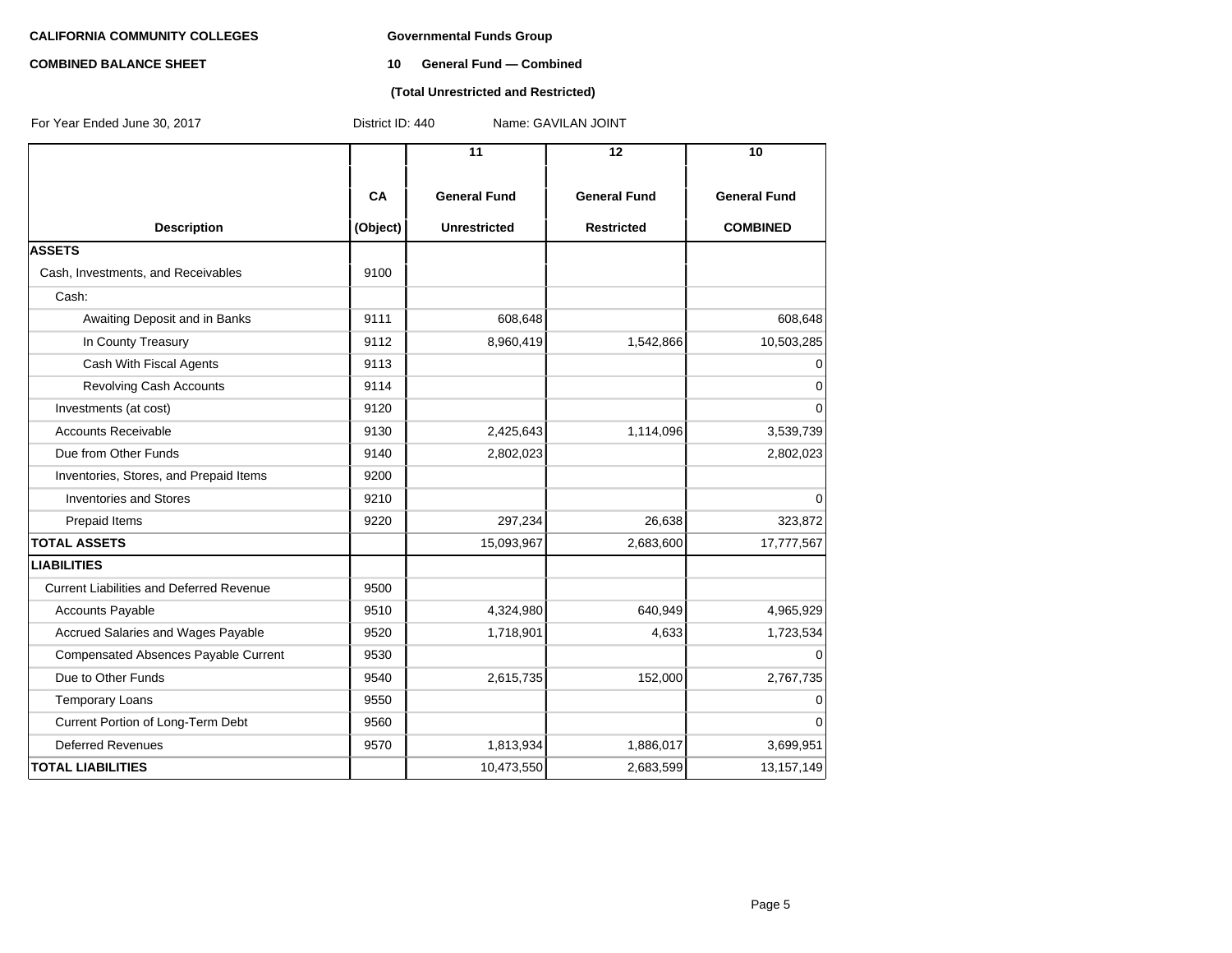#### **COMBINED BALANCE SHEET 10 General Fund — Combined**

### **(Total Unrestricted and Restricted)**

| For Year Ended June 30, 2017                    | District ID: 440 |                     | Name: GAVILAN JOINT |                     |
|-------------------------------------------------|------------------|---------------------|---------------------|---------------------|
|                                                 |                  | 11                  | 12                  | 10                  |
|                                                 | <b>CA</b>        | <b>General Fund</b> | <b>General Fund</b> | <b>General Fund</b> |
| <b>Description</b>                              | (Object)         | <b>Unrestricted</b> | <b>Restricted</b>   | <b>COMBINED</b>     |
| <b>FUND BALANCE (NON-GASB 54)</b>               |                  |                     |                     |                     |
| <b>Fund Balance Reserved</b>                    | 9710             |                     |                     | 0                   |
| <b>NonCash Assets</b>                           | 9711             |                     |                     | 0                   |
| Amounts Restricted by Law for Specific Purposes | 9712             |                     |                     | 0                   |
| Reserve for Encumbrances Credit                 | 9713             |                     |                     | 0                   |
| Reserve for Encumbrances Debit                  | 9714             |                     |                     | $\mathbf 0$         |
| <b>Reserve for Debt Services</b>                | 9715             |                     |                     | $\mathbf 0$         |
| Assigned/Committed                              | 9754             | 20,000              |                     | 20,000              |
| Unassigned                                      | 9790             | 4,600,418           |                     | 4,600,418           |
| <b>Total Fund Balance</b>                       |                  | 4,620,418           | $\overline{0}$      | 4,620,418           |
| Fund Balance (GASB 54)                          | 9750             |                     |                     |                     |
| Nonspendable Fund Balance                       | 9751             |                     |                     | $\mathbf 0$         |
| <b>Restricted Fund Balance</b>                  | 9752             |                     |                     | $\Omega$            |
| <b>Committed Fund Balance</b>                   | 9753             |                     |                     | $\mathbf 0$         |
| Assigned Fund Balance                           | 9754             |                     |                     | $\Omega$            |
| <b>Total Designated Fund Balance</b>            |                  | $\overline{0}$      | $\overline{0}$      | $\mathbf 0$         |
| <b>Uncommitted Fund Balance</b>                 | 9790             |                     |                     | $\Omega$            |
| <b>TOTAL FUND EQUITY</b>                        |                  | 4,620,418           | $\Omega$            | 4,620,418           |
| <b>TOTAL LIABILITIES AND FUND EQUITY</b>        |                  | 15,093,968          | 2,683,599           | 17,777,567          |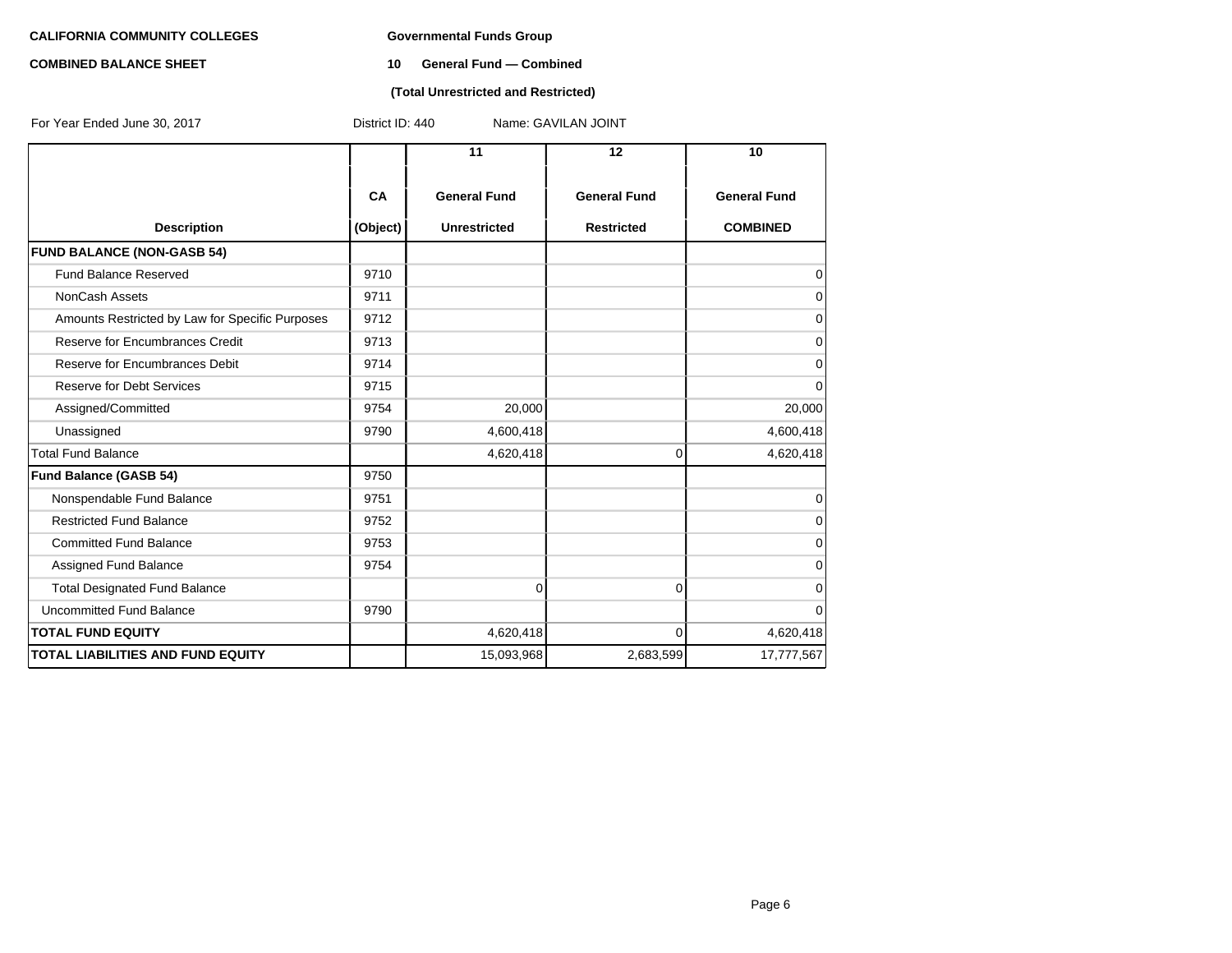**Annual Financial and Budget Report 20 Debt Service Funds:**

- 
- **21 Bond Interest and Redemption Fund**
- **22 Revenue Bond Interest and Redemption Fund**
- **COMBINED BALANCE SHEET 29 Other Debt Service Fund**

|                                                 |           | 21                     | 22                     | 29                  |
|-------------------------------------------------|-----------|------------------------|------------------------|---------------------|
|                                                 |           | <b>Bond Interest</b>   | <b>Revenue Bond</b>    |                     |
|                                                 | <b>CA</b> | and                    | Interest and           | <b>Other Debt</b>   |
| <b>Description</b>                              | (Object)  | <b>Redemption Fund</b> | <b>Redemption Fund</b> | <b>Service Fund</b> |
| <b>ASSETS</b>                                   |           |                        |                        |                     |
| Cash, Investments, and Receivables              | 9100      |                        |                        |                     |
| Cash:                                           |           |                        |                        |                     |
| Awaiting Deposit and in Banks                   | 9111      |                        |                        | 7,478,481           |
| In County Treasury                              | 9112      | 4,466,771              |                        |                     |
| Cash With Fiscal Agents                         | 9113      |                        |                        |                     |
| Investments (at cost)                           | 9120      |                        |                        |                     |
| <b>Accounts Receivable</b>                      | 9130      | 6,266                  |                        | 500,000             |
| Due from Other Funds                            | 9140      |                        |                        |                     |
| <b>TOTAL ASSETS</b>                             |           | 4,473,037              | $\Omega$               | 7,978,481           |
| <b>LIABILITIES</b>                              |           |                        |                        |                     |
| <b>Current Liabilities and Deferred Revenue</b> | 9500      |                        |                        |                     |
| <b>Accounts Payable</b>                         | 9510      |                        |                        |                     |
| Accrued Salaries and Wages Payable              | 9520      |                        |                        |                     |
| Compensated Absences Payable Current            | 9530      |                        |                        | 807,180             |
| Due to Other Funds                              | 9540      | 6,069                  |                        |                     |
| <b>Temporary Loans</b>                          | 9550      |                        |                        |                     |
| Current Portion of Long-Term Debt               | 9560      |                        |                        |                     |
| <b>Deferred Revenues</b>                        | 9570      |                        |                        |                     |
| <b>TOTAL LIABILITIES</b>                        |           | 6,069                  | $\overline{0}$         | 807,180             |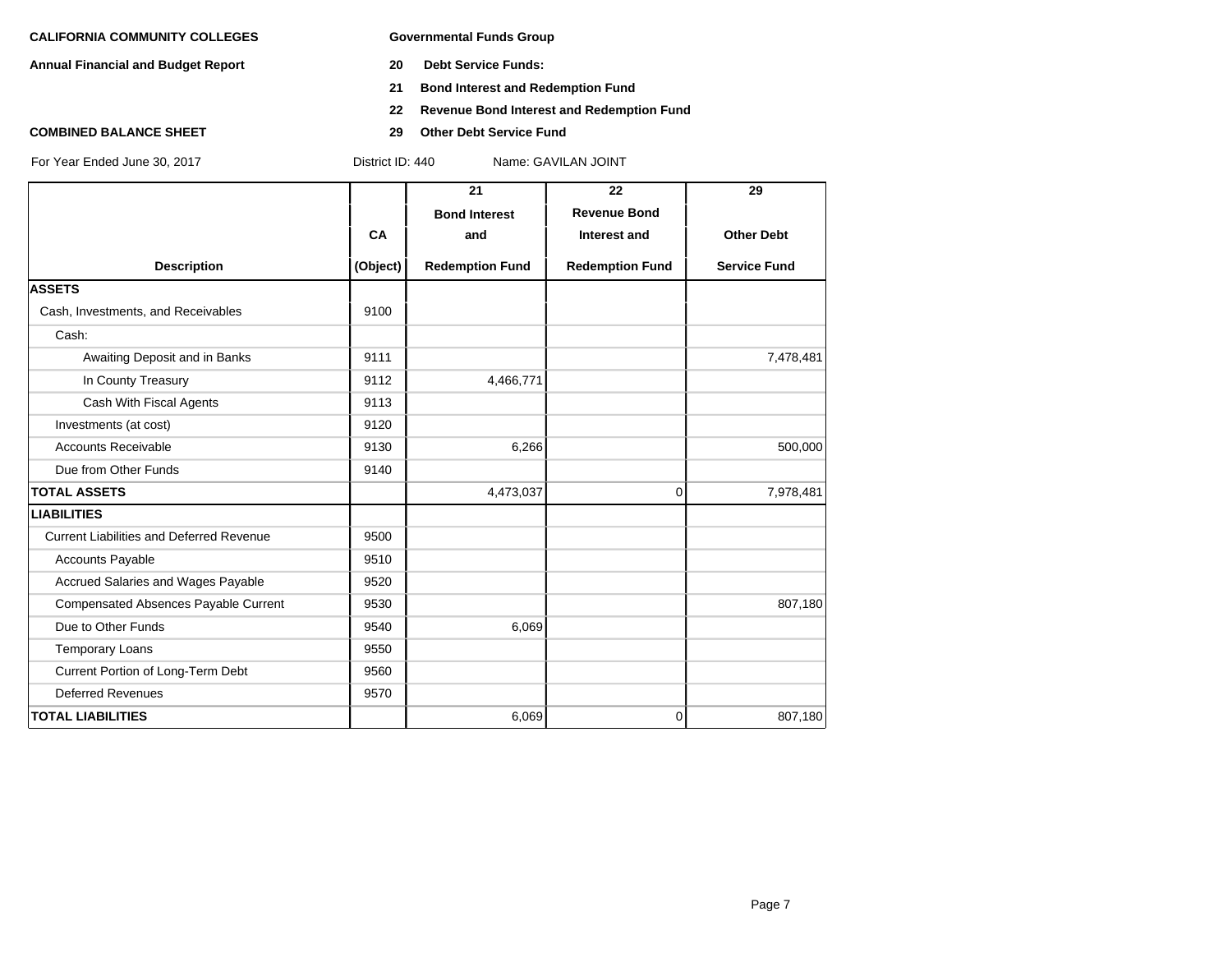**Annual Financial and Budget Report 20 Debt Service Funds:**

- 
- **21 Bond Interest and Redemption Fund**
- **22 Revenue Bond Interest and Redemption Fund**
- **COMBINED BALANCE SHEET 29 Other Debt Service Fund**

|                                                 |          | 21                     | 22                     | 29                  |
|-------------------------------------------------|----------|------------------------|------------------------|---------------------|
|                                                 |          | <b>Bond Interest</b>   | <b>Revenue Bond</b>    |                     |
|                                                 | CA       | and                    | Interest and           | <b>Other Debt</b>   |
| <b>Description</b>                              | (Object) | <b>Redemption Fund</b> | <b>Redemption Fund</b> | <b>Service Fund</b> |
| <b>FUND BALANCE (NON-GASB 54)</b>               |          |                        |                        |                     |
| <b>Fund Balance Reserved</b>                    | 9710     |                        |                        |                     |
| NonCash Assets                                  | 9711     |                        |                        |                     |
| Amounts Restricted by Law for Specific Purposes | 9712     |                        |                        |                     |
| Reserve for Encumbrances Credit                 | 9713     |                        |                        |                     |
| Reserve for Encumbrances Debit                  | 9714     |                        |                        |                     |
| <b>Reserve for Debt Services</b>                | 9715     |                        |                        |                     |
| Assigned/Committed                              | 9754     |                        |                        |                     |
| Unassigned                                      | 9790     |                        |                        |                     |
| <b>Total Fund Balance</b>                       |          | 0                      | $\Omega$               | 0                   |
| Fund Balance (GASB 54)                          | 9750     |                        |                        |                     |
| Nonspendable Fund Balance                       | 9751     |                        |                        |                     |
| <b>Restricted Fund Balance</b>                  | 9752     |                        |                        |                     |
| <b>Committed Fund Balance</b>                   | 9753     |                        |                        |                     |
| Assigned Fund Balance                           | 9754     |                        |                        |                     |
| <b>Total Designated Fund Balance</b>            |          | $\Omega$               | $\Omega$               | $\Omega$            |
| <b>Uncommitted Fund Balance</b>                 | 9790     | 4,466,968              |                        | 7,171,302           |
| <b>TOTAL FUND EQUITY</b>                        |          | 4,466,968              | 0                      | 7,171,302           |
| <b>TOTAL LIABILITIES AND FUND EQUITY</b>        |          | 4,473,037              | $\Omega$               | 7,978,482           |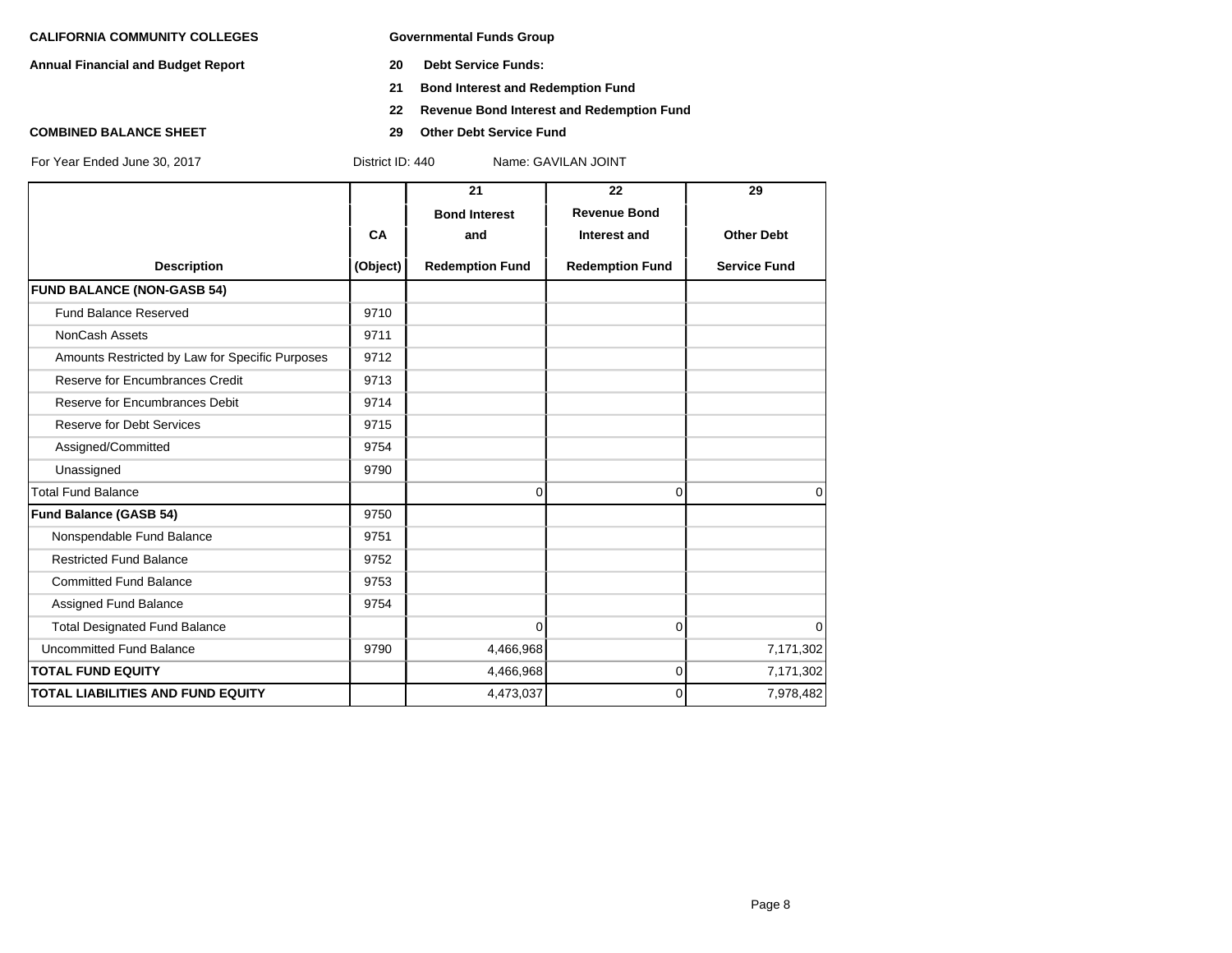**Annual Financial and Budget Report 30 Special Revenue Funds:**

- **31 Bookstore Fund 34 Farm Operation Fund**
- 
- **COMBINED BALANCE SHEET 33 Child Development Fund 39 Other Special Revenue Fund**

**32 Cafeteria Fund 35 Revenue Bond Project Fund**

|                                                 |           | 31                    | 32                    | 33                                 | 34                    | $\overline{35}$     | 39                   |
|-------------------------------------------------|-----------|-----------------------|-----------------------|------------------------------------|-----------------------|---------------------|----------------------|
|                                                 | <b>CA</b> |                       |                       | <b>Child</b><br><b>Development</b> | <b>Farm Operation</b> | <b>Revenue Bond</b> | <b>Other Special</b> |
| <b>Description</b>                              | (Object)  | <b>Bookstore Fund</b> | <b>Cafeteria Fund</b> | Fund                               | <b>Fund</b>           | <b>Project Fund</b> | <b>Revenue Fund</b>  |
| <b>ASSETS</b>                                   |           |                       |                       |                                    |                       |                     |                      |
| Cash, Investments, and Receivables              | 9100      |                       |                       |                                    |                       |                     |                      |
| Cash:                                           |           |                       |                       |                                    |                       |                     |                      |
| Awaiting Deposit and in Banks                   | 9111      |                       |                       |                                    |                       |                     |                      |
| In County Treasury                              | 9112      |                       |                       |                                    |                       |                     |                      |
| Cash With Fiscal Agents                         | 9113      |                       |                       |                                    |                       |                     |                      |
| Revolving Cash Accounts                         | 9114      |                       |                       |                                    |                       |                     |                      |
| Investments (at cost)                           | 9120      |                       |                       |                                    |                       |                     |                      |
| <b>Accounts Receivable</b>                      | 9130      |                       |                       |                                    |                       |                     |                      |
| Due from Other Funds                            | 9140      |                       |                       |                                    |                       |                     |                      |
| Inventories, Stores, and Prepaid Items          | 9200      |                       |                       |                                    |                       |                     |                      |
| <b>Inventories and Stores</b>                   | 9210      |                       |                       |                                    |                       |                     |                      |
| Prepaid Items                                   | 9220      |                       |                       |                                    |                       |                     |                      |
| <b>TOTAL ASSETS</b>                             |           | 0                     | $\overline{0}$        | $\overline{0}$                     | $\overline{0}$        | $\overline{0}$      | 0                    |
| <b>LIABILITIES</b>                              |           |                       |                       |                                    |                       |                     |                      |
| <b>Current Liabilities and Deferred Revenue</b> | 9500      |                       |                       |                                    |                       |                     |                      |
| <b>Accounts Payable</b>                         | 9510      |                       |                       |                                    |                       |                     |                      |
| Accrued Salaries and Wages Payable              | 9520      |                       |                       |                                    |                       |                     |                      |
| Compensated Absences Payable Current            | 9530      |                       |                       |                                    |                       |                     |                      |
| Due to Other Funds                              | 9540      |                       |                       |                                    |                       |                     |                      |
| <b>Temporary Loans</b>                          | 9550      |                       |                       |                                    |                       |                     |                      |
| Current Portion of Long-Term Debt               | 9560      |                       |                       |                                    |                       |                     |                      |
| <b>Deferred Revenues</b>                        | 9570      |                       |                       |                                    |                       |                     |                      |
| <b>TOTAL LIABILITIES</b>                        |           | 0                     | $\overline{0}$        | $\overline{0}$                     | 0                     | 0                   | 0                    |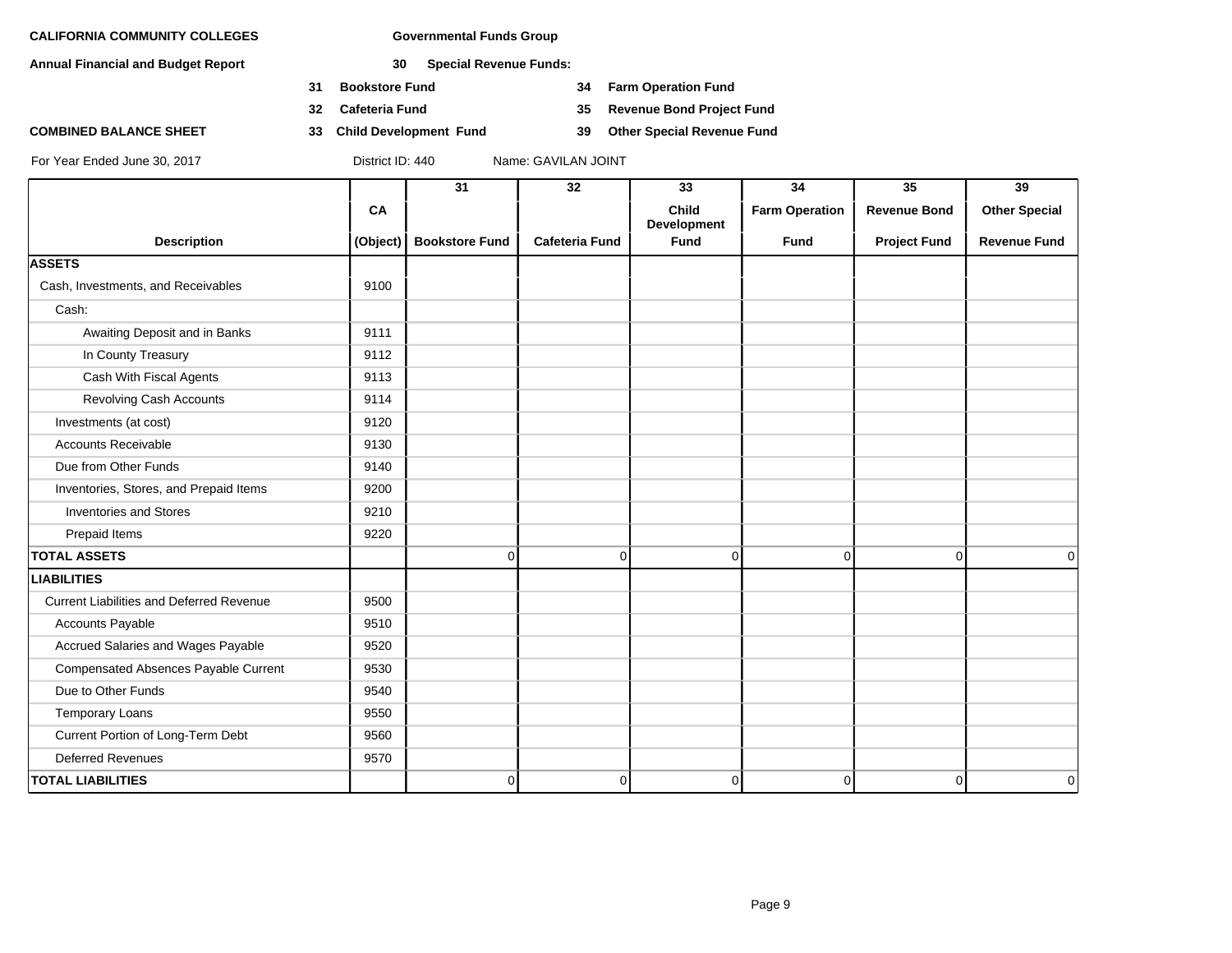**Annual Financial and Budget Report 30 Special Revenue Funds:**

- **31 Bookstore Fund 34 Farm Operation Fund**
- 
- **COMBINED BALANCE SHEET 33 Child Development Fund 39 Other Special Revenue Fund**

**32 Cafeteria Fund 35 Revenue Bond Project Fund**

|                                                 |          | 31                    | 32                    | 33                   | 34                    | 35                  | 39                   |
|-------------------------------------------------|----------|-----------------------|-----------------------|----------------------|-----------------------|---------------------|----------------------|
|                                                 | CA       |                       |                       | Child<br>Development | <b>Farm Operation</b> | <b>Revenue Bond</b> | <b>Other Special</b> |
| <b>Description</b>                              | (Object) | <b>Bookstore Fund</b> | <b>Cafeteria Fund</b> | <b>Fund</b>          | <b>Fund</b>           | <b>Project Fund</b> | <b>Revenue Fund</b>  |
| <b>FUND BALANCE (NON-GASB 54)</b>               |          |                       |                       |                      |                       |                     |                      |
| <b>Fund Balance Reserved</b>                    | 9710     | $\Omega$              | 0                     | $\Omega$             | $\Omega$              | 0                   | $\Omega$             |
| NonCash Assets                                  | 9711     | ∩                     |                       | $\Omega$             | 0                     | $\Omega$            | $\overline{0}$       |
| Amounts Restricted by Law for Specific Purposes | 9712     |                       |                       | U                    |                       |                     | $\overline{0}$       |
| Reserve for Encumbrances Credit                 | 9713     | O                     | <sup>n</sup>          | $\Omega$             | $\Omega$              | $\Omega$            | $\overline{0}$       |
| Reserve for Encumbrances Debit                  | 9714     | O                     |                       | $\Omega$             | $\Omega$              | $\Omega$            | $\overline{0}$       |
| <b>Reserve for Debt Services</b>                | 9715     |                       |                       | $\Omega$             | 0                     | O                   | $\overline{0}$       |
| Assigned/Committed                              | 9754     | U                     |                       | $\Omega$             | $\Omega$              | $\Omega$            | $\overline{0}$       |
| Unassigned                                      | 9790     | $\Omega$              | <sup>0</sup>          | $\Omega$             | $\Omega$              | 0                   | $\overline{0}$       |
| <b>Total Fund Balance</b>                       |          | 0                     | 0                     | $\Omega$             | 0                     | 0                   | $\Omega$             |
| Fund Balance (GASB 54)                          | 9750     |                       |                       |                      |                       |                     |                      |
| Nonspendable Fund Balance                       | 9751     | $\Omega$              | $\Omega$              | $\Omega$             | $\Omega$              | $\Omega$            | $\overline{0}$       |
| <b>Restricted Fund Balance</b>                  | 9752     | ∩                     |                       | $\Omega$             | <sup>0</sup>          | $\Omega$            | $\overline{0}$       |
| <b>Committed Fund Balance</b>                   | 9753     | ∩                     |                       | $\Omega$             | $\Omega$              | $\Omega$            | $\overline{0}$       |
| Assigned Fund Balance                           | 9754     | 0                     | 0                     | $\Omega$             | $\Omega$              | $\Omega$            | $\overline{0}$       |
| <b>Total Designated Fund Balance</b>            |          |                       |                       | $\Omega$             | $\Omega$              | O                   | $\overline{0}$       |
| <b>Uncommitted Fund Balance</b>                 | 9790     | $\Omega$              | <sup>0</sup>          | $\Omega$             | $\Omega$              | $\Omega$            | $\overline{0}$       |
| <b>TOTAL FUND EQUITY</b>                        |          | 0                     | 0                     | $\overline{0}$       | $\overline{0}$        | $\Omega$            | $\overline{0}$       |
| <b>TOTAL LIABILITIES AND FUND EQUITY</b>        |          | O                     | <sup>0</sup>          | $\Omega$             | $\Omega$              | U                   | $\overline{0}$       |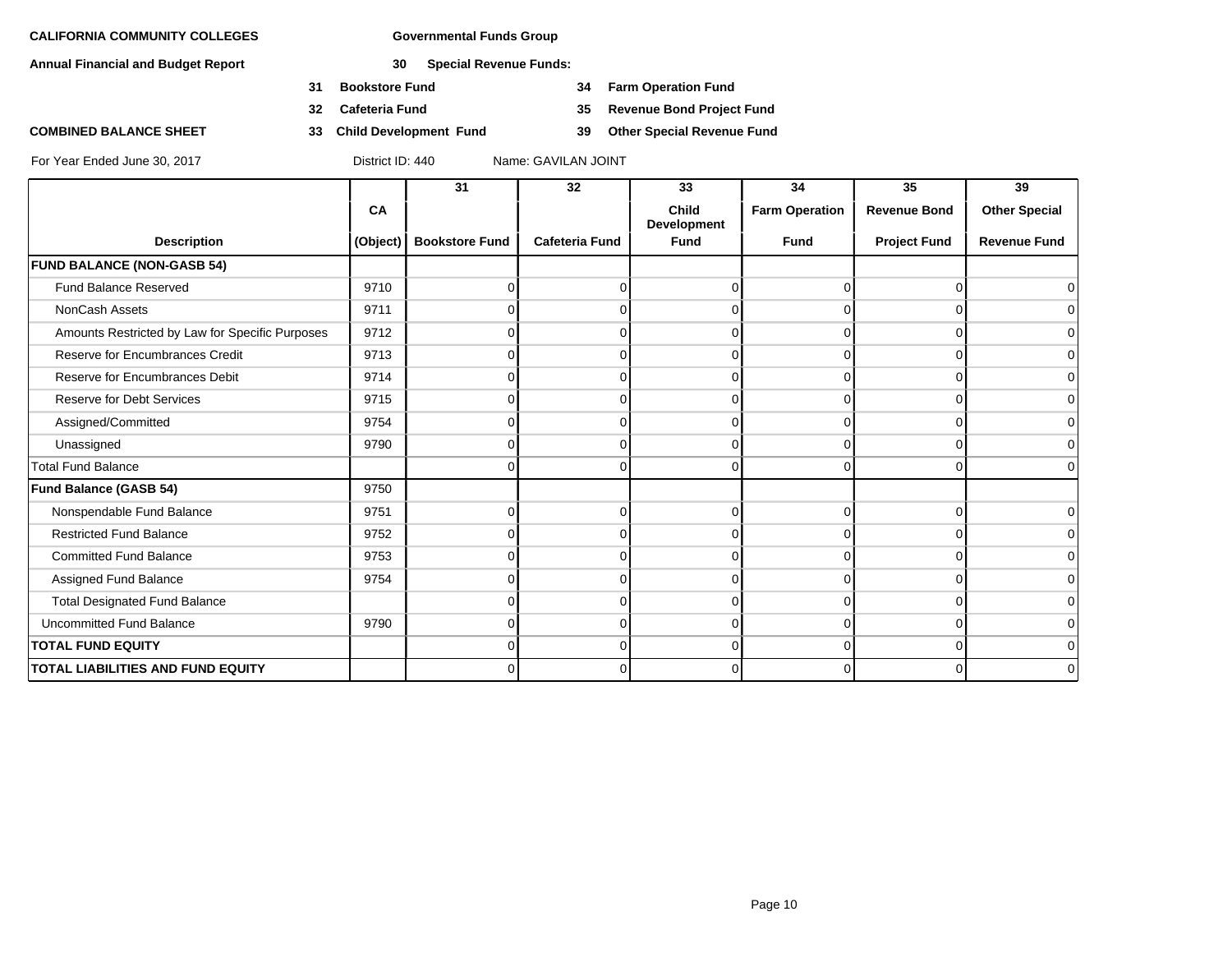- **Annual Financial and Budget Report 40 Capital Projects Funds:**
	- **41 Capital Outlay Projects Fund**
- **COMBINED BALANCE SHEET 42 Revenue Bond Construction Fund**

|                                                 |          | 41                    | 42                       | 43                        |
|-------------------------------------------------|----------|-----------------------|--------------------------|---------------------------|
|                                                 | CA       | <b>Capital Outlay</b> | <b>Revenue Bond</b>      | <b>General Obligation</b> |
| <b>Description</b>                              | (Object) | <b>Projects Fund</b>  | <b>Construction Fund</b> | <b>Bond Fund</b>          |
| <b>ASSETS</b>                                   |          |                       |                          |                           |
| Cash, Investments, and Receivables              | 9100     |                       |                          |                           |
| Cash:                                           |          |                       |                          |                           |
| Awaiting Deposit and in Banks                   | 9111     | 6,370,000             | 16,512                   |                           |
| In County Treasury                              | 9112     | 916,358               | 5,701,020                |                           |
| Cash With Fiscal Agents                         | 9113     | 2,351,787             |                          |                           |
| Revolving Cash Accounts                         | 9114     |                       |                          |                           |
| Investments (at cost)                           | 9120     |                       |                          |                           |
| <b>Accounts Receivable</b>                      | 9130     | 19,123                | 11,355                   |                           |
| Due from Other Funds                            | 9140     | 504,474               | 2,226,609                |                           |
| Inventories, Stores, and Prepaid Items          | 9200     |                       |                          |                           |
| <b>Inventories and Stores</b>                   | 9210     |                       |                          |                           |
| Prepaid Items                                   | 9220     |                       |                          |                           |
| <b>TOTAL ASSETS</b>                             |          | 10,161,742            | 7,955,496                | $\Omega$                  |
| <b>LIABILITIES</b>                              |          |                       |                          |                           |
| <b>Current Liabilities and Deferred Revenue</b> | 9500     |                       |                          |                           |
| <b>Accounts Payable</b>                         | 9510     | 730,019               | 748,146                  |                           |
| Accrued Salaries and Wages Payable              | 9520     |                       |                          |                           |
| Compensated Absences Payable Current            | 9530     |                       |                          |                           |
| Due to Other Funds                              | 9540     | 444,675               | 2,287,654                |                           |
| <b>Temporary Loans</b>                          | 9550     |                       |                          |                           |
| Current Portion of Long-Term Debt               | 9560     |                       |                          |                           |
| <b>Deferred Revenues</b>                        | 9570     | 1,096,024             |                          |                           |
| <b>TOTAL LIABILITIES</b>                        |          | 2,270,718             | 3,035,800                | 0                         |
|                                                 |          |                       |                          |                           |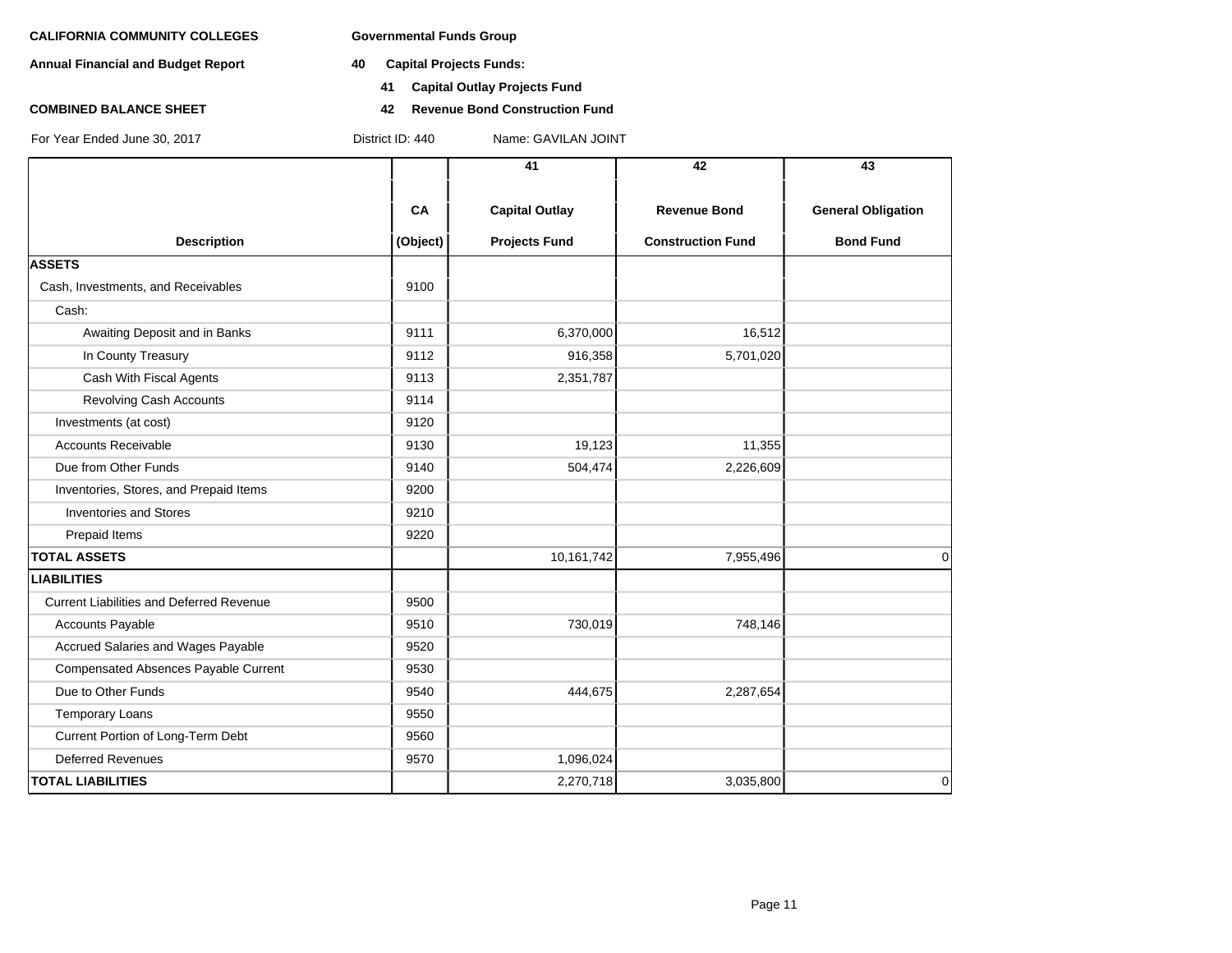**Annual Financial and Budget Report 40 Capital Projects Funds:**

- - **41 Capital Outlay Projects Fund**
- **COMBINED BALANCE SHEET 42 Revenue Bond Construction Fund**

|                                                 |          | 41                    | 42                       | 43                        |
|-------------------------------------------------|----------|-----------------------|--------------------------|---------------------------|
|                                                 | CA       | <b>Capital Outlay</b> | <b>Revenue Bond</b>      | <b>General Obligation</b> |
| <b>Description</b>                              | (Object) | <b>Projects Fund</b>  | <b>Construction Fund</b> | <b>Bond Fund</b>          |
| <b>FUND BALANCE (NON-GASB 54)</b>               |          |                       |                          |                           |
| <b>Fund Balance Reserved</b>                    | 9710     |                       |                          |                           |
| NonCash Assets                                  | 9711     |                       |                          |                           |
| Amounts Restricted by Law for Specific Purposes | 9712     |                       |                          |                           |
| Reserve for Encumbrances Credit                 | 9713     |                       |                          |                           |
| Reserve for Encumbrances Debit                  | 9714     |                       |                          |                           |
| <b>Reserve for Debt Services</b>                | 9715     |                       |                          |                           |
| Assigned/Committed                              | 9754     |                       |                          |                           |
| Unassigned                                      | 9790     |                       |                          |                           |
| <b>Total Fund Balance</b>                       |          | 0                     | $\Omega$                 | $\Omega$                  |
| Fund Balance (GASB 54)                          | 9750     |                       |                          |                           |
| Nonspendable Fund Balance                       | 9751     |                       |                          |                           |
| <b>Restricted Fund Balance</b>                  | 9752     |                       |                          |                           |
| <b>Committed Fund Balance</b>                   | 9753     |                       |                          |                           |
| Assigned Fund Balance                           | 9754     |                       |                          |                           |
| <b>Total Designated Fund Balance</b>            |          | $\Omega$              | $\Omega$                 | 0                         |
| <b>Uncommitted Fund Balance</b>                 | 9790     | 7,891,024             | 4,919,696                |                           |
| <b>TOTAL FUND EQUITY</b>                        |          | 7,891,024             | 4,919,696                | 0                         |
| <b>TOTAL LIABILITIES AND FUND EQUITY</b>        |          | 10,161,742            | 7,955,496                | $\Omega$                  |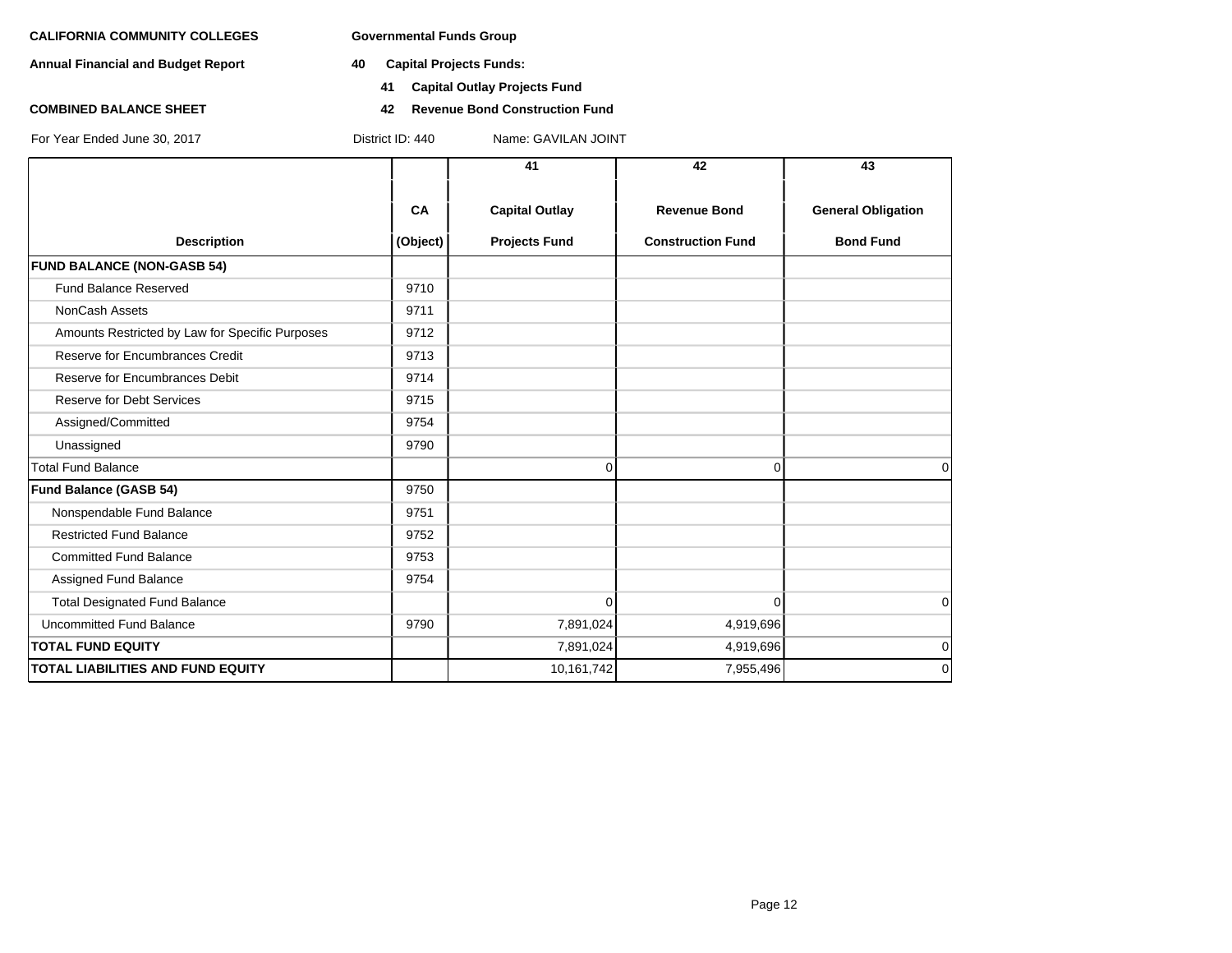**Annual Financial and Budget Report 50 Enterprise Funds:**

**51 Bookstore Fund 53 Farm Operations Fund**

**COMBINED BALANCE SHEET 52 Cafeteria Fund 59 Other Enterprise Fund**

| ame: GAVILAN JOINT |  |
|--------------------|--|
|                    |  |

|                                            |          | $\overline{51}$  | 52        | 53                | 59                |
|--------------------------------------------|----------|------------------|-----------|-------------------|-------------------|
|                                            |          |                  |           | Farm              | Other             |
|                                            | CA       | <b>Bookstore</b> | Cafeteria | <b>Operations</b> | <b>Enterprise</b> |
| <b>Description</b>                         | (Object) | <b>Fund</b>      | Fund      | <b>Fund</b>       | Fund              |
| <b>ASSETS</b>                              |          |                  |           |                   |                   |
| Cash, Investments, and Receivables         | 9100     |                  |           |                   |                   |
| Cash:                                      |          |                  |           |                   |                   |
| Awaiting Deposit and in Banks              | 9111     |                  |           |                   |                   |
| In County Treasury                         | 9112     |                  |           |                   |                   |
| Cash With Fiscal Agents                    | 9113     |                  |           |                   |                   |
| Revolving Cash Accounts                    | 9114     |                  |           |                   |                   |
| Investments (at cost)                      | 9120     |                  |           |                   |                   |
| <b>Accounts Receivable</b>                 | 9130     |                  |           |                   |                   |
| Due from Other Funds                       | 9140     |                  |           |                   |                   |
| Inventories, Stores, and Prepaid Items     | 9200     |                  |           |                   |                   |
| <b>Inventories and Stores</b>              | 9210     |                  |           |                   |                   |
| Prepaid Items                              | 9220     |                  |           |                   |                   |
| <b>Fixed Assets</b>                        | 9300     |                  |           |                   |                   |
| <b>Sites</b>                               | 9310     |                  |           |                   |                   |
| Site Improvements                          | 9320     |                  |           |                   |                   |
| Accumulated Depreciation Site Improvements | 9321     |                  |           |                   |                   |
| <b>Buildings</b>                           | 9330     |                  |           |                   |                   |
| <b>Accumulated Depreciation Buildings</b>  | 9331     |                  |           |                   |                   |
| Library Books                              | 9340     |                  |           |                   |                   |
| Equipment                                  | 9350     |                  |           |                   |                   |
| <b>Accumulated Depreciation Equipment</b>  | 9351     |                  |           |                   |                   |
| Work in Progress                           | 9360     |                  |           |                   |                   |
| <b>Total Fixed Assets</b>                  |          | 0                | 0         | $\overline{0}$    | 0                 |
| <b>TOTAL ASSETS</b>                        |          | 0                | 0         | $\overline{0}$    | $\overline{0}$    |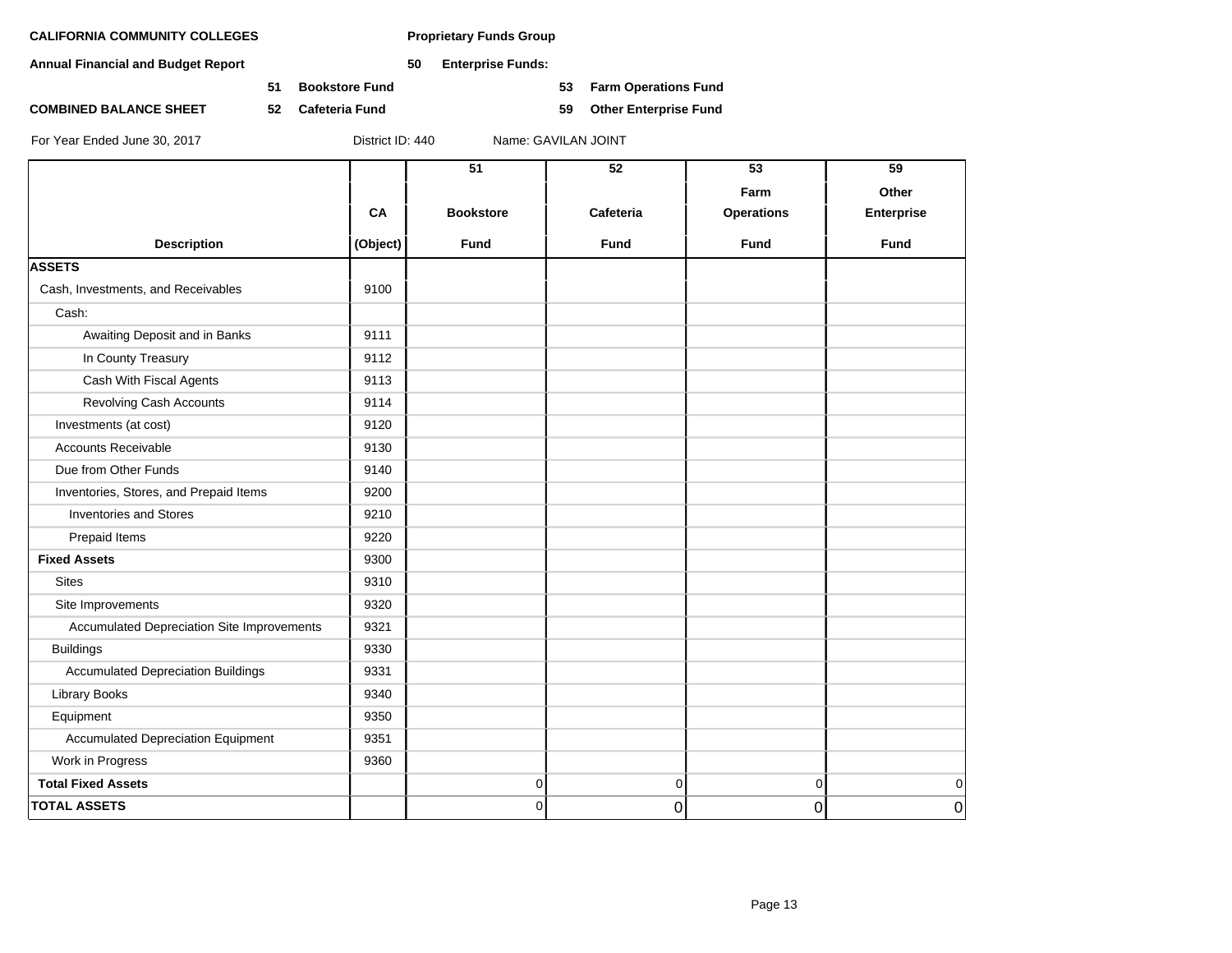**Annual Financial and Budget Report 50 Enterprise Funds:**

**51 Bookstore Fund 53 Farm Operations Fund**

**COMBINED BALANCE SHEET 52 Cafeteria Fund 59 Other Enterprise Fund**

|                                                       |          | 51               | 52             | 53                | 59                |
|-------------------------------------------------------|----------|------------------|----------------|-------------------|-------------------|
|                                                       |          |                  |                | Farm              | Other             |
|                                                       | CA       | <b>Bookstore</b> | Cafeteria      | <b>Operations</b> | <b>Enterprise</b> |
| <b>Description</b>                                    | (Object) | <b>Fund</b>      | <b>Fund</b>    | <b>Fund</b>       | <b>Fund</b>       |
| <b>LIABILITIES</b>                                    |          |                  |                |                   |                   |
| <b>Current Liabilities and Deferred Revenue</b>       | 9500     |                  |                |                   |                   |
| <b>Accounts Payable</b>                               | 9510     |                  |                |                   |                   |
| Accrued Salaries and Wages Payable                    | 9520     |                  |                |                   |                   |
| Compensated Absences Payable Current                  | 9530     |                  |                |                   |                   |
| Due to Other Funds                                    | 9540     |                  |                |                   |                   |
| Temporary Loans                                       | 9550     |                  |                |                   |                   |
| Current Portion of Long-Term Debt                     | 9560     |                  |                |                   |                   |
| <b>Deferred Revenues</b>                              | 9570     |                  |                |                   |                   |
| <b>Total Current Liabilities and Deferred Revenue</b> |          | 0                | $\mathbf 0$    | $\Omega$          | $\Omega$          |
| Long-Term Liabilities                                 | 9600     |                  |                |                   |                   |
| <b>Bonds Payable</b>                                  | 9610     |                  |                |                   |                   |
| Revenue Bonds Payable                                 | 9620     |                  |                |                   |                   |
| Certificates of Participation                         | 9630     |                  |                |                   |                   |
| Lease Purchase of Capital Lease                       | 9640     |                  |                |                   |                   |
| Compensated Absences Long Term                        | 9650     |                  |                |                   |                   |
| Post-Employment Benefits Long Term                    | 9660     |                  |                |                   |                   |
| Other Long-Term Liabilities                           | 9670     |                  |                |                   |                   |
| <b>Total Long-Term Liabilities</b>                    |          | $\overline{0}$   | $\overline{0}$ | $\overline{0}$    | 0                 |
| <b>TOTAL LIABILITIES</b>                              | 968      | 0                | 0              | $\vert$ 0         | 0                 |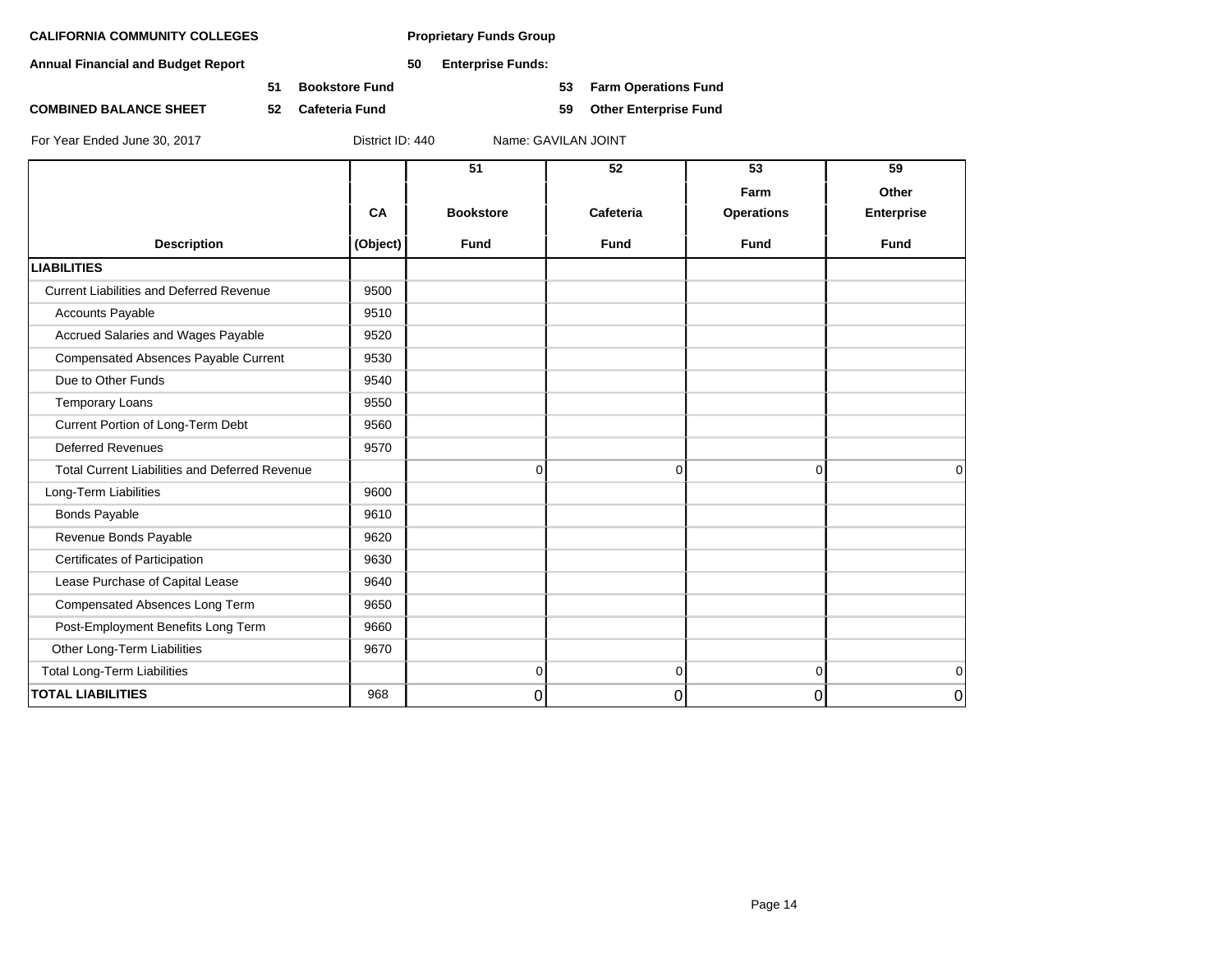**Annual Financial and Budget Report 50 Enterprise Funds:**

**51 Bookstore Fund 53 Farm Operations Fund**

**COMBINED BALANCE SHEET 52 Cafeteria Fund 59 Other Enterprise Fund**

For Year Ended June 30, 2017 District ID: 440 Name: GAVILAN JOINT

**51 52 53 59 Farm Other CA Bookstore Cafeteria Operations Enterprise Description (Object) Fund Fund Fund Fund FUND EQUITY** Fund Balance Reserved 19710 NonCash Assets 8711 Amounts Restricted by Law for Specific Purposes | 9712 Reserve for Encumbrances Credit 19713 Reserve for Encumbrances Debit 19714 Reserve for Debt Services **19715** Assigned/Committed 9754 Unassigned 9790 Total Reserved Fund Balance 0 0 0 0 **Fund Balance (GASB 54)** 9750 Nonspendable Fund Balance 19751 Restricted Fund Balance **19752** Committed Fund Balance 1 2753 Assigned Fund Balance 2008 19754 Total Designated Fund Balance 0 0 0 0 Uncommitted(Unrestricted) Fund Balance | 9790 **Other Equity** 9800 Contributed Capital 2810 Retained Earnings 19850 Investment in General Fixed Assets 19890 **TOTAL FUND EQUITY** 0 0 0 0 **TOTAL LIABILITIES AND FUND EQUITY** 0 0 0 0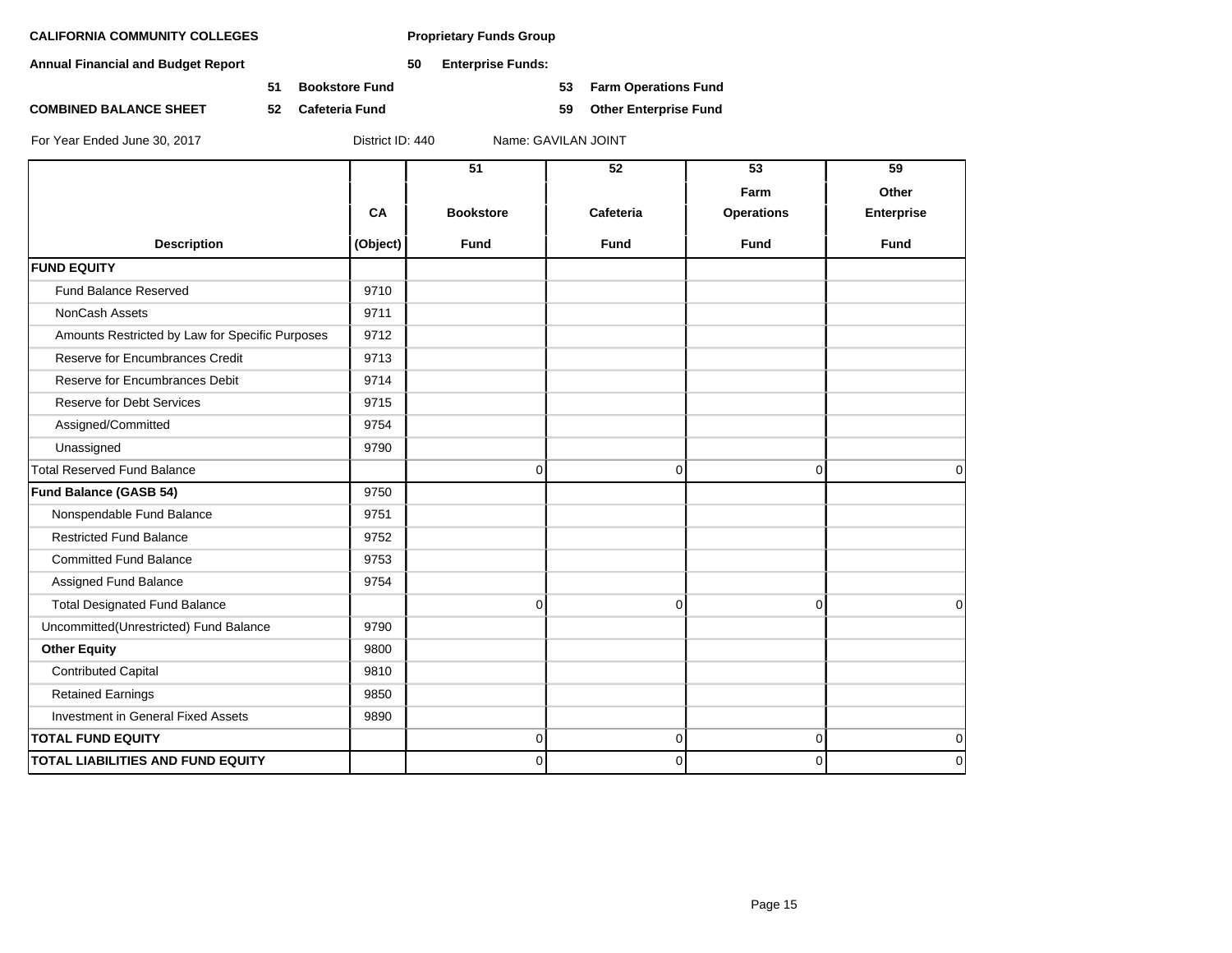- **Annual Financial and Budget Report 60 Internal Service Funds:**
	- **61 Self-Insurance Fund**
- **COMBINED BALANCE SHEET 69 Other Internal Service Fund**

|                                                   |          | 61                         | 69                            |
|---------------------------------------------------|----------|----------------------------|-------------------------------|
|                                                   | CA       |                            | <b>Other Internal Service</b> |
|                                                   |          |                            |                               |
| <b>Description</b>                                | (Object) | <b>Self-Insurance Fund</b> | <b>Fund</b>                   |
| <b>ASSETS</b>                                     |          |                            |                               |
| Cash, Investments, and Receivables                | 9100     |                            |                               |
| Cash:                                             |          |                            |                               |
| Awaiting Deposit and in Banks                     | 9111     |                            |                               |
| In County Treasury                                | 9112     |                            |                               |
| Cash With Fiscal Agents                           | 9113     |                            |                               |
| <b>Revolving Cash Accounts</b>                    | 9114     |                            |                               |
| Investments (at cost)                             | 9120     |                            |                               |
| <b>Accounts Receivable</b>                        | 9130     | 33,984                     |                               |
| Due from Other Funds                              | 9140     | 25,995                     |                               |
| <b>Student Loans Receivable</b>                   | 9150     |                            |                               |
| Inventories, Stores, and Prepaid Items            | 9200     |                            |                               |
| <b>Inventories and Stores</b>                     | 9210     |                            |                               |
| Prepaid Items                                     | 9220     |                            |                               |
| <b>Fixed Assets</b>                               | 9300     |                            |                               |
| <b>Sites</b>                                      | 9310     |                            |                               |
| Site Improvements                                 | 9320     |                            |                               |
| <b>Accumulated Depreciation Site Improvements</b> | 9321     |                            |                               |
| <b>Buildings</b>                                  | 9330     |                            |                               |
| <b>Accumulated Depreciation Buildings</b>         | 9331     |                            |                               |
| <b>Library Books</b>                              | 9340     |                            |                               |
| Equipment                                         | 9350     |                            |                               |
| <b>Accumulated Depreciation Equipment</b>         | 9351     |                            |                               |
| Work in Progress                                  | 9360     |                            |                               |
| <b>Total Fixed Assets</b>                         |          | $\mathbf 0$                | $\mathbf 0$                   |
| <b>TOTAL ASSETS</b>                               |          | 59,979                     | $\mathbf 0$                   |
|                                                   |          |                            |                               |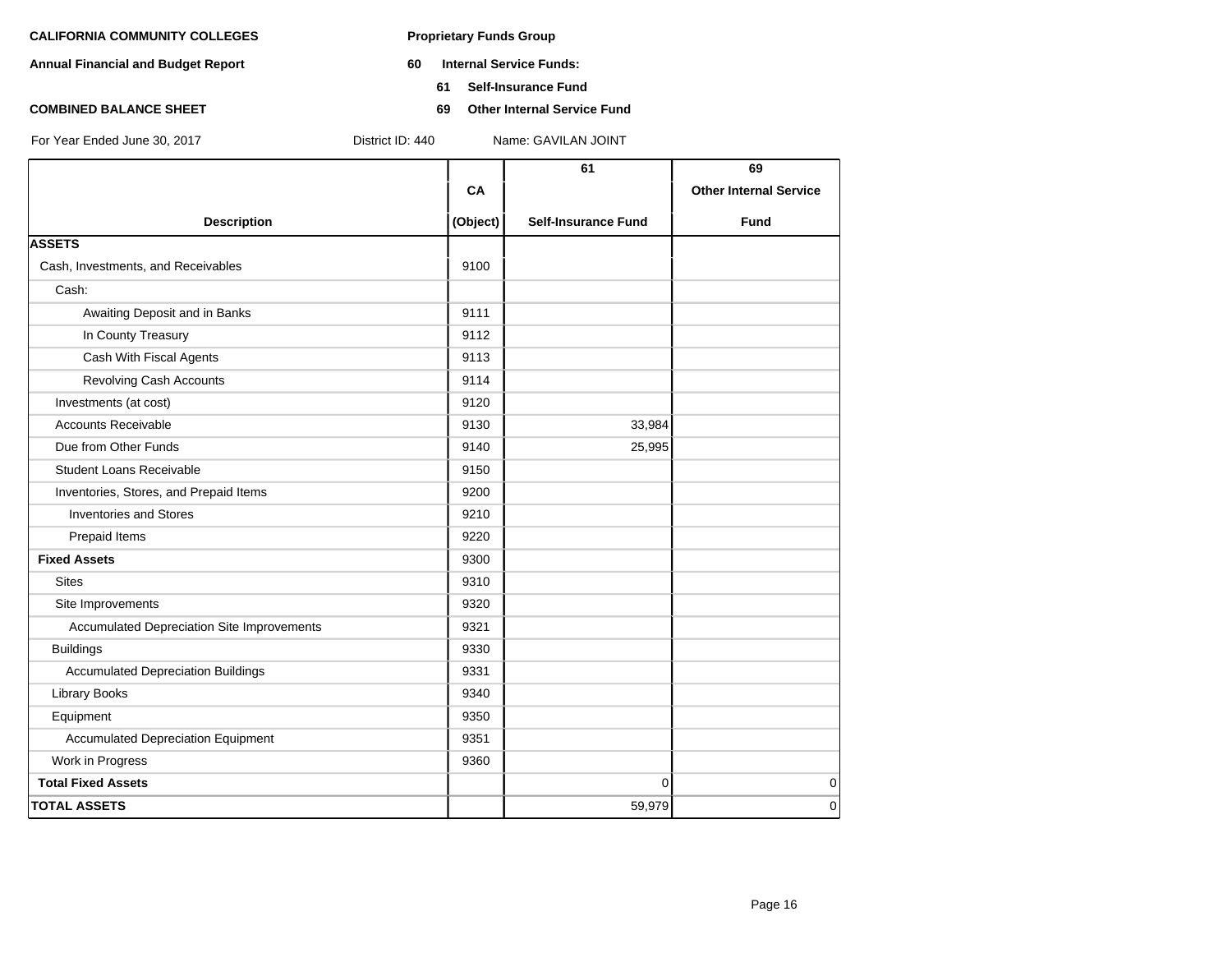- **Annual Financial and Budget Report 60 Internal Service Funds:**
	- **61 Self-Insurance Fund**
- **COMBINED BALANCE SHEET 69 Other Internal Service Fund**

|                                                       |          | 61                         | 69                            |
|-------------------------------------------------------|----------|----------------------------|-------------------------------|
|                                                       | CA       |                            | <b>Other Internal Service</b> |
| <b>Description</b>                                    | (Object) | <b>Self-Insurance Fund</b> | <b>Fund</b>                   |
| <b>LIABILITIES</b>                                    |          |                            |                               |
| <b>Current Liabilities and Deferred Revenue</b>       | 9500     |                            |                               |
| <b>Accounts Payable</b>                               | 9510     |                            |                               |
| Accrued Salaries and Wages Payable                    | 9520     |                            |                               |
| Compensated Absences Payable Current                  | 9530     |                            |                               |
| Due to Other Funds                                    | 9540     |                            |                               |
| <b>Temporary Loans</b>                                | 9550     |                            |                               |
| Current Portion of Long-Term Debt                     | 9560     |                            |                               |
| <b>Deferred Revenues</b>                              | 9570     | 59,979                     |                               |
| <b>Total Current Liabilities and Deferred Revenue</b> |          | 59,979                     | $\Omega$                      |
| Long-Term Liabilities                                 | 9600     |                            |                               |
| <b>Bonds Payable</b>                                  | 9610     |                            |                               |
| Revenue Bonds Payable                                 | 9620     |                            |                               |
| Certificates of Participation                         | 9630     |                            |                               |
| Lease Purchase of Capital Lease                       | 9640     |                            |                               |
| Compensated Absences Long Term                        | 9650     |                            |                               |
| Post-Employment Benefits Long Term                    | 9660     |                            |                               |
| Other Long-Term Liabilities                           | 9670     |                            |                               |
| <b>Total Long-Term Liabilities</b>                    |          | $\Omega$                   | $\mathbf 0$                   |
| <b>TOTAL LIABILITIES</b>                              | 968      | 59,979                     | $\mathbf 0$                   |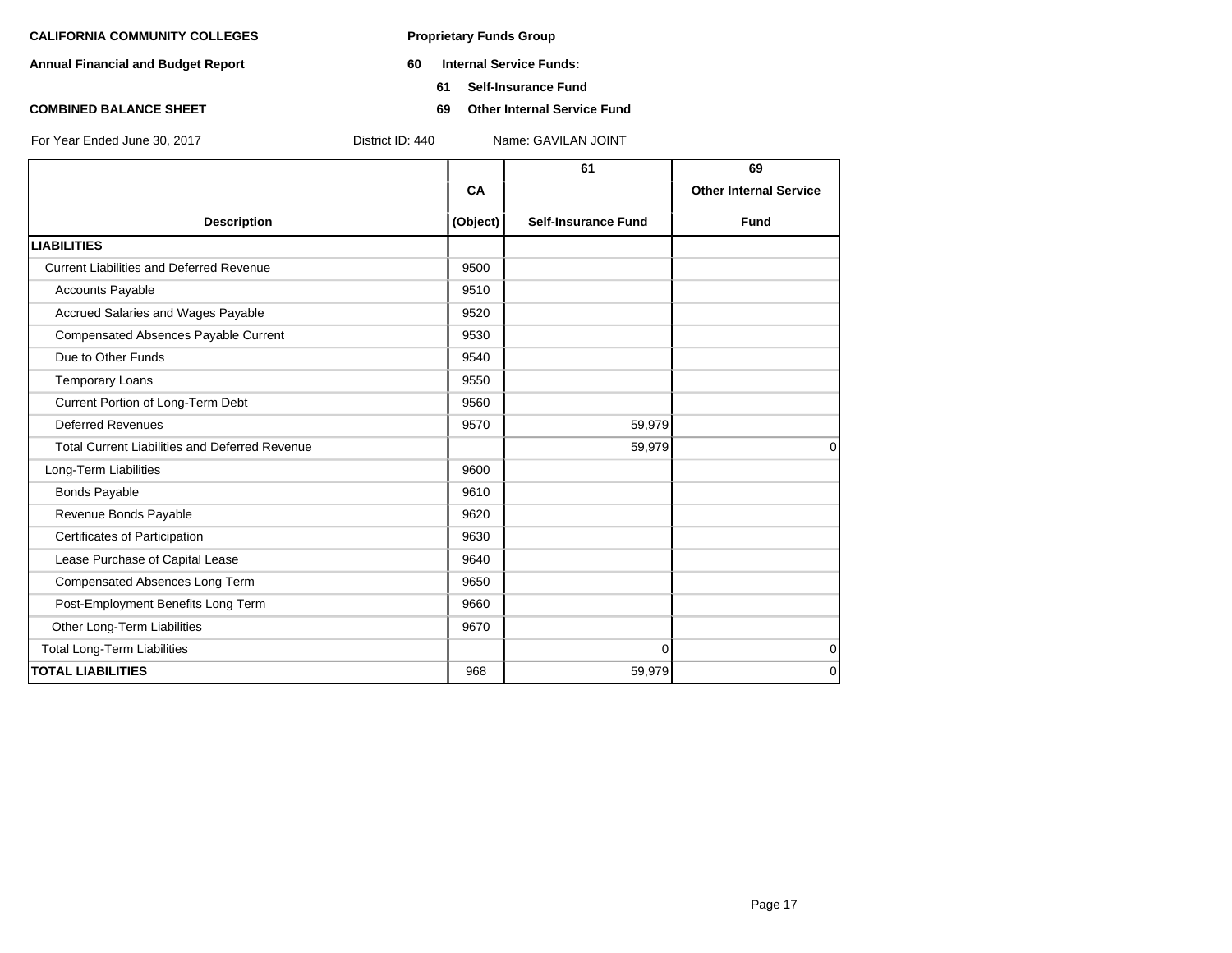- **Annual Financial and Budget Report 60 Internal Service Funds:**
	- **61 Self-Insurance Fund**
- **COMBINED BALANCE SHEET 69 Other Internal Service Fund**

|           | 61                         | 69                                     |
|-----------|----------------------------|----------------------------------------|
| <b>CA</b> |                            | <b>Other Internal Service</b>          |
| (Object)  | <b>Self-Insurance Fund</b> | <b>Fund</b>                            |
|           |                            |                                        |
| 9710      |                            |                                        |
| 9711      |                            |                                        |
| 9712      |                            |                                        |
| 9713      |                            |                                        |
| 9714      |                            |                                        |
| 9715      |                            |                                        |
| 9754      |                            |                                        |
| 9790      |                            |                                        |
|           |                            | $\Omega$                               |
| 9750      |                            |                                        |
| 9751      |                            |                                        |
| 9752      |                            |                                        |
| 9753      |                            |                                        |
| 9754      |                            |                                        |
|           |                            | 0                                      |
| 9790      |                            |                                        |
| 9800      |                            |                                        |
| 9810      |                            |                                        |
| 9850      |                            |                                        |
| 9890      |                            |                                        |
|           |                            | 0                                      |
|           |                            | $\Omega$                               |
|           |                            | $\Omega$<br>$\mathbf 0$<br>0<br>59,979 |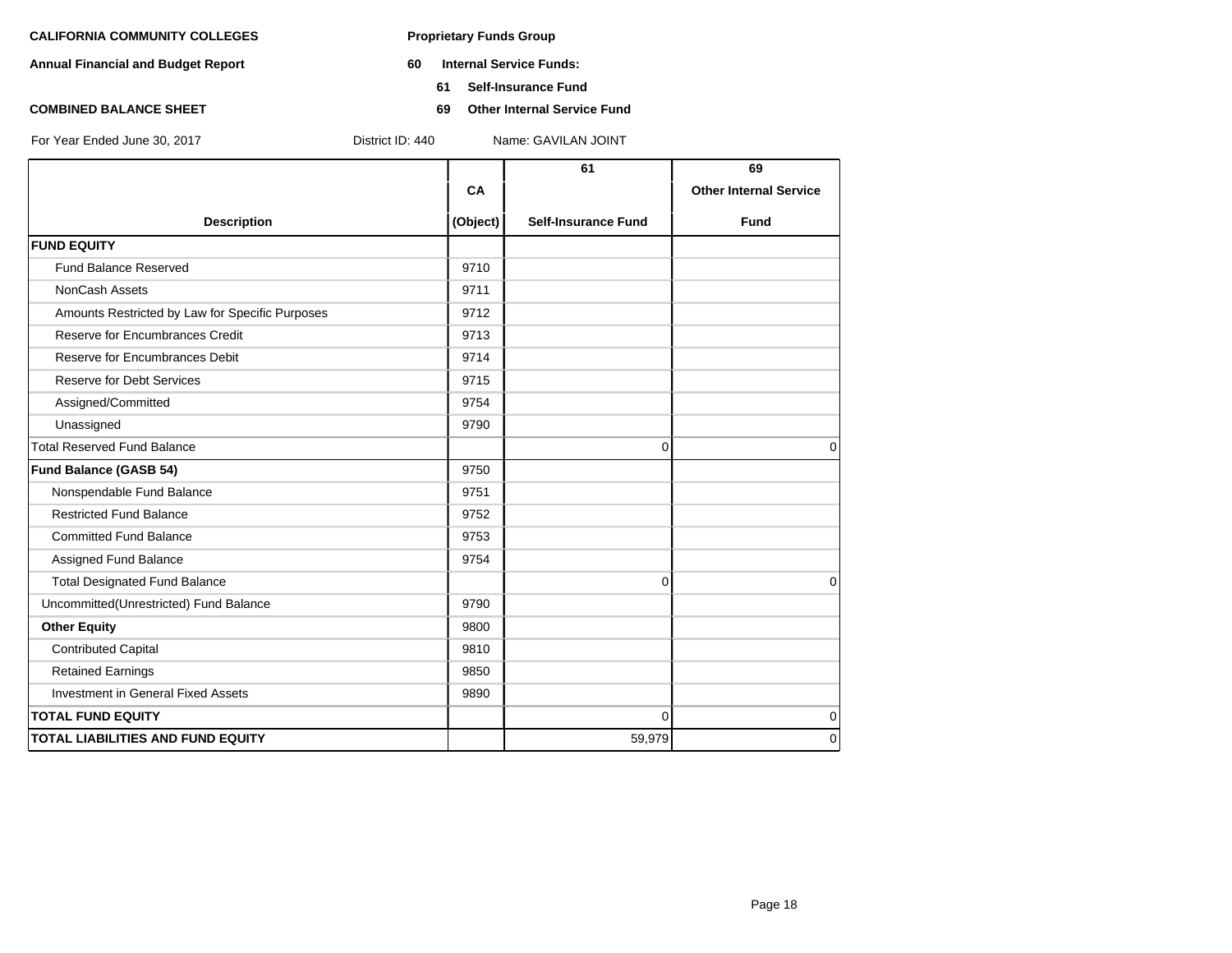# CALIFORNIA COMMUNITY COLLEGES Fiduciary Funds Group

**Annual Financial and Budget Report 70 Trust Funds**

### **COMBINED BALANCE SHEET**

|                                            |          | $\overline{71}$   | $\overline{72}$       | $\overline{73}$     | $\overline{74}$      | 75                | 76                | $\overline{77}$   | $\overline{79}$     |
|--------------------------------------------|----------|-------------------|-----------------------|---------------------|----------------------|-------------------|-------------------|-------------------|---------------------|
|                                            |          | Associated        | <b>Student</b>        | <b>Student Body</b> | <b>Student</b>       | Scholarship       |                   | Deferred          |                     |
|                                            | CA       | <b>Students</b>   | Representation        | <b>Center Fee</b>   | <b>Financial Aid</b> | and Loan          | Investment        | Compensation      | Other               |
| <b>Description</b>                         | (Object) | <b>Trust Fund</b> | <b>Fee Trust Fund</b> | <b>Trust Fund</b>   | <b>Trust Fund</b>    | <b>Trust Fund</b> | <b>Trust Fund</b> | <b>Trust Fund</b> | <b>Trust Fund</b>   |
| <b>ASSETS</b>                              |          |                   |                       |                     |                      |                   |                   |                   |                     |
| Cash, Investments, and Receivables         | 9100     |                   |                       |                     |                      |                   |                   |                   |                     |
| Cash:                                      |          |                   |                       |                     |                      |                   |                   |                   |                     |
| Awaiting Deposit and in Banks              | 9111     | 489,780           |                       | 1,046               |                      |                   |                   |                   |                     |
| In County Treasury                         | 9112     |                   |                       | 52,719              | (253,081)            |                   |                   |                   |                     |
| Cash With Fiscal Agents                    | 9113     |                   |                       |                     |                      |                   |                   |                   |                     |
| Revolving Cash Accounts                    | 9114     |                   |                       |                     |                      |                   |                   |                   |                     |
| Investments (at cost)                      | 9120     |                   |                       |                     |                      |                   |                   |                   |                     |
| Accounts Receivable                        | 9130     | 1,553             |                       | 155                 | 34,352               |                   |                   |                   |                     |
| Due from Other Funds                       | 9140     |                   |                       | 16,726              |                      |                   |                   |                   |                     |
| <b>Student Loans Receivable</b>            | 9150     |                   |                       |                     |                      |                   |                   |                   |                     |
| Inventories, Stores, and Prepaid Items     | 9200     |                   |                       |                     |                      |                   |                   |                   |                     |
| <b>Inventories and Stores</b>              | 9210     |                   |                       |                     |                      |                   |                   |                   |                     |
| Prepaid Items                              | 9220     |                   |                       |                     |                      |                   |                   |                   |                     |
| <b>Fixed Assets</b>                        | 9300     |                   |                       |                     |                      |                   |                   |                   |                     |
| <b>Sites</b>                               | 9310     |                   |                       |                     |                      |                   |                   |                   |                     |
| Site Improvements                          | 9320     |                   |                       |                     |                      |                   |                   |                   |                     |
| Accumulated Depreciation Site Improvements | 9321     |                   |                       |                     |                      |                   |                   |                   |                     |
| <b>Buildings</b>                           | 9330     |                   |                       |                     |                      |                   |                   |                   |                     |
| <b>Accumulated Depreciation Buildings</b>  | 9331     |                   |                       |                     |                      |                   |                   |                   |                     |
| <b>Library Books</b>                       | 9340     |                   |                       |                     |                      |                   |                   |                   |                     |
| Equipment                                  | 9350     |                   |                       |                     |                      |                   |                   |                   |                     |
| <b>Accumulated Depreciation Equipment</b>  | 9351     |                   |                       |                     |                      |                   |                   |                   |                     |
| Work in Progress                           | 9360     |                   |                       |                     |                      |                   |                   |                   |                     |
| <b>Total Fixed Assets</b>                  |          | $\mathbf 0$       | $\mathbf 0$           | $\Omega$            | $\overline{0}$       | 0                 | $\mathbf 0$       | $\overline{0}$    | $\overline{0}$      |
| <b>TOTAL ASSETS</b>                        |          | 491,333           | $\mathbf 0$           | 70,646              | (218, 729)           | $\pmb{0}$         | $\mathbf 0$       | $\mathbf 0$       | $\mathsf{O}\xspace$ |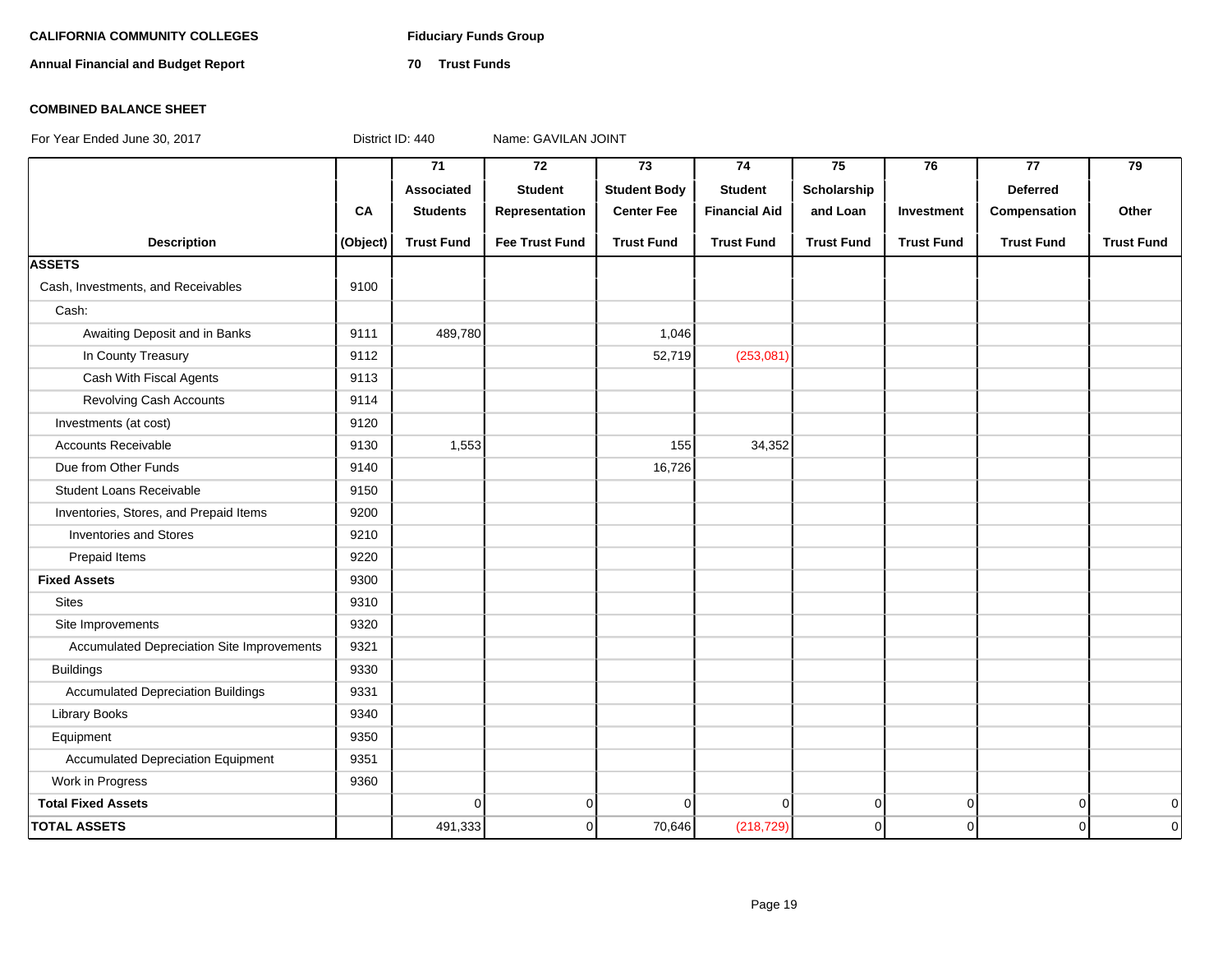# CALIFORNIA COMMUNITY COLLEGES Fiduciary Funds Group

**Annual Financial and Budget Report 70 Trust Funds**

### **COMBINED BALANCE SHEET**

|                                                       |           | 71                | 72                    | 73                  | 74                   | 75                | 76                | 77                | 79                |
|-------------------------------------------------------|-----------|-------------------|-----------------------|---------------------|----------------------|-------------------|-------------------|-------------------|-------------------|
|                                                       |           | Associated        | <b>Student</b>        | <b>Student Body</b> | <b>Student</b>       | Scholarship       |                   | <b>Deferred</b>   |                   |
|                                                       | <b>CA</b> | <b>Students</b>   | Representation        | <b>Center Fee</b>   | <b>Financial Aid</b> | and Loan          | Investment        | Compensation      | Other             |
| <b>Description</b>                                    | (Object)  | <b>Trust Fund</b> | <b>Fee Trust Fund</b> | <b>Trust Fund</b>   | <b>Trust Fund</b>    | <b>Trust Fund</b> | <b>Trust Fund</b> | <b>Trust Fund</b> | <b>Trust Fund</b> |
| <b>LIABILITIES</b>                                    |           |                   |                       |                     |                      |                   |                   |                   |                   |
| <b>Current Liabilities and Deferred Revenue</b>       | 9500      |                   |                       |                     |                      |                   |                   |                   |                   |
| <b>Accounts Payable</b>                               | 9510      | 8,198             |                       | 950                 |                      |                   |                   |                   |                   |
| Accrued Salaries and Wages Payable                    | 9520      |                   |                       |                     |                      |                   |                   |                   |                   |
| <b>Compensated Absences Payable Current</b>           | 9530      |                   |                       |                     |                      |                   |                   |                   |                   |
| Due to Other Funds                                    | 9540      |                   |                       | 69,695              |                      |                   |                   |                   |                   |
| <b>Temporary Loans</b>                                | 9550      |                   |                       |                     |                      |                   |                   |                   |                   |
| Current Portion of Long-Term Debt                     | 9560      |                   |                       |                     |                      |                   |                   |                   |                   |
| <b>Deferred Revenues</b>                              | 9570      |                   |                       |                     | (218, 729)           |                   |                   |                   |                   |
| <b>Total Current Liabilities and Deferred Revenue</b> |           | 8,198             | 0                     | 70,645              | (218, 729)           | $\mathbf 0$       | $\mathbf 0$       | $\Omega$          | $\Omega$          |
| Long-Term Liabilities                                 | 9600      |                   |                       |                     |                      |                   |                   |                   |                   |
| <b>Bonds Payable</b>                                  | 9610      |                   |                       |                     |                      |                   |                   |                   |                   |
| Revenue Bonds Payable                                 | 9620      |                   |                       |                     |                      |                   |                   |                   |                   |
| Certificates of Participation                         | 9630      |                   |                       |                     |                      |                   |                   |                   |                   |
| Lease Purchase of Capital Lease                       | 9640      |                   |                       |                     |                      |                   |                   |                   |                   |
| Compensated Absences Long Term                        | 9650      |                   |                       |                     |                      |                   |                   |                   |                   |
| Post-Employment Benefits Long Term                    | 9660      |                   |                       |                     |                      |                   |                   |                   |                   |
| Other Long-Term Liabilities                           | 9670      |                   |                       |                     |                      |                   |                   |                   |                   |
| <b>Total Long-Term Liabilities</b>                    |           | $\Omega$          | $\mathbf 0$           | $\Omega$            | $\Omega$             | $\mathbf 0$       | $\mathbf 0$       | $\overline{0}$    | 0                 |
| <b>TOTAL LIABILITIES</b>                              | 968       | 8,198             | $\mathbf 0$           | 70,645              | (218, 729)           | $\mathbf 0$       | 0                 | $\Omega$          | 0                 |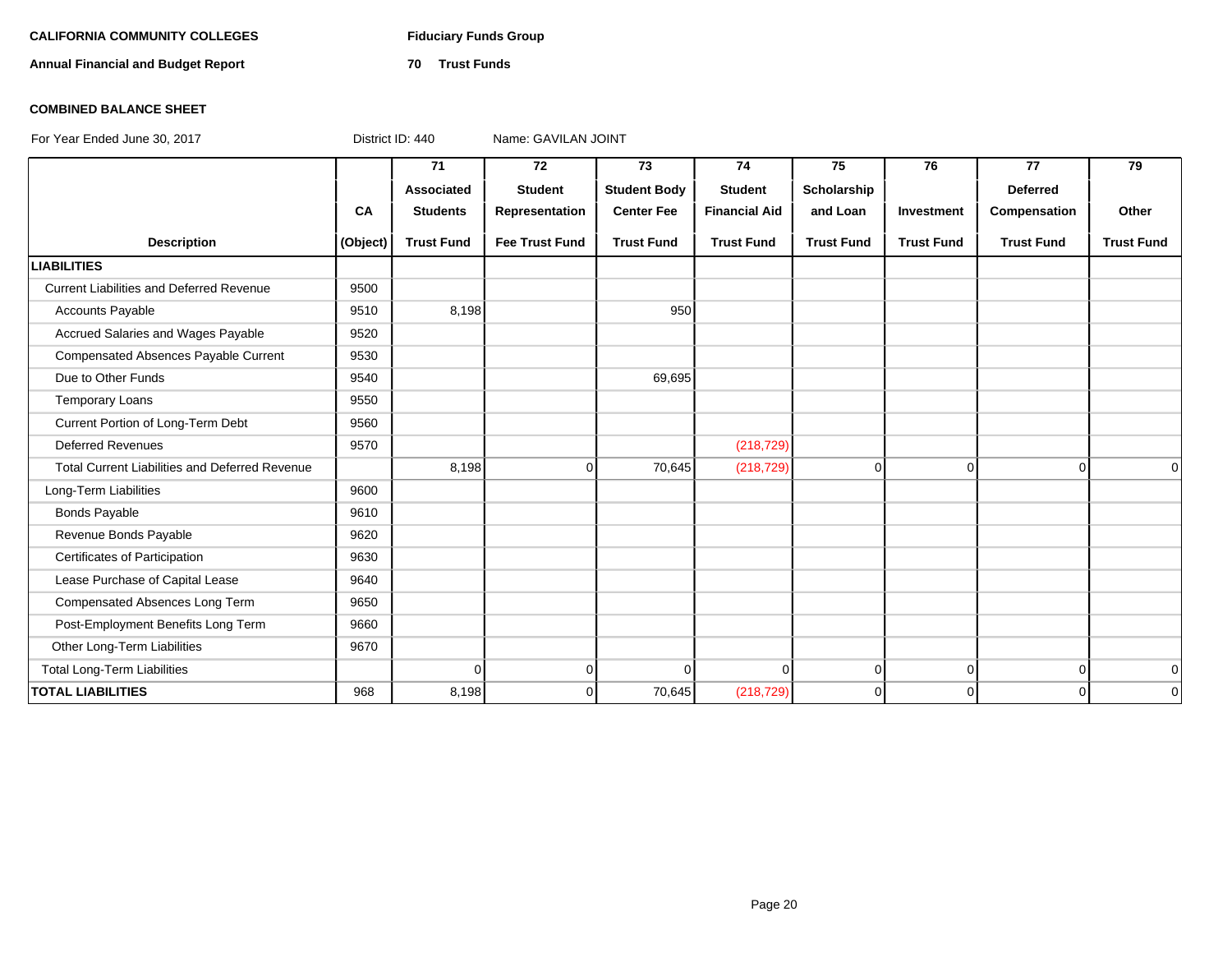# CALIFORNIA COMMUNITY COLLEGES Fiduciary Funds Group

**Annual Financial and Budget Report 70 Trust Funds**

# **COMBINED BALANCE SHEET**

|                                                 |          | $\overline{71}$   | 72                    | 73                  | 74                   | $\overline{75}$   | 76                | 77                | 79                |
|-------------------------------------------------|----------|-------------------|-----------------------|---------------------|----------------------|-------------------|-------------------|-------------------|-------------------|
|                                                 |          | <b>Associated</b> | <b>Student</b>        | <b>Student Body</b> | <b>Student</b>       | Scholarship       |                   | <b>Deferred</b>   |                   |
|                                                 | CA       | <b>Students</b>   | Representation        | <b>Center Fee</b>   | <b>Financial Aid</b> | and Loan          | Investment        | Compensation      | Other             |
| <b>Description</b>                              | (Object) | <b>Trust Fund</b> | <b>Fee Trust Fund</b> | <b>Trust Fund</b>   | <b>Trust Fund</b>    | <b>Trust Fund</b> | <b>Trust Fund</b> | <b>Trust Fund</b> | <b>Trust Fund</b> |
| <b>FUND EQUITY</b>                              |          |                   |                       |                     |                      |                   |                   |                   |                   |
| Fund Balance Reserved                           | 9710     |                   |                       |                     |                      |                   |                   |                   |                   |
| NonCash Assets                                  | 9711     |                   |                       |                     |                      |                   |                   |                   |                   |
| Amounts Restricted by Law for Specific Purposes | 9712     |                   |                       |                     |                      |                   |                   |                   |                   |
| Reserve for Encumbrances Credit                 | 9713     |                   |                       |                     |                      |                   |                   |                   |                   |
| Reserve for Encumbrances Debit                  | 9714     |                   |                       |                     |                      |                   |                   |                   |                   |
| <b>Reserve for Debt Services</b>                | 9715     |                   |                       |                     |                      |                   |                   |                   |                   |
| Assigned/Committed                              | 9754     |                   |                       |                     |                      |                   |                   |                   |                   |
| Unassigned                                      | 9790     |                   |                       |                     |                      |                   |                   |                   |                   |
| <b>Total Reserved Fund Balance</b>              |          | $\mathbf 0$       | $\overline{0}$        | $\mathbf 0$         | 0                    | $\overline{0}$    | $\overline{0}$    | $\overline{0}$    | $\mathbf 0$       |
| Fund Balance (GASB 54)                          | 9750     |                   |                       |                     |                      |                   |                   |                   |                   |
| Nonspendable Fund Balance                       | 9751     |                   |                       |                     |                      |                   |                   |                   |                   |
| <b>Restricted Fund Balance</b>                  | 9752     |                   |                       |                     |                      |                   |                   |                   |                   |
| <b>Committed Fund Balance</b>                   | 9753     |                   |                       |                     |                      |                   |                   |                   |                   |
| Assigned Fund Balance                           | 9754     |                   |                       |                     |                      |                   |                   |                   |                   |
| <b>Total Designated Fund Balance</b>            |          | $\mathbf 0$       | $\Omega$              | $\mathbf 0$         | $\Omega$             | $\overline{0}$    | $\overline{0}$    | $\overline{0}$    | $\Omega$          |
| Uncommitted(Unrestricted) Fund Balance          | 9790     | 483,135           |                       |                     |                      |                   |                   |                   |                   |
| <b>Other Equity</b>                             | 9800     |                   |                       |                     |                      |                   |                   |                   |                   |
| <b>Contributed Capital</b>                      | 9810     |                   |                       |                     |                      |                   |                   |                   |                   |
| <b>Retained Earnings</b>                        | 9850     |                   |                       |                     |                      |                   |                   |                   |                   |
| Investment in General Fixed Assets              | 9890     |                   |                       |                     |                      |                   |                   |                   |                   |
| <b>TOTAL FUND EQUITY</b>                        |          | 483,135           | $\overline{0}$        | $\Omega$            | $\Omega$             | $\overline{0}$    | $\overline{0}$    | $\overline{0}$    | 0                 |
| TOTAL LIABILITIES AND FUND EQUITY               |          | 491,333           | $\Omega$              | 70,645              | (218, 729)           | $\overline{0}$    | 0                 | $\Omega$          | $\mathbf 0$       |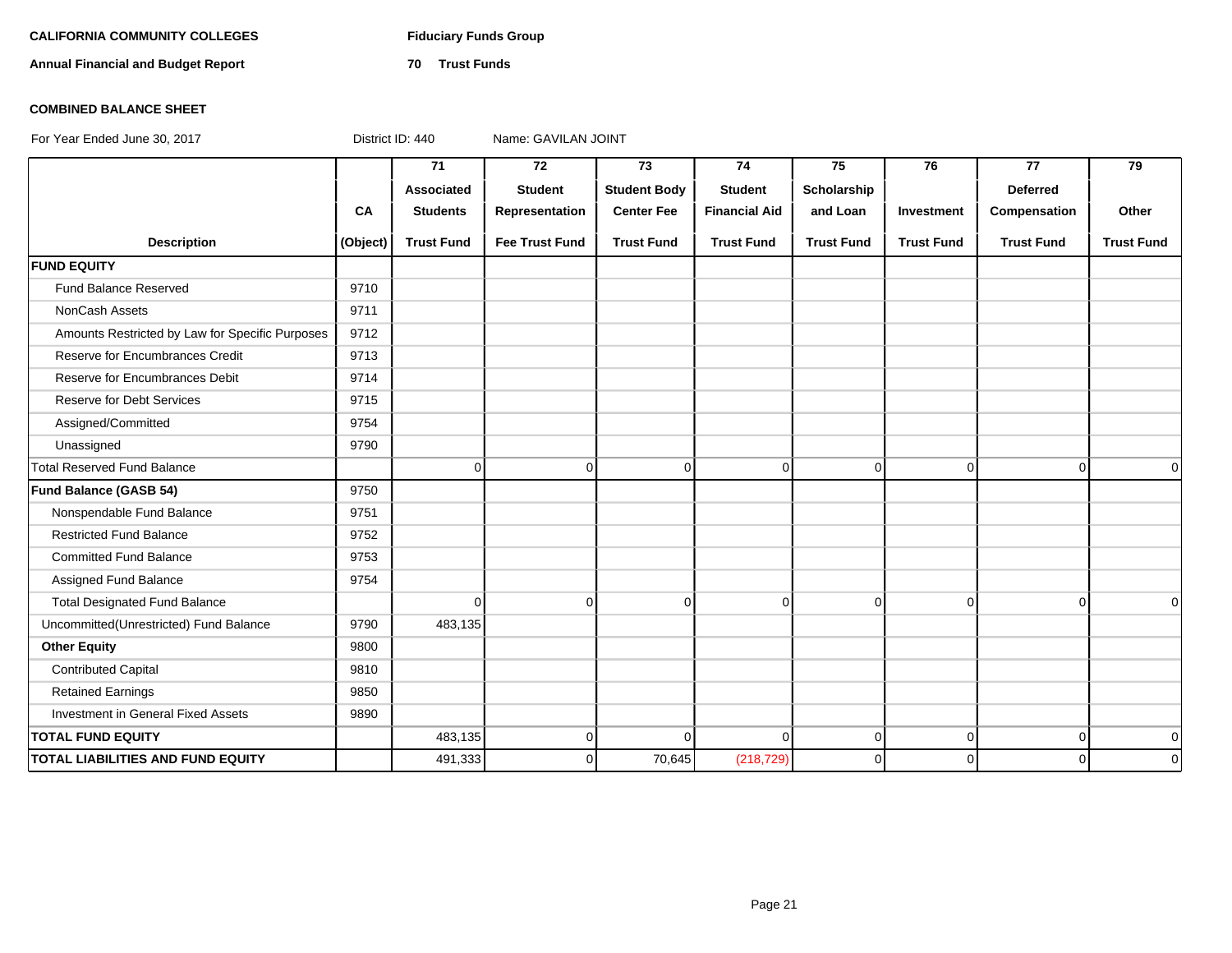# **Annual Financial and Budget Report**

### **SUPPLEMENTAL DATA**

For Actual Year: 2016-2017 **District ID: 440** Name: GAVILAN JOINT

|                                                                   |        | Fund S11            | Fund S12          | <b>Fund S10 Total</b> |
|-------------------------------------------------------------------|--------|---------------------|-------------------|-----------------------|
|                                                                   | Object | <b>Unrestricted</b> | <b>Restricted</b> | <b>General Fund</b>   |
| <b>Description</b>                                                | Code   | <b>Actual</b>       | <b>Actual</b>     | <b>Actual</b>         |
| <b>Federal Revenues</b>                                           | 8100   |                     |                   |                       |
| <b>Forest Revenues</b>                                            | 8110   |                     |                   | 0                     |
| <b>Higher Education Act</b>                                       | 8120   |                     | 301,156           | 301,156               |
| Workforce Investment Act                                          | 8130   |                     |                   | 0                     |
| Temporary Assistance for Needy Families (TANF)                    | 8140   |                     |                   | 0                     |
| <b>Student Financial Aid</b>                                      | 8150   |                     | 4,338             | 4,338                 |
| <b>Veterans Education</b>                                         | 8160   |                     |                   | 0                     |
| Vocational and Technical Education Act (VATEA)                    | 8170   |                     | 130,993           | 130,993               |
| <b>Other Federal Revenues</b>                                     | 8190   |                     | 2,921,857         | 2,921,857             |
| <b>Total Federal Revnues</b>                                      | 8100   | 0                   | 3,358,344         | 3,358,344             |
| <b>State Revenues</b>                                             | 8600   |                     |                   |                       |
| <b>General Apportionments</b>                                     | 8610   |                     |                   | 0                     |
| Apprenticeship Apportionment                                      | 8611   |                     |                   | 0                     |
| <b>State General Apportionment</b>                                | 8612   |                     |                   | $\Omega$              |
| Other General Apportionment                                       | 8613   | 932,890             |                   | 932,890               |
| <b>General Categorical Programs</b>                               | 8620   |                     |                   |                       |
| <b>Child Development</b>                                          | 8621   |                     |                   | $\Omega$              |
| Extended Opportunity Programs and Services (EOPS)                 | 8622   |                     | 622,117           | 622,117               |
| Disabled Students Programs and Services(DSPS)                     | 8623   |                     | 750,529           | 750,529               |
| Temporary Assistance for Needy Families (TANF)                    | 8624   |                     | 50,618            | 50,618                |
| California Work Opportunity and Responsibility to Kids (CalWORKs) | 8625   |                     | 331,493           | 331,493               |
| Telecommunications and Technology Infrasturcture Program (TTIP)   | 8626   |                     |                   | $\Omega$              |
| Other General Categorical Programs                                | 8627   |                     | 4,899,353         | 4,899,353             |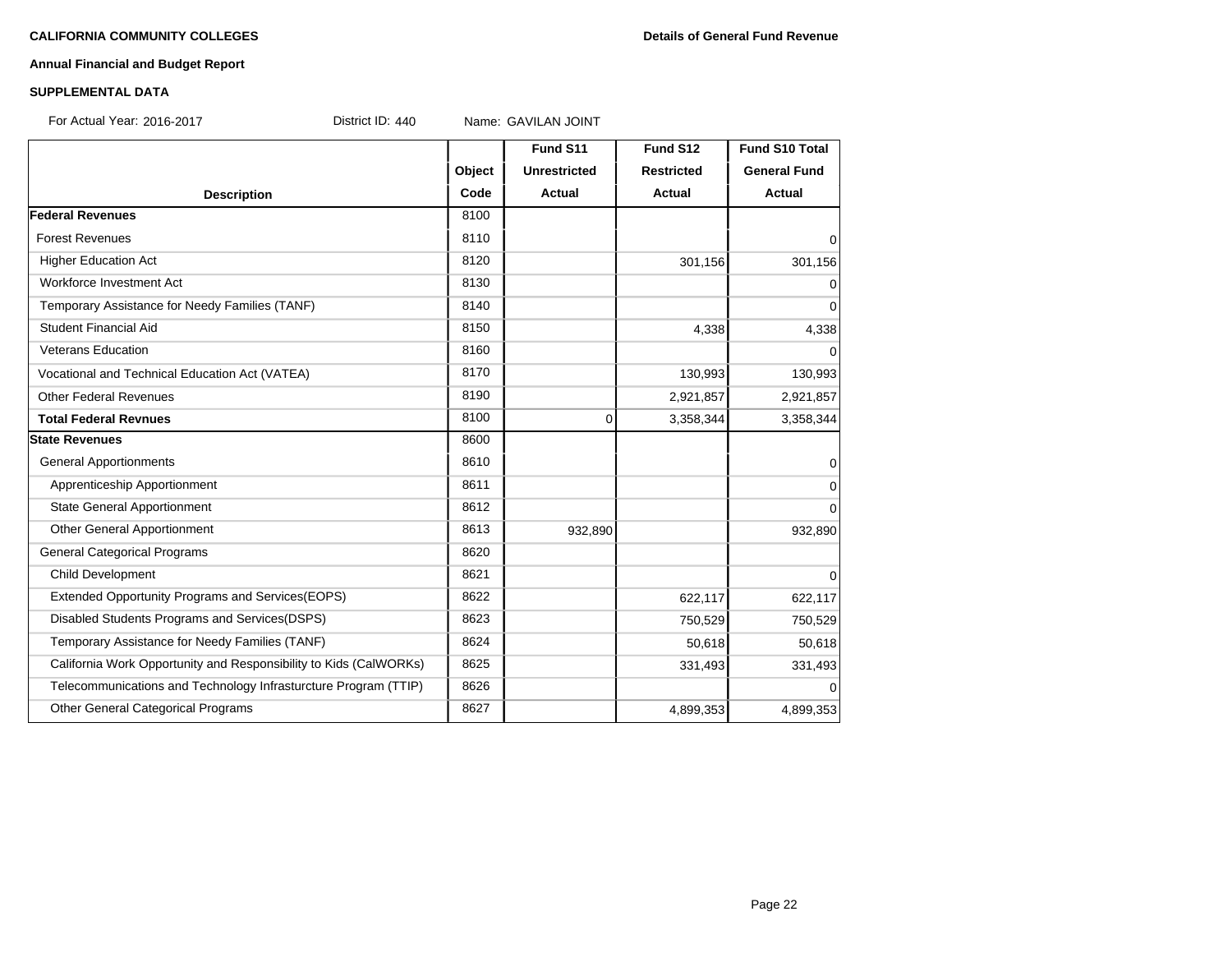# **CALIFORNIA COMMUNITY COLLEGES Details of General Fund Revenue**

# **Annual Financial and Budget Report**

### **SUPPLEMENTAL DATA**

| For Actual Year: 2016-2017 | District ID: $440$ | Name: GAVILAN JOINT |  |
|----------------------------|--------------------|---------------------|--|
|                            |                    | <b>Fund S11</b>     |  |

|                                          |        | Fund S11            | Fund S12          | <b>Fund S10 Total</b> |
|------------------------------------------|--------|---------------------|-------------------|-----------------------|
|                                          | Object | <b>Unrestricted</b> | <b>Restricted</b> | <b>General Fund</b>   |
| <b>Description</b>                       | Code   | <b>Actual</b>       | <b>Actual</b>     | Actual                |
| <b>EPA Proceeds</b>                      | 8630   | 4,337,894           |                   | 4,337,894             |
| Reimburseable Categorical Programs       | 8650   |                     |                   |                       |
| Instructional Inprovement Grant          | 8651   |                     | 217,801           | 217,801               |
| Other Reimburseable Categorical Programs | 8652   |                     |                   | 0                     |
| <b>State Tax Subventions</b>             | 8670   |                     |                   |                       |
| Homeowners' Property Tax Refief          | 8671   | 97,705              |                   | 97,705                |
| <b>Timber Yield Tax</b>                  | 8672   | 15                  |                   | 15                    |
| <b>Other State Tax Subventions</b>       | 8673   |                     |                   | $\Omega$              |
| <b>State Non-Tax Revenues</b>            | 8680   |                     |                   |                       |
| <b>State Lottery Proceeds</b>            | 8681   | 626,933             | 119,769           | 746,702               |
| <b>State Mandated Costs</b>              | 8685   | 511,159             |                   | 511,159               |
| Other State Non-Tax Revnues              | 8686   |                     |                   |                       |
| <b>Other State Revenues</b>              | 8690   |                     |                   | $\Omega$              |
| <b>Total State Revenues</b>              | 8600   | 6,506,596           | 6,991,680         | 13,498,276            |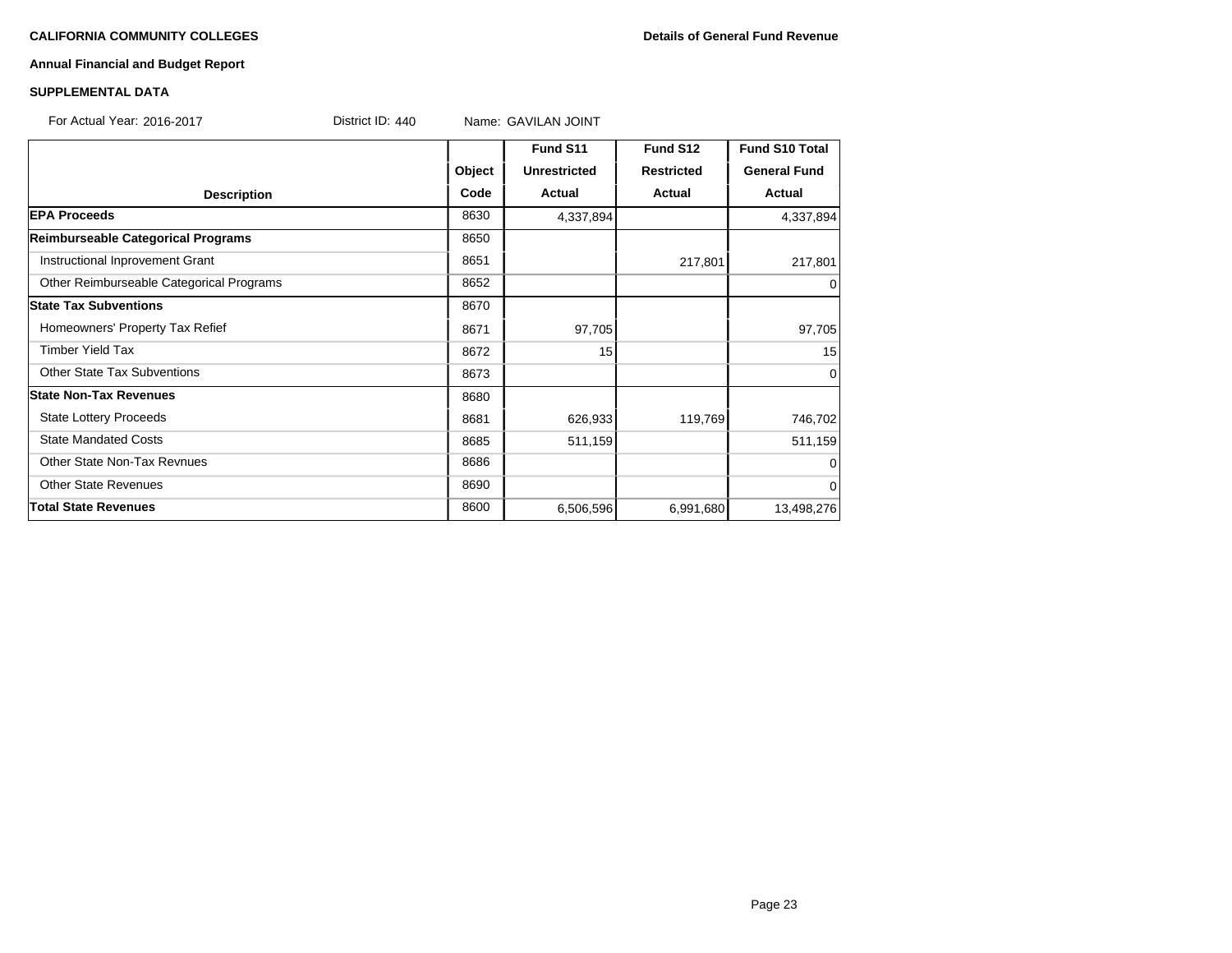#### **CALIFORNIA COMMUNITY COLLEGES Details of General Fund Revenue**

# **Annual Financial and Budget Report**

#### **SUPPLEMENTAL DATA**

For Actual Year: 2016-2017 District ID: 440 Name: GAVILAN JOINT

|                                                     |        | Fund S11            | Fund S12          | <b>Fund S10 Total</b> |
|-----------------------------------------------------|--------|---------------------|-------------------|-----------------------|
|                                                     | Object | <b>Unrestricted</b> | <b>Restricted</b> | <b>General Fund</b>   |
| <b>Description</b>                                  | Code   | <b>Actual</b>       | <b>Actual</b>     | <b>Actual</b>         |
| <b>Local Revenues</b>                               | 8800   |                     |                   |                       |
| <b>Property Taxes</b>                               | 8810   |                     |                   |                       |
| Tax Allocation, Secured Roll                        | 8811   | 15,467,363          |                   | 15,467,363            |
| Tax Allocation, Supplemental Roll                   | 8812   | 559,012             |                   | 559,012               |
| Tax Allocation, Unsecured Roll                      | 8813   | 1,059,088           |                   | 1,059,088             |
| <b>Prior Years Taxes</b>                            | 8816   | 9,360               |                   | 9,360                 |
| Education Revenues Augmentation Fund (ERAF)         | 8817   | 5,806,927           |                   | 5,806,927             |
| Redevelopment Agency Funds - Pass Through           | 8818   | 186,247             |                   | 186,247               |
| Redevelopment Agency Funds - Residual               | 8819   | 1,364,501           |                   | 1,364,501             |
| Redevelopment Agency Funds - Asset Liquidation      | 8819.1 | 62,252              |                   | 62,252                |
| Contributions, Gifts, Grants, and Endowments        | 8820   |                     |                   | 0                     |
| <b>Contract Services</b>                            | 8830   |                     |                   |                       |
| <b>Contract Instructional Services</b>              | 8831   |                     | 28,630            | 28,630                |
| <b>Other Contranct Services</b>                     | 8832   |                     |                   | 0                     |
| Sales and Commissions                               | 8840   | 29,977              |                   | 29,977                |
| <b>Rentals and Leases</b>                           | 8850   | 185,659             | 19,628            | 205,287               |
| Interest and Investment Income                      | 8860   | 51,240              |                   | 51,240                |
| <b>Student Fees and Charges</b>                     | 8870   |                     |                   |                       |
| <b>Community Services Classes</b>                   | 8872   |                     | 138,034           | 138,034               |
| Dormitory                                           | 8873   |                     |                   | $\Omega$              |
| Enrollment                                          | 8874   | 2,143,904           |                   | 2,143,904             |
| Contra Revenue Account                              | 8874.1 |                     |                   | 0                     |
| Field Trips and Use of Nondistrict Facilities       | 8875   |                     |                   | $\overline{0}$        |
| <b>Health Services</b>                              | 8876   |                     | 166,133           | 166,133               |
| Instructional Materials Fees and Sales of Materials | 8877   |                     |                   | $\Omega$              |
| Insurance                                           | 8878   |                     |                   | $\Omega$              |
| <b>Student Records</b>                              | 8879   |                     |                   | $\Omega$              |
| <b>Nonresident Tuition</b>                          | 8880   | 165,310             |                   | 165,310               |
| Parking Services and Public Transportation          | 8881   |                     | 65,947            | 65,947                |
| Other Student Fees and Charges                      | 8885   | 108,481             |                   | 108,481               |
| <b>Other Local Revenues</b>                         | 8890   | 204,404             | 88,223            | 292,627               |
| <b>Total Local Revenues</b>                         | 8800   | 27,403,725          | 506,595           | 27,910,320            |
| <b>Total Revenues</b>                               |        | 33,910,321          | 10,856,619        | 44,766,940            |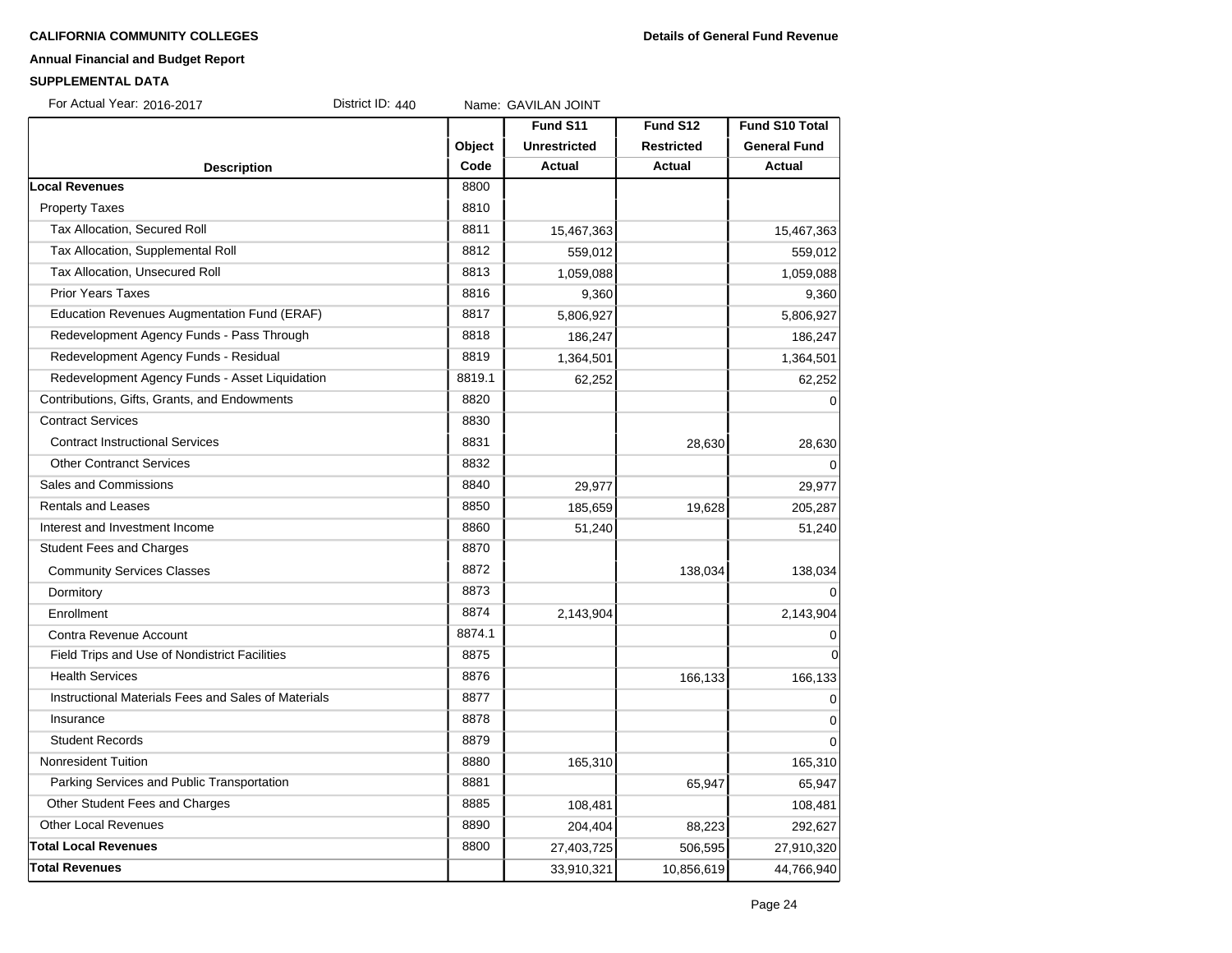# **Annual Financial and Budget Report**

### **SUPPLEMENTAL DATA**

| For Actual Year: 2016-2017                        | District ID: $440$ |        | Name: GAVILAN JOINT |                   |                       |
|---------------------------------------------------|--------------------|--------|---------------------|-------------------|-----------------------|
|                                                   |                    |        | Fund S11            | Fund S12          | <b>Fund S10 Total</b> |
|                                                   |                    | Object | <b>Unrestricted</b> | <b>Restricted</b> | <b>General Fund</b>   |
| <b>Description</b>                                |                    | Code   | Actual              | Actual            | Actual                |
| <b>Other Financing Sources</b>                    |                    | 8900   |                     |                   |                       |
| Proceeds of General Fixed Assets                  |                    | 8910   |                     |                   | 0                     |
| Proceeds of Long-Term Debt                        |                    | 8940   |                     |                   | 0                     |
| Incoming Transfers -- (8970/8981/8982/8983)       |                    | 898#   |                     | 2,628,521         | 2,628,521             |
| <b>Total Other Financing Sources</b>              |                    | 8900   |                     | 2,628,521         | 2,628,521             |
| <b>Total Revenues and Other Financing Sources</b> |                    |        | 33,910,321          | 13,485,140        | 47,395,461            |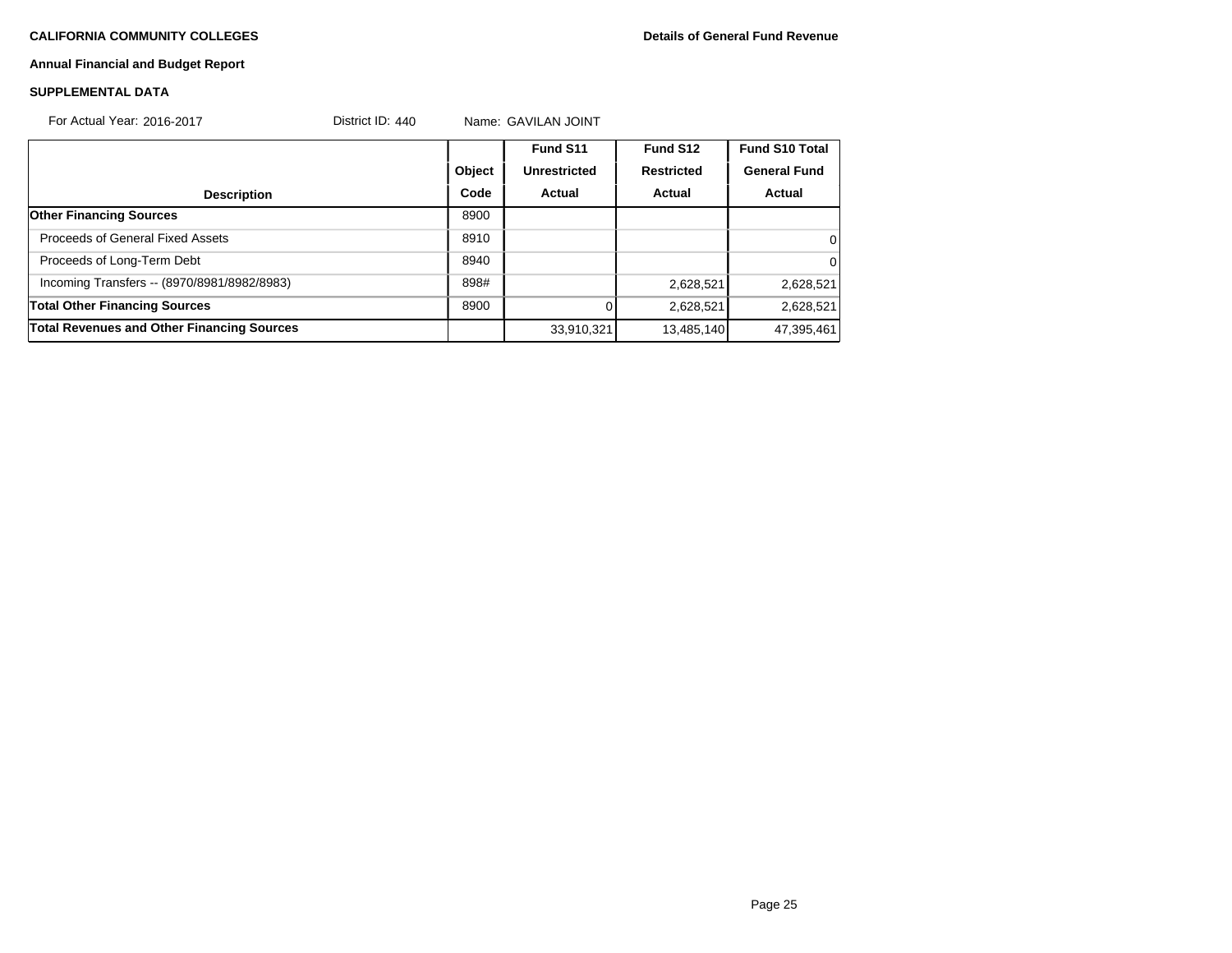**Expend by Instructional Activity**

# **Annual Financial and Budget Report**

# **S10 General Fund - Combined** (Total Unrestricted and Restricted)

# **SUPPLEMENTAL DATA**

For Actual Year: 2016-2017 Budget Year: 2017-2018 District ID: 440 Name: GAVILAN JOINT

|                                                                                                                   |                 | <b>Salaries and Benefits</b> |                      | Operating       | Capital   | Other     | <b>Total</b>   |
|-------------------------------------------------------------------------------------------------------------------|-----------------|------------------------------|----------------------|-----------------|-----------|-----------|----------------|
|                                                                                                                   | <b>Activity</b> |                              | <b>Non</b>           | <b>Expenses</b> | Outlay    | Outgo     |                |
| <b>Activity Classification</b>                                                                                    | Code            | <b>Instructional</b>         | <b>Instructional</b> | $(4000 - 5000)$ | (6000)    | (7000)    |                |
| Agriculture and Natual Resources                                                                                  | 0100            |                              |                      |                 |           |           | $\overline{0}$ |
| Architecture and Environmental Design                                                                             | 0200            |                              |                      |                 |           |           | $\overline{0}$ |
| Environmental Sciences and Technologies                                                                           | 0300            | 59,801                       | 3,957                | 13,341          |           |           | 77,099         |
| <b>Biological Sciences</b>                                                                                        | 0400            | 472,895                      | 5,859                | 27,825          |           |           | 506,579        |
| Business and Management                                                                                           | 0500            | 377,797                      | 62,513               | 30,789          | 6,146     |           | 477,245        |
| Communications                                                                                                    | 0600            | 78,405                       |                      | 3,550           | 2,975     |           | 84,930         |
| Computer and Information Science                                                                                  | 0700            | 720,267                      | 5,773                | 17,016          | 3,582     |           | 746,638        |
| Education                                                                                                         | 0800            | 2,621,844                    | 580,433              | 276,289         | 10,329    |           | 3,488,895      |
| Engineering and Related Industrial Technology                                                                     | 0900            | 297,259                      | 47,545               | 104,668         | 10,066    |           | 459,538        |
| Fine and Applied Arts                                                                                             | 1000            | 1,021,009                    | 121,810              | 32,305          | 8,894     |           | 1,184,018      |
| Foreign language                                                                                                  | 1100            | 361,485                      | 105,372              | 5,056           | 87        |           | 472,000        |
| Health                                                                                                            | 1200            | 1,097,736                    | 18,195               | 115,971         | 28,128    |           | 1,260,030      |
| Consumer Education And Home Economics                                                                             | 1300            | 323,905                      | 2,799                | 15,831          |           |           | 342,535        |
| Law                                                                                                               | 1400            |                              |                      |                 |           |           | $\overline{0}$ |
| Humanities(Letters)                                                                                               | 1500            | 1,451,074                    | 18,684               | 6,317           |           |           | 1,476,075      |
| Library Science                                                                                                   | 1600            |                              |                      |                 |           |           | $\overline{0}$ |
| Mathematics                                                                                                       | 1700            | 1,124,676                    | 108,143              | 28,464          | 7,005     |           | 1,268,288      |
| <b>Military Studies</b>                                                                                           | 1800            |                              |                      |                 |           |           | $\Omega$       |
| <b>Physical Sciences</b>                                                                                          | 1900            | 454,996                      | 11,762               | 4,840           |           |           | 471,598        |
| Psychology                                                                                                        | 2000            | 176,815                      |                      | 609             |           |           | 177,424        |
| Public Affairs and Services                                                                                       | 2100            | 176,691                      |                      | 2,037,429       |           |           | 2,214,120      |
| Social Sciences                                                                                                   | 2200            | 1,174,050                    | 13,470               | 1,704           | 238       |           | 1,189,462      |
| Commercial Services                                                                                               | 3000            | 369,807                      | 32,301               | 66,457          | 2,129     |           | 470,694        |
| Interdisciplinary Studies                                                                                         | 4900            | 1,455,637                    | 190,674              | 82,768          | 658       |           | 1,729,737      |
| Instruc Staff-Retirees' Bnfts & Retire Incents                                                                    | 5900            | 585                          |                      |                 |           |           | 585            |
| <b>Sub-Total Instructional Activites</b>                                                                          |                 | 13,816,734                   | 1,329,290            | 2,871,229       | 80,237    |           | 18,097,490     |
| Total Expenditures for GF Activities*                                                                             |                 | 13,946,660                   | 18,887,331           | 8,162,114       | 2,331,889 | 3,800,343 | 47,128,337     |
| *Total Expenditures for GF Activities above is the grand total of Instructional and Non-Instructional activities. |                 |                              |                      |                 |           |           |                |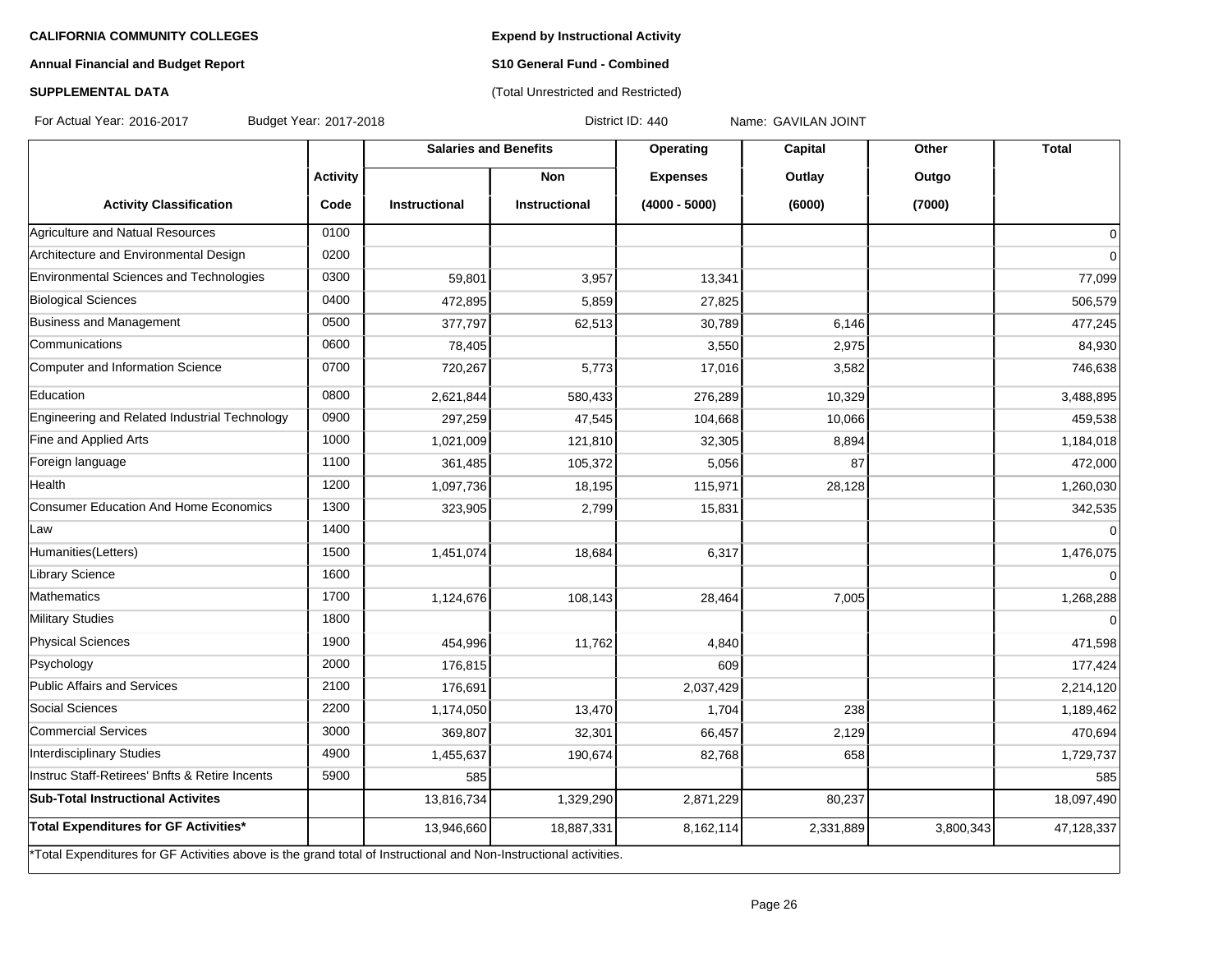# **Annual Financial and Budget Report S10 General Fund - Combined**

# **SUPPLEMENTAL DATA CONSUMPTER ACCOUNT ACCOUNT ACCOUNT ACCOUNT ACCOUNT ACCOUNT ACCOUNT ACCOUNT ACCOUNT ACCOUNT ACCOUNT ACCOUNT ACCOUNT ACCOUNT ACCOUNT ACCOUNT ACCOUNT ACCOUNT ACCOUNT ACCOUNT ACCOUNT ACCOUNT ACCOUNT ACCOUN**

For Actual Year: 2016-2017 Budget Year: 2017-2018 District ID: 440 Name: GAVILAN JOINT

|                                                    |                 | <b>Salaries and Benefits</b> |                      | Operating       | Capital | Other          | <b>Total</b>   |
|----------------------------------------------------|-----------------|------------------------------|----------------------|-----------------|---------|----------------|----------------|
|                                                    | <b>Activity</b> |                              | <b>Non</b>           | <b>Expenses</b> | Outlay  | Outgo          |                |
| <b>Activity Classification</b>                     | Code            | <b>Instructional</b>         | <b>Instructional</b> | $(4000 - 5000)$ | (6000)  | (7000)         |                |
| Instructional Administration and Governance        | 6000            |                              |                      |                 |         |                |                |
| Academic Administration                            | 6010            | 14,664                       | 2,028,628            | 781,896         | 81,984  |                | 2,907,172      |
| Course and Curriculum Development                  | 6020            |                              | 393,301              | 10,220          |         |                | 403,521        |
| Academic / Faculty Senate                          | 6030            |                              | 121,281              | 4,004           |         |                | 125,285        |
| Other Instructional Administration & Governance    | 6090            |                              |                      |                 |         |                | $\Omega$       |
| <b>Total Instructional Admin. &amp; Governance</b> |                 | 14,664                       | 2,543,210            | 796,120         | 81,984  | $\overline{0}$ | 3,435,978      |
| <b>Instructional Support Services</b>              | 6100            |                              |                      |                 |         |                |                |
| <b>Learning Center</b>                             | 6110            | 39,491                       | 276,451              | 1,218           | 1,608   |                | 318,768        |
| Library                                            | 6120            |                              | 730,462              | 13,193          | 7,962   |                | 751,617        |
| Media                                              | 6130            |                              | 189,131              | 626             | 1,586   |                | 191,343        |
| Museums and Gallaries                              | 6140            |                              |                      |                 |         |                | 0              |
| Academic Information Systems and Technology        | 6150            |                              |                      |                 |         |                | $\Omega$       |
| Other Instructional Support Services               | 6190            |                              | 264,463              | 71,873          | 168,150 |                | 504,486        |
| <b>Total Instructional Support Services</b>        |                 | 39,491                       | 1,460,507            | 86,910          | 179,306 | $\overline{0}$ | 1,766,214      |
| Admissions and Records                             | 6200            |                              | 515,485              | 15,338          |         |                | 530,823        |
| Student Counseling and Guidance                    | 6300            |                              |                      |                 |         |                |                |
| Counseling and Guidance                            | 6310            | 6,541                        | 1,217,742            | 219,409         | 100,013 |                | 1,543,705      |
| Matriculation and Student Assessment               | 6320            | 451                          | 1,025,567            | 130,522         | 66,691  |                | 1,223,231      |
| <b>Transfer Programs</b>                           | 6330            |                              | 3,046                | 1,709           |         |                | 4,755          |
| Career Guidance                                    | 6340            |                              |                      |                 |         |                | $\Omega$       |
| Other Student Counseling and Guidance              | 6390            |                              |                      |                 |         |                | $\overline{0}$ |
| <b>Total Student Couseling and Guidance</b>        |                 | 6,992                        | 2,246,355            | 351,640         | 166,704 | $\overline{0}$ | 2,771,691      |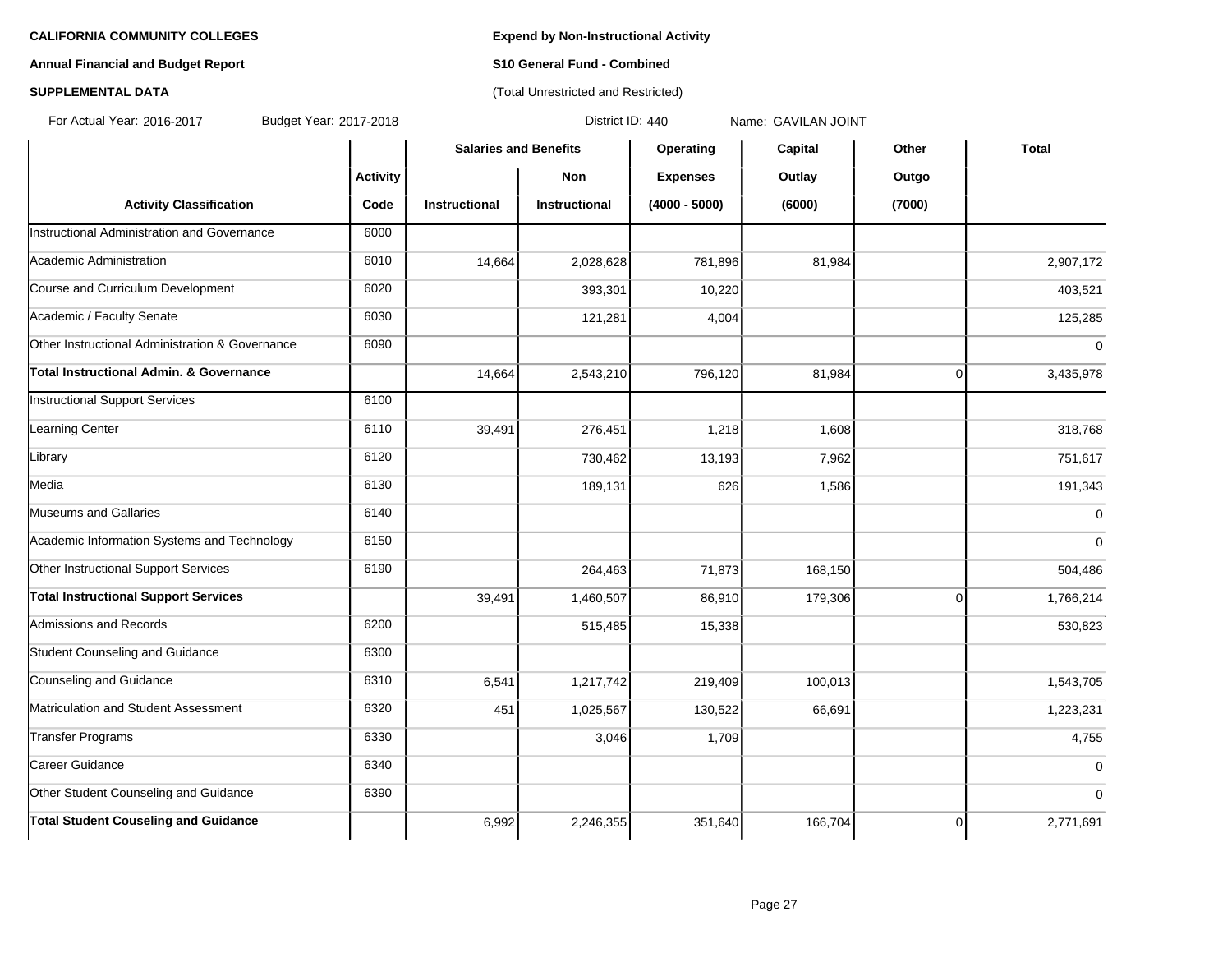### **Annual Financial and Budget Report S10 General Fund - Combined**

# **SUPPLEMENTAL DATA CONSUMPTER ACCOUNT ACCOUNT ACCOUNT ACCOUNT ACCOUNT ACCOUNT ACCOUNT ACCOUNT ACCOUNT ACCOUNT ACCOUNT ACCOUNT ACCOUNT ACCOUNT ACCOUNT ACCOUNT ACCOUNT ACCOUNT ACCOUNT ACCOUNT ACCOUNT ACCOUNT ACCOUNT ACCOUN**

For Actual Year: 2016-2017 Budget Year: 2017-2018 District ID: 440 Name: GAVILAN JOINT

|                                                   |                 | <b>Salaries and Benefits</b> |                      | Operating       | Capital | Other    | <b>Total</b>   |
|---------------------------------------------------|-----------------|------------------------------|----------------------|-----------------|---------|----------|----------------|
|                                                   | <b>Activity</b> |                              | <b>Non</b>           | <b>Expenses</b> | Outlay  | Outgo    |                |
| <b>Activity Classification</b>                    | Code            | <b>Instructional</b>         | <b>Instructional</b> | $(4000 - 5000)$ | (6000)  | (7000)   |                |
| <b>Other Student Services</b>                     | 6400            |                              |                      |                 |         |          |                |
| Cal Work Opportunity and Responsibility to Kids * | 6410            | 1,858                        | 895,671              | 27,260          | 32,796  |          | 957,585        |
| Disabled Student Programs and Services (DSPS)     | 6420            | 5,983                        | 787,845              | 121,716         | 55,305  |          | 970,849        |
| Extended Opportunity Programs and Services (EOPS) | 6430            | 3,368                        | 549,931              | 50,715          | 773     |          | 604,787        |
| <b>Health Services</b>                            | 6440            |                              | 56,201               | 56,232          |         |          | 112,433        |
| Student Personnel Administration                  | 6450            |                              | 495,058              | 48,240          | 4,212   |          | 547,510        |
| Financial Aid Administration                      | 6460            |                              |                      |                 |         |          | $\Omega$       |
| <b>Job Placement Services</b>                     | 6470            |                              | 98,197               | 4,338           | 406     |          | 102,941        |
| Veterans Services                                 | 6480            |                              |                      |                 |         |          | $\overline{0}$ |
| Miscellaneous Student Services                    | 6490            |                              | 1,033                | 41,520          | 4,777   |          | 47,331         |
| <b>Total Other Student Services</b>               |                 | 11,210                       | 2,883,936            | 350,021         | 98,269  | $\Omega$ | 3,343,436      |
| Operation and maintenance of Plant                | 6500            |                              |                      |                 |         |          |                |
| <b>Building Maintenance and Repairs</b>           | 6510            |                              | 347,940              | 423,447         | 50,280  |          | 821,667        |
| <b>Custodial Services</b>                         | 6530            |                              | 464,376              | 99,158          | 4,446   |          | 567,980        |
| Grounds Maintenance and Repairs                   | 6550            | 14,387                       | 364,655              | 122,903         | 5,603   |          | 507,548        |
| <b>Utilities</b>                                  | 6570            |                              |                      | 879,247         |         |          | 879,247        |
| Other Operations and Maintenance of Plant         | 6590            |                              |                      |                 |         |          | $\Omega$       |
| <b>Total Operation and Maintenance of Plant</b>   | 6500            | 14,387                       | 1,176,971            | 1,524,755       | 60,329  | 0        | 2,776,442      |
| Planning, Policymaking and Coordinations          | 6600            |                              | 575,660              | 158,018         |         |          | 733,678        |

\* California Work Opportunity and Responsibility to Kids (CalWORKs).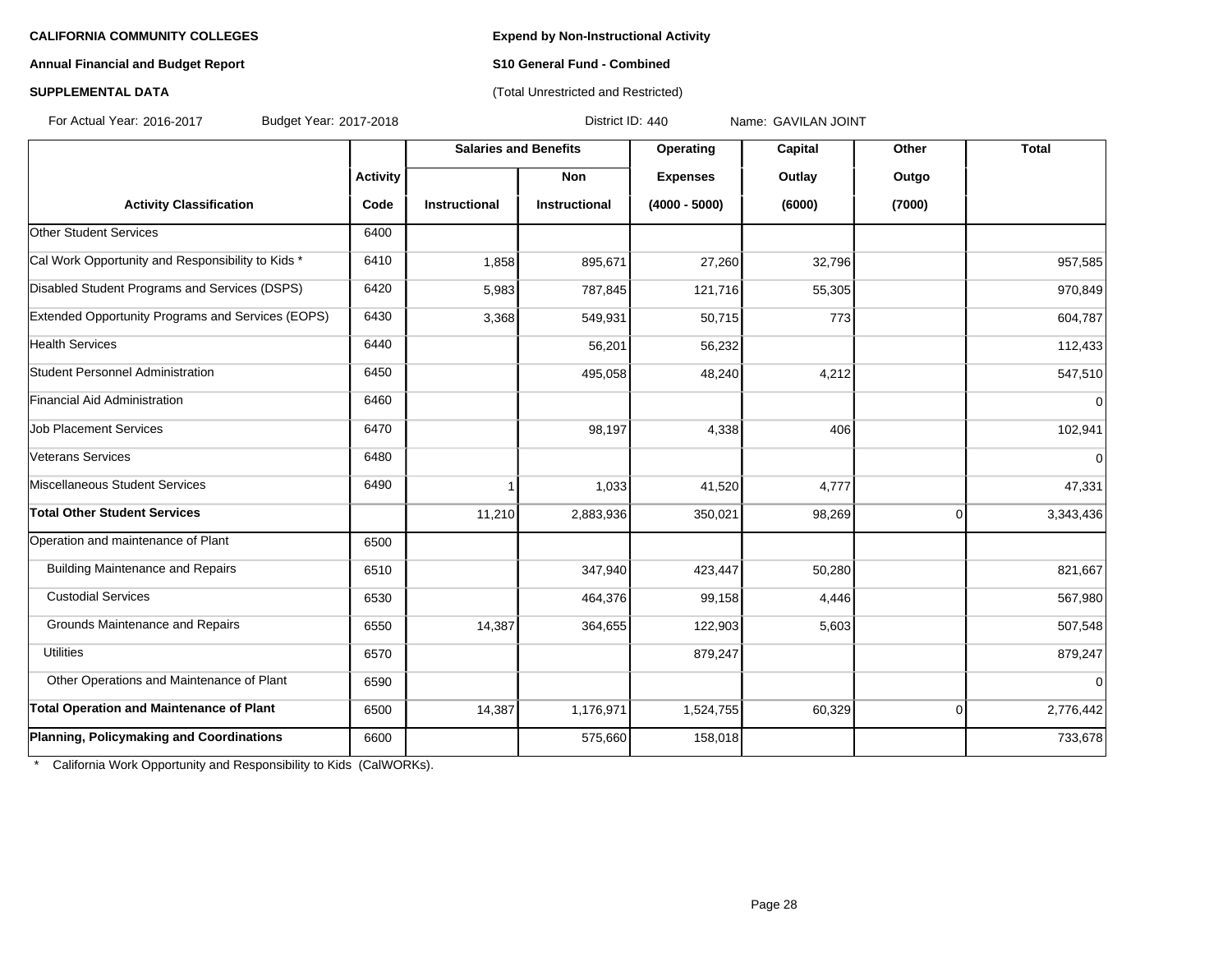### **Annual Financial and Budget Report S10 General Fund - Combined**

# **SUPPLEMENTAL DATA CONSERVATION CONSERVATION** (Total Unrestricted and Restricted)

For Actual Year: 2016-2017 Budget Year: 2017-2018 District ID: 440 Name: GAVILAN JOINT

|                                                     |                 | <b>Salaries and Benefits</b> |                      | Operating       | Capital | Other    | <b>Total</b> |
|-----------------------------------------------------|-----------------|------------------------------|----------------------|-----------------|---------|----------|--------------|
|                                                     | <b>Activity</b> |                              | Non                  | <b>Expenses</b> | Outlay  | Outgo    |              |
| <b>Activity Classification</b>                      | Code            | <b>Instructional</b>         | <b>Instructional</b> | $(4000 - 5000)$ | (6000)  | (7000)   |              |
| <b>General Institutional Support Services</b>       | 6700            |                              |                      |                 |         |          |              |
| <b>Community Relations</b>                          | 6710            | 1,569                        | 218,055              | 103,265         |         |          | 322,889      |
| <b>Fiscal Operations</b>                            | 6720            |                              | 1,464,737            | 333,113         | 11,594  |          | 1,809,444    |
| Human Resourses Management                          | 6730            | 1,232                        | 447,118              | 38,875          | 1,023   |          | 488,248      |
| Noninstruct Staff Retirees' Benefits & Retirement * | 6740            |                              | 1,025,872            |                 |         |          | 1,025,872    |
| Staff Development                                   | 6750            |                              |                      | 36,768          |         |          | 36,768       |
| <b>Staff Diversity</b>                              | 6760            |                              | 54,811               | 5,605           |         |          | 60,416       |
| <b>Logistical Services</b>                          | 6770            | 276                          | 413,465              | 347,415         | 9,507   |          | 770,663      |
| Management Information Systems                      | 6780            |                              | 935,363              | 687,565         | 99,551  |          | 1,722,479    |
| Other General Institutional Support Services        | 6790            |                              | 44,306               | 34,657          | 3,517   |          | 82,480       |
| <b>Total General Institutional Support Services</b> | 6700            | 3,077                        | 4,603,727            | 1,587,263       | 125,192 | $\Omega$ | 6,319,259    |
| Community Services & Economic Development           | 6800            |                              |                      |                 |         |          |              |
| <b>Community Recreation</b>                         | 6810            |                              |                      |                 |         |          | $\Omega$     |
| <b>Community Service Classes</b>                    | 6820            | 16,953                       | 394,374              | 336,464         | 93,196  |          | 840,987      |
| Community Use of Facilities                         | 6830            |                              | 93,848               | 131             |         |          | 93,979       |
| Economic Development                                | 6840            | 990                          | 165,187              | 499,348         | 262,285 |          | 927,810      |
| Other Community Services & Economic Development     | 6890            |                              |                      |                 |         |          | $\Omega$     |
| <b>Total Community Services</b>                     | 6800            | 17,943                       | 653,409              | 835,943         | 355,481 | $\Omega$ | 1,862,776    |

\* Noninstructional Staff Retirees' Benefits & Retirement Incentives.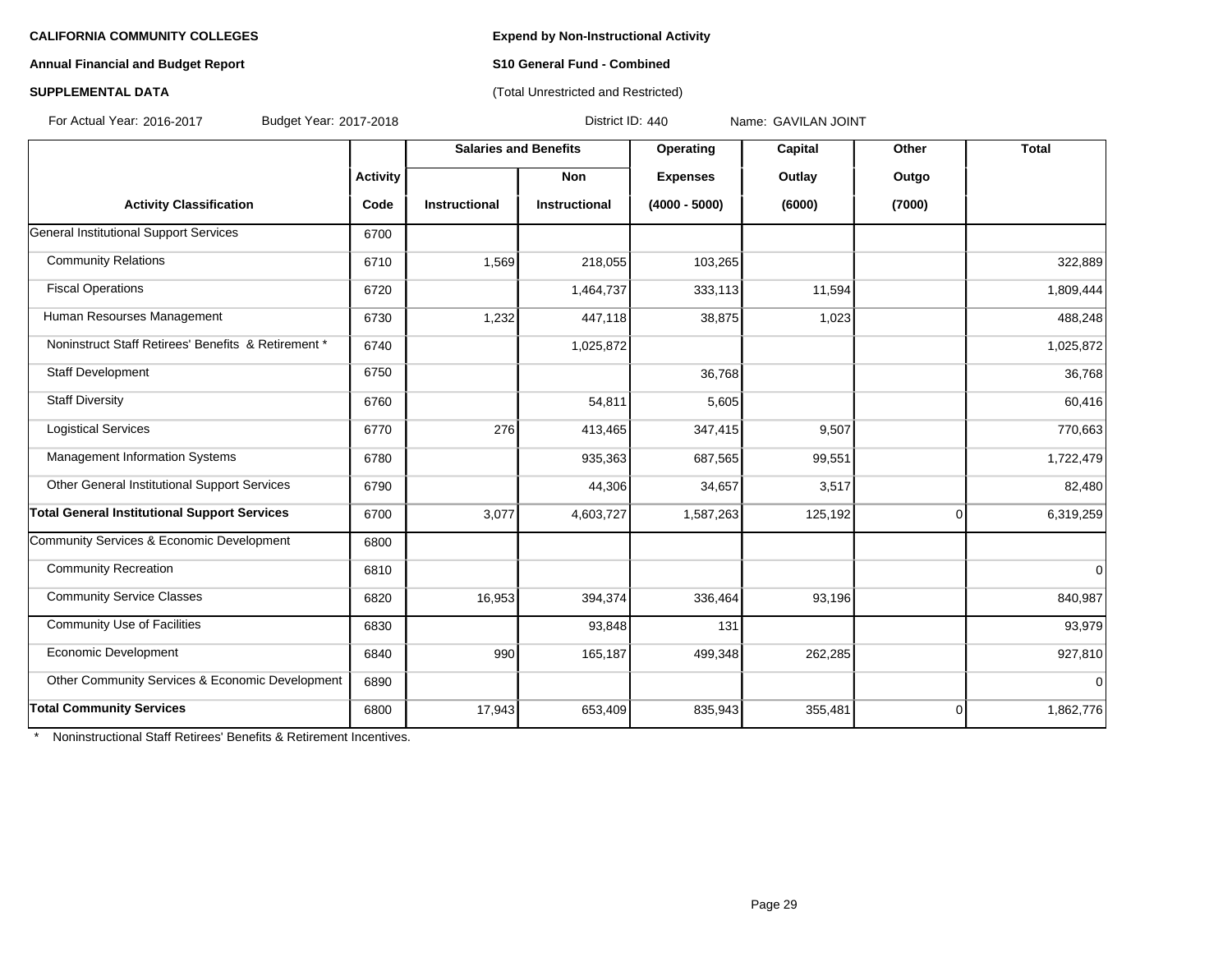**Annual Financial and Budget Report S10 General Fund - Combined**

### **SUPPLEMENTAL DATA CONSUMPTER ACCOUNT ACCOUNT ACCOUNT ACCOUNT ACCOUNT ACCOUNT ACCOUNT ACCOUNT ACCOUNT ACCOUNT ACCOUNT ACCOUNT ACCOUNT ACCOUNT ACCOUNT ACCOUNT ACCOUNT ACCOUNT ACCOUNT ACCOUNT ACCOUNT ACCOUNT ACCOUNT ACCOUN**

For Actual Year: 2016-2017 Budget Year: 2017-2018 District ID: 440 Name: GAVILAN JOINT

|                                             |                 | <b>Salaries and Benefits</b> |                      | Operating       | Capital | Other    | <b>Total</b> |
|---------------------------------------------|-----------------|------------------------------|----------------------|-----------------|---------|----------|--------------|
|                                             | <b>Activity</b> |                              | Non                  | <b>Expenses</b> | Outlay  | Outgo    |              |
| <b>Activity Classification</b>              | Code            | <b>Instructional</b>         | <b>Instructional</b> | $(4000 - 5000)$ | (6000)  | (7000)   |              |
| <b>Ancillary Services</b>                   | 6900            |                              |                      |                 |         |          |              |
| Bookstore                                   | 6910            |                              |                      |                 |         |          | 0            |
| <b>Child Development Centers</b>            | 6920            |                              |                      |                 |         |          | 0            |
| Farm Operations                             | 6930            |                              |                      |                 |         |          | 0            |
| <b>Food Services</b>                        | 6940            |                              |                      |                 |         |          | 0            |
| Parking                                     | 6950            |                              | 55,714               | 7,358           | 2,876   |          | 65,948       |
| <b>Student and Co-Curricular Activities</b> | 6960            |                              |                      |                 |         |          | $\Omega$     |
| <b>Student Housing</b>                      | 6970            |                              |                      |                 |         |          | 0            |
| <b>Other Ancillary Services</b>             | 6990            |                              | 2,439                | 98,118          | 6,023   |          | 106,580      |
| <b>Total Ancillary Services</b>             | 6900            | $\Omega$                     | 58,153               | 105,476         | 8,899   | $\Omega$ | 172,528      |
| <b>Auxiliary Operations</b>                 | 7000            |                              |                      |                 |         |          |              |
| <b>Contract Education</b>                   | 7010            |                              | 84,485               | 9,533           |         |          | 94,018       |
| <b>Other Auxiliary Operations</b>           | 7090            | 22,162                       | 756,143              | 439,197         | 206,159 |          | 1,423,661    |
| <b>Total Auxiliary Operations</b>           | 7000            | 22,162                       | 840,628              | 448,730         | 206,159 | $\Omega$ | 1,517,679    |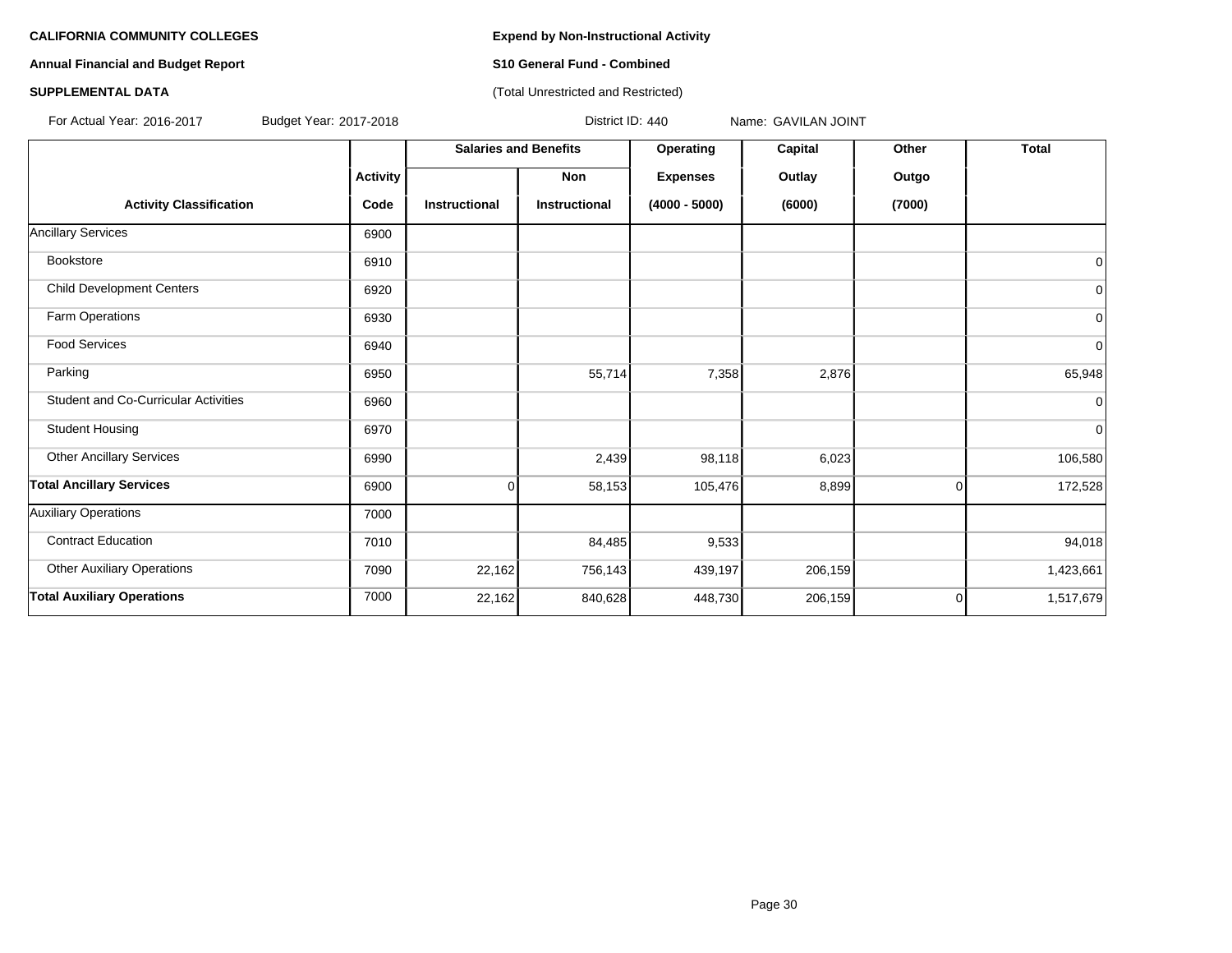### **Annual Financial and Budget Report S10 General Fund - Combined**

### **SUPPLEMENTAL DATA CONSERVATION CONSERVATION** (Total Unrestricted and Restricted)

For Actual Year: 2016-2017 Budget Year: 2017-2018 District ID: 440 Name: GAVILAN JOINT

|                                                     |                 | <b>Salaries and Benefits</b> |               | Operating<br>Capital |           | Other     | <b>Total</b>   |
|-----------------------------------------------------|-----------------|------------------------------|---------------|----------------------|-----------|-----------|----------------|
|                                                     | <b>Activity</b> |                              | Non           | <b>Expenses</b>      | Outlay    | Outgo     |                |
| <b>Activity Classification</b>                      | Code            | <b>Instructional</b>         | Instructional | $(4000 - 5000)$      | (6000)    | (7000)    |                |
| <b>Physical Property and Related Acquisitions</b>   | 7100            |                              |               | (969, 329)           | 969,329   |           | $\Omega$       |
| Long-Term Debt and Other Financing                  | 7200            |                              |               |                      |           |           |                |
| Long_Term Debt                                      | 7210            |                              |               |                      |           |           | $\Omega$       |
| Tax revenue Anticipation Notes                      | 7220            |                              |               |                      |           |           | 0              |
| Other Financing                                     | 7290            |                              |               |                      |           |           | $\overline{0}$ |
| Total Long-Term Debt and Other Financing            | 7200            | $\Omega$                     |               | O                    |           | U         | <sup>0</sup>   |
| Transfers, Student Aid and Other Outgo              | 7300            |                              |               |                      |           |           |                |
| <b>Transfers</b>                                    | 7310            |                              |               |                      |           |           | $\Omega$       |
| <b>Student Aid</b>                                  | 7320            |                              |               |                      |           | 1,291,340 | 1,291,340      |
| Other Outgo                                         | 7390            |                              |               |                      |           | 2,509,003 | 2,509,003      |
| <b>Total Transfers, Student Aid and Other Outgo</b> | 7300            | 0                            | 0             | 0                    | 0         | 3,800,343 | 3,800,343      |
| <b>Sub-Total Non-Instructional Activites</b>        |                 | 129,926                      | 17,558,041    | 5,290,885            | 2,251,652 | 3,800,343 | 29,030,847     |
|                                                     |                 |                              |               |                      |           |           |                |
| Total Expenditures General Fund: activities *       |                 | 13,946,660                   | 18,887,331    | 8,162,114            | 2,331,889 | 3,800,343 | 47,128,337     |

\* Total Expenditures for the General Fund: Instructional Activities and Non-Instructional Activities.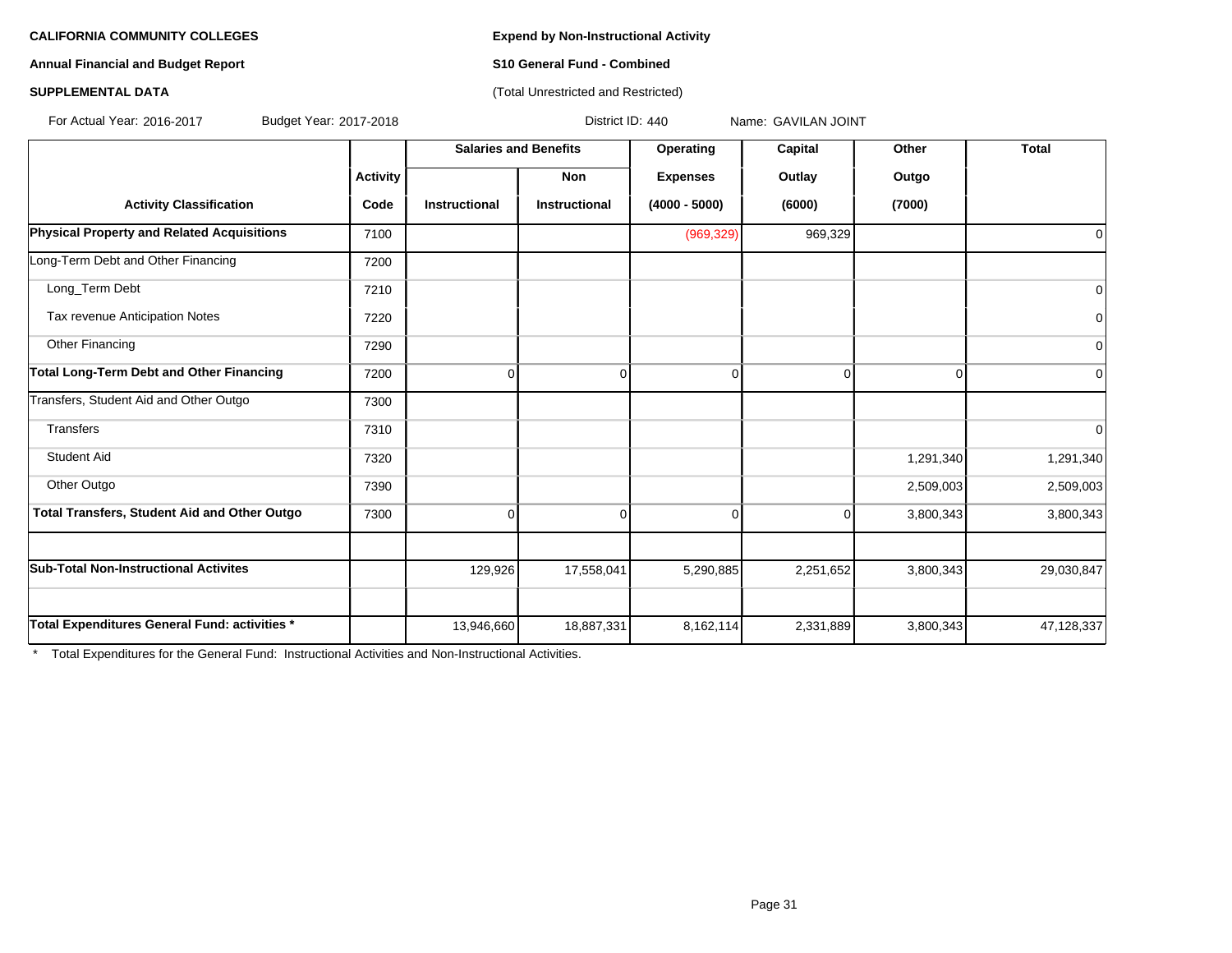### **Gann Appropriations Limit GANN Report**

# DISTRICT NAME: GAVILAN JOINT

|     | 2017-2018 Appropriations Limit:                                                                           |          |          |              |
|-----|-----------------------------------------------------------------------------------------------------------|----------|----------|--------------|
| IA. | 2016-2017 Appropriations Limit:                                                                           |          |          | \$59,999,637 |
| IB. | 2017-2018 Price Factor:                                                                                   | 1.0369   |          |              |
| IC. | Population factor:                                                                                        |          |          |              |
|     | 1. 2015-2016 Second Period Actual FTES                                                                    | 5,179.14 |          |              |
|     | 2. 2016-2017 Second Period Actual FTES                                                                    | 5,341.72 |          |              |
|     | 3. 2016-2017 Population change factor (C2/C1)                                                             | 1.0314   |          |              |
| ID. | 2016-2017 Limit adjusted by inflation and population factors (A * B * C.3)                                |          |          | \$64,167,131 |
| IE. | Adjustments to increase limit:                                                                            |          |          |              |
|     | 1. Transfers in of financial responsibility                                                               |          | \$0      |              |
|     | 2. Temporary voter approved increases                                                                     |          | $\Omega$ |              |
|     | 3. Total adjustments - increase                                                                           |          |          | $\mathbf 0$  |
|     | Sub-Total $(D + E.3)$                                                                                     |          |          | \$64,167,131 |
| IF. | Adjustments to decrease limit:                                                                            |          |          |              |
|     | 1. Transfers out of financial responsibility                                                              |          | \$0      |              |
|     | 2. Lapses of voter approved increases                                                                     |          | 0        |              |
|     | 3. Total adjustments - decrease                                                                           |          |          | $\Omega$     |
| G.  | 2017-2018 Appropriations Limit ( $D + E.3 - F.3$ )                                                        |          |          | \$64,167,131 |
|     | 2017-2018 Appropriations Subject to Limit:                                                                |          |          |              |
| IA. | State Aid (General Apportionment, Apprenticeship Allowance, Basic Skills, and Partnership for Excellence) |          |          | 5,155,962    |
| Iв. | State Subventions (Home Owners Property Tax Relief, Timber Yield tax, etc.)                               |          |          | 104,200      |
| IC. | <b>Local Property taxes</b>                                                                               |          |          | 24,179,050   |
| ID. | <b>Estimated excess Debt Service taxes</b>                                                                |          |          | $\mathbf 0$  |
| IE. | Estimated Parcel taxes, Square Foot taxes, etc.                                                           |          |          | $\mathbf 0$  |
| IF. | Interest on proceeds of taxes                                                                             |          |          | 5,000        |
| lG. | Local appropriations from taxes for unreimbursed State, court, and federal mandates                       |          |          | $\Omega$     |
| IH. | 2017-2018 Appropriations Subject to Limit                                                                 |          |          | \$29,444,212 |
|     |                                                                                                           |          |          |              |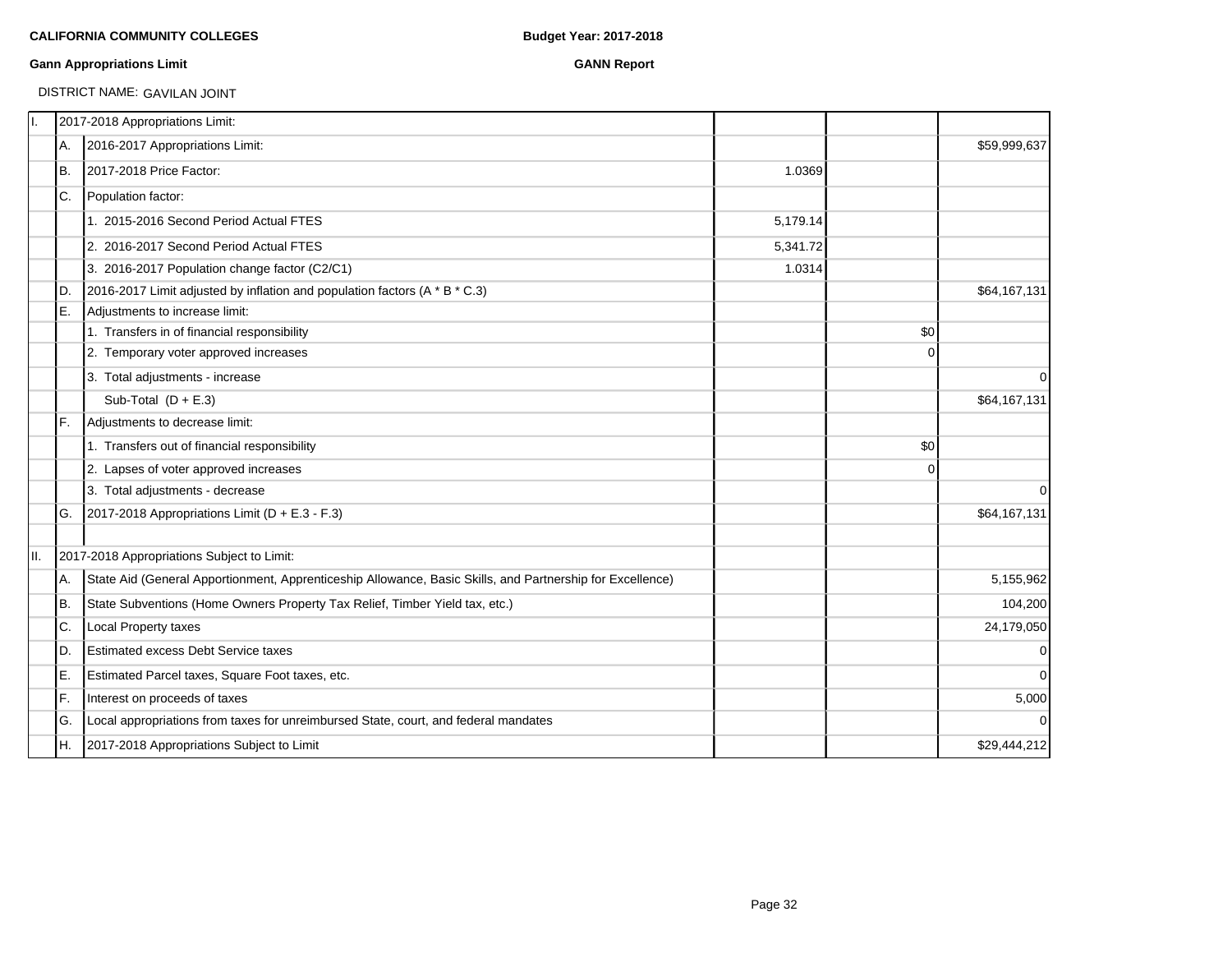**Governmental Funds Group**

Annual Financial and Budget Report

**10 General Fund**

# REVENUES, EXPENDITURES, AND FUND BALANCE DATA

#### **440** GAVILAN JOINT

For Actual Year: 2016-2017 Budget Year: 2017-2018

| <b>General Fund</b> |  |
|---------------------|--|
|---------------------|--|

|                                                           | Object |                             | <b>Fund: 11</b> |                           | <b>Fund: 12</b> | <b>Fund: 10</b> |               |
|-----------------------------------------------------------|--------|-----------------------------|-----------------|---------------------------|-----------------|-----------------|---------------|
|                                                           | Code   | <b>UNRESTRICTED SUBFUND</b> |                 | <b>RESTRICTED SUBFUND</b> |                 | <b>TOTAL</b>    |               |
| <b>Description</b>                                        |        | Actual                      | <b>Budget</b>   | Actual                    | <b>Budget</b>   | Actual          | <b>Budget</b> |
| <b>REVENUES:</b>                                          |        |                             |                 |                           |                 |                 |               |
| <b>Federal Revenues</b>                                   | 8100   |                             |                 | 3,358,344                 | 4,203,047       | 3,358,344       | 4,203,047     |
| <b>State Revenues</b>                                     | 8600   | 6,506,596                   | 9,390,861       | 6,991,680                 | 8,410,571       | 13,498,276      | 17,801,432    |
| <b>Local Revenues</b>                                     | 8800   | 27,403,725                  | 25,050,729      | 506,595                   | 1,091,273       | 27,910,320      | 26,142,002    |
| <b>Total Revenues</b>                                     |        | 33,910,321                  | 34,441,590      | 10,856,619                | 13,704,891      | 44,766,940      | 48,146,481    |
| <b>EXPENDITURES:</b>                                      |        |                             |                 |                           |                 |                 |               |
| <b>Academic Salaries</b>                                  | 1000   | 12,885,302                  | 11,424,882      | 3,013,728                 | 3,742,544       | 15,899,030      | 15, 167, 426  |
| <b>Classified Salaries</b>                                | 2000   | 5,393,198                   | 6,548,895       | 2,704,763                 | 2,711,882       | 8,097,961       | 9,260,777     |
| <b>Employee Benefits</b>                                  | 3000   | 6,878,927                   | 6,680,920       | 1,958,073                 | 2,267,278       | 8,837,000       | 8,948,198     |
| Supplies and Materials                                    | 4000   | 535,921                     | 554,960         | 343,090                   | 971,289         | 879,011         | 1,526,249     |
| Other Operating Expenses and Services                     | 5000   | 5,186,844                   | 6,977,521       | 2,096,259                 | 3,290,318       | 7,283,103       | 10,267,839    |
| Capital Outlay                                            | 6000   | 1,274,031                   | 806,616         | 1,057,858                 | 953,089         | 2,331,889       | 1,759,705     |
| <b>Total Expenditures</b>                                 |        | 32, 154, 223                | 32,993,794      | 11,173,771                | 13,936,400      | 43,327,994      | 46,930,194    |
| <b>Excess /(Deficiency) of Revenues over Expenditures</b> |        | 1,756,098                   | 1,447,796       | (317, 152)                | (231, 509)      | 1,438,946       | 1,216,287     |
| <b>Other Financing Sources</b>                            | 8900   |                             |                 | 2,628,521                 | 2,230,489       | 2,628,521       | 2,230,489     |
| <b>Other Outgo</b>                                        | 7000   | 1,488,909                   | 1,447,796       | 2,311,434                 | 1,998,980       | 3,800,343       | 3,446,776     |
| Net Increase/(Decrease) in Fund Balance                   |        | 267,189                     |                 | (65)                      | 0               | 267,124         |               |
| <b>BEGINNING FUND BALANCE:</b>                            |        |                             |                 |                           |                 |                 |               |
| Net Beginning Balance, July 1                             | 9010   | 4,353,238                   | 4,620,427       | 63                        | (2)             | 4,353,301       | 4,620,425     |
| <b>Prior Years Adustments</b>                             | 9020   |                             |                 |                           |                 | $\Omega$        |               |
| Adjusted Beginning Balance                                | 9030   | 4,353,238                   |                 | 63                        |                 | 4,353,301       |               |
| <b>Ending Fund Balance, June 30</b>                       |        | 4,620,427                   | 4,620,427       | (2)                       | (2)             | 4,620,425       | 4,620,425     |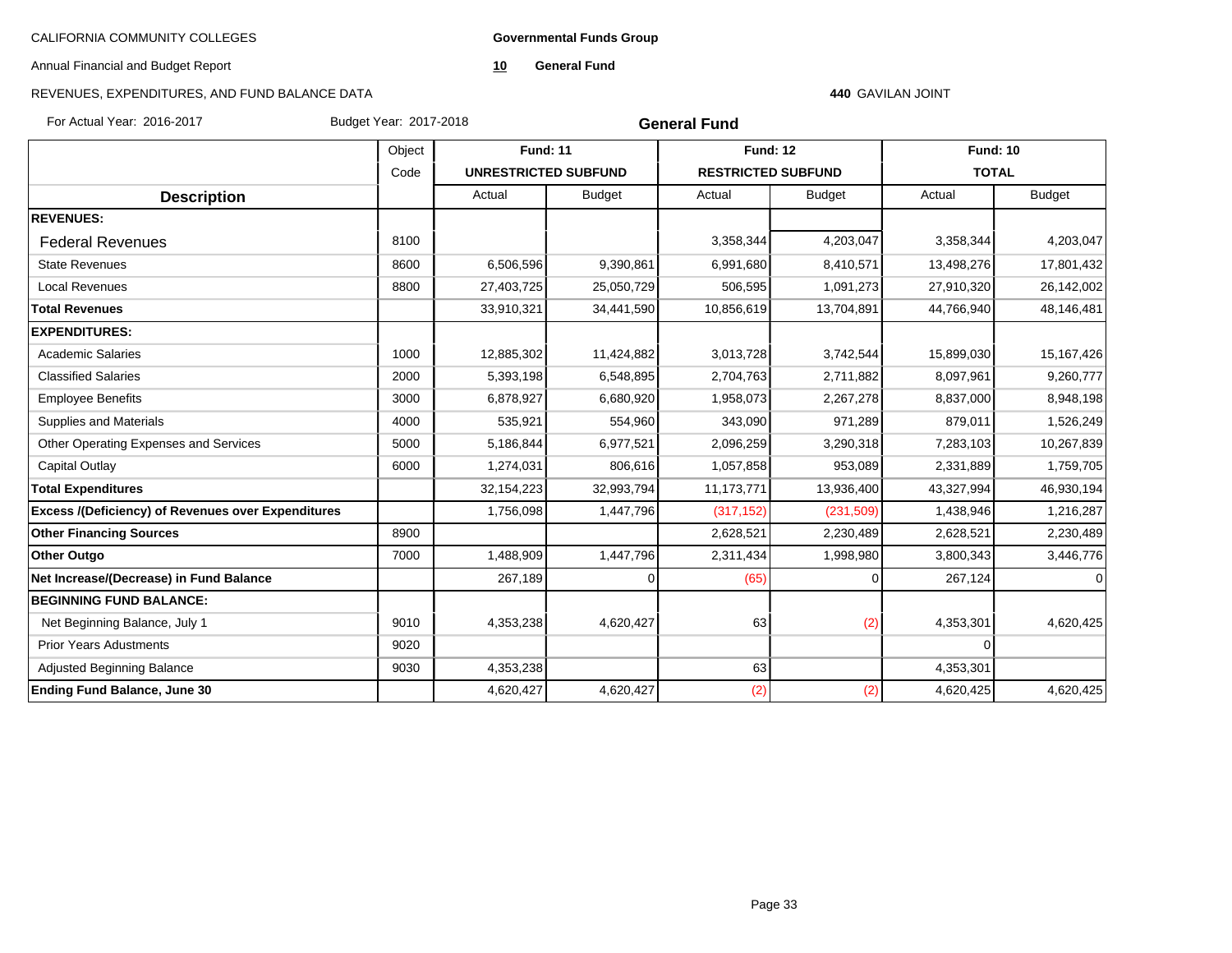**Governmental Funds Group**

**Annual Financial and Budget Report**

20 Debt service Funds

#### **440** GAVILAN JOINT

# **REVENUES, EXPENDITURES, AND FUND BALANCE DATA**

For Actual Year: 2016-2017 Budget Year: 2017-2018 **DEBT SERVICE FUNDS**

|                                             | Object Code | <b>Fund: 21</b>          |               | <b>Fund: 22</b>              |               | <b>Fund: 29</b>         |               |
|---------------------------------------------|-------------|--------------------------|---------------|------------------------------|---------------|-------------------------|---------------|
|                                             |             | <b>BOND INTEREST AND</b> |               | <b>REVENUE BOND INTEREST</b> |               |                         |               |
|                                             |             | <b>REDEMPTION FUND</b>   |               | <b>AND REDEMPTION FUND</b>   |               | OTHER DEBT SERVICE FUND |               |
| <b>Description</b>                          |             | Actual                   | <b>Budget</b> | Actual                       | <b>Budget</b> | <b>Actual</b>           | <b>Budget</b> |
| <b>REVENUES:</b>                            |             |                          |               |                              |               |                         |               |
| <b>Federal Revenues</b>                     | 8100        |                          |               |                              |               |                         |               |
| <b>State Revenues</b>                       | 8600        |                          |               |                              |               |                         |               |
| <b>Local Revenues</b>                       | 8800        |                          |               |                              |               | 1,620,542               | 315,000       |
| <b>Total Revenues</b>                       |             | 0                        | $\Omega$      | 0                            | 0             | 1,620,542               | 315,000       |
| <b>Other Financing Sources</b>              | 8900        |                          |               |                              |               |                         |               |
| Interfund Transfers In                      | 8981        |                          |               |                              |               |                         |               |
| Other Incoming Transfers                    | 8983        |                          |               |                              |               |                         |               |
| <b>Total Other Financing Sources</b>        |             | U                        | $\Omega$      | $\mathbf 0$                  | 0             | $\Omega$                | $\mathbf 0$   |
| Other Outgo                                 | 7000        |                          |               |                              |               |                         |               |
| Debt Retirement (Long Term Debt)            | 7100        |                          |               |                              |               |                         |               |
| <b>Debt Reduction</b>                       | 7110        | 1,765,000                | 1,400,000     |                              |               |                         |               |
| Debt Interest and Other Service Charges     | 7120        | 4,590,119                | 4,660,769     |                              |               |                         |               |
| <b>Transfers Outgoing</b>                   | 7300 & 7400 |                          |               |                              |               |                         |               |
| Reserve for Contingencies                   | 7900        |                          |               |                              |               |                         |               |
| <b>Total Other Outgo</b>                    | 7000        | 6,355,119                | 6,060,769     | $\mathbf 0$                  | $\mathbf 0$   | $\overline{0}$          | 0             |
| Net Other Financing Sources / (Other Outgo) | 8900 & 7000 | (6,355,119)              | (6,060,769)   | $\mathbf 0$                  | $\Omega$      | $\Omega$                |               |
| Net Increase/Decrease in Fund Balance       |             | (6,355,119)              | (6,060,769)   | $\Omega$                     | $\Omega$      | 1,620,542               | 315,000       |
| <b>BEGINNING FUND BALANCE:</b>              |             |                          |               |                              |               |                         |               |
| Net Beginning Balance, July 1               | 9010        | 4,275,476                | (2,079,643)   |                              | $\Omega$      | 6,358,440               | 7,978,982     |
| <b>Prior Years Adustments</b>               | 9020        |                          |               |                              |               |                         |               |
| <b>Adjusted Beginning Balance</b>           | 9030        | 4,275,476                |               | $\mathbf 0$                  |               | 6,358,440               |               |
| <b>Ending Fund Balance, June 30</b>         |             | (2,079,643)              | (8, 140, 412) | $\Omega$                     | $\Omega$      | 7,978,982               | 8,293,982     |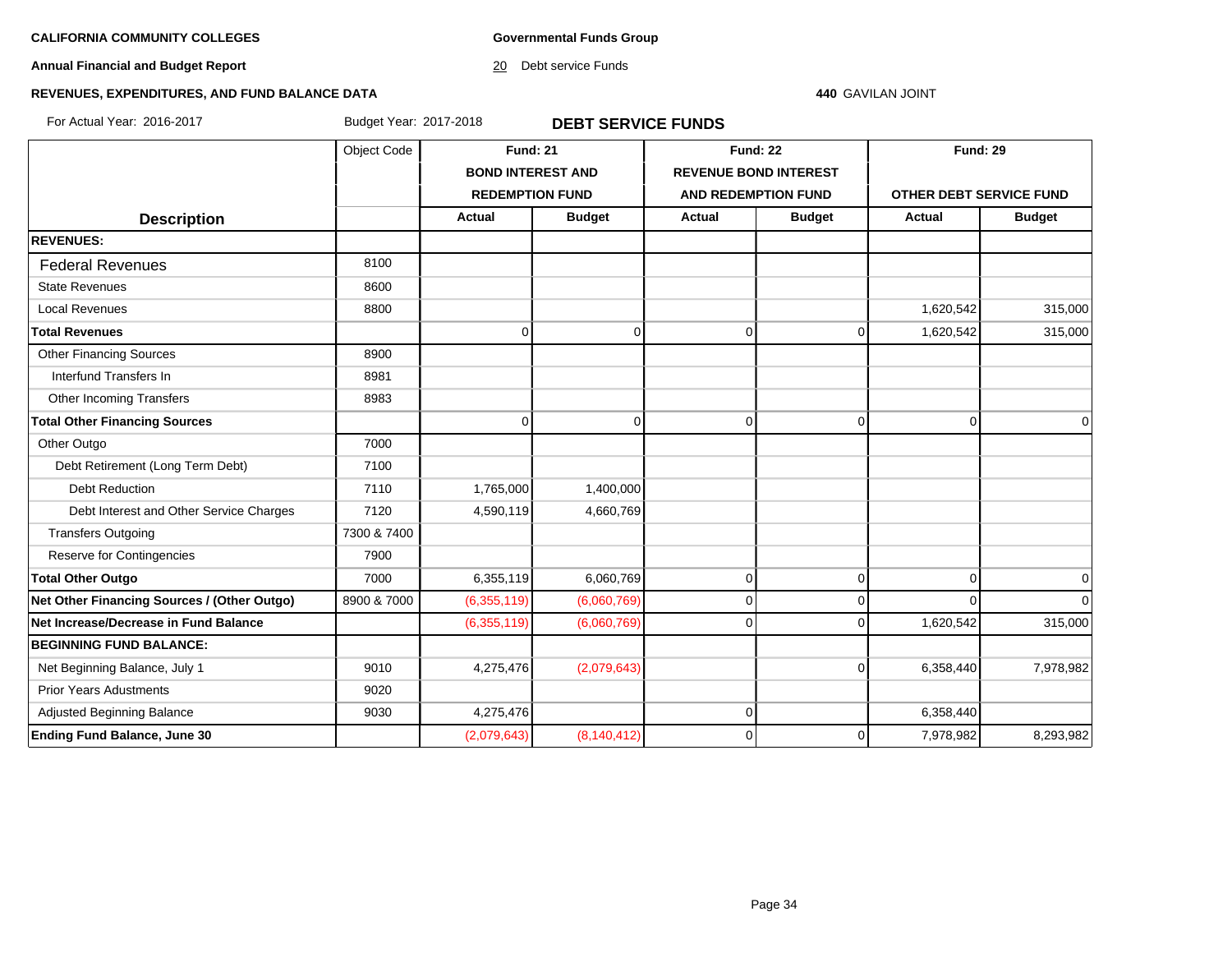**Annual Financial and Budget Report**

**Governmental Funds Group**

**30 Special Revenue Funds -- Part 1**

### **440** GAVILAN JOINT

# **REVENUES, EXPENDITURES, AND FUND BALANCE DATA**

| For Actual Year: 2016-2017                                |        | Budget Year: 2017-2018<br><b>Special Revenue Funds</b> |                       |             |                       |          |                               |  |
|-----------------------------------------------------------|--------|--------------------------------------------------------|-----------------------|-------------|-----------------------|----------|-------------------------------|--|
|                                                           | Object | <b>FUND: 31</b>                                        |                       |             | <b>FUND 32</b>        |          | <b>FUND 33</b>                |  |
|                                                           | Code   |                                                        | <b>BOOKSTORE FUND</b> |             | <b>CAFETERIA FUND</b> |          | <b>CHILD DEVELOPMENT FUND</b> |  |
| <b>Description</b>                                        |        | Actual                                                 | <b>Budget</b>         | Actual      | <b>Budget</b>         | Actual   | <b>Budget</b>                 |  |
| <b>REVENUES:</b>                                          |        |                                                        |                       |             |                       |          |                               |  |
| <b>Federal Revenues</b>                                   | 8100   |                                                        |                       |             |                       |          |                               |  |
| <b>State Revenues</b>                                     | 8600   |                                                        |                       |             |                       |          |                               |  |
| <b>Local Revenues</b>                                     | 8800   |                                                        |                       |             |                       |          |                               |  |
| <b>Total Income</b>                                       |        | $\overline{0}$                                         | $\mathbf 0$           | $\Omega$    | $\Omega$              | ∩        | $\overline{0}$                |  |
| <b>Expenditures</b>                                       |        |                                                        |                       |             |                       |          |                               |  |
| Academic Salaries                                         | 1000   |                                                        |                       |             |                       |          |                               |  |
| <b>Classified Salaries</b>                                | 2000   |                                                        |                       |             |                       |          |                               |  |
| <b>Employee Benefits</b>                                  | 3000   |                                                        |                       |             |                       |          |                               |  |
| Supplies and Materials                                    | 4000   |                                                        |                       |             |                       |          |                               |  |
| Other Operating Expenses and Services                     | 5000   |                                                        |                       |             |                       |          |                               |  |
| <b>Capital Outlay</b>                                     | 6000   |                                                        |                       |             |                       |          |                               |  |
| <b>Total Expenditures</b>                                 |        | $\overline{0}$                                         | $\mathbf 0$           | $\Omega$    | $\Omega$              | ∩        | $\overline{0}$                |  |
| <b>Excess /(Deficiency) of Revenues over Expenditures</b> |        | $\overline{0}$                                         | $\Omega$              | $\Omega$    | $\Omega$              | $\Omega$ | $\overline{0}$                |  |
| <b>Other Financing Sources</b>                            | 8900   |                                                        |                       |             |                       |          |                               |  |
| Other Outgo                                               | 7000   |                                                        |                       |             |                       |          |                               |  |
| Net Increase/(Decrease) in Fund Balance                   |        | $\overline{0}$                                         | $\Omega$              | $\Omega$    | ∩                     |          | $\overline{0}$                |  |
| <b>Begining Fund Balance:</b>                             |        |                                                        |                       |             |                       |          |                               |  |
| Net Beginning Balance, July 1                             | 9010   |                                                        | O                     |             | n                     | U        | $\overline{0}$                |  |
| <b>Prior Years Adustments</b>                             | 9020   |                                                        |                       |             |                       |          |                               |  |
| Adjusted Beginning Balance                                | 9030   | $\overline{0}$                                         |                       | $\mathbf 0$ |                       | $\Omega$ |                               |  |
| <b>Ending Fund Balance, June 30</b>                       |        | $\overline{0}$                                         | $\overline{0}$        | $\Omega$    | $\mathbf 0$           | $\Omega$ | $\Omega$                      |  |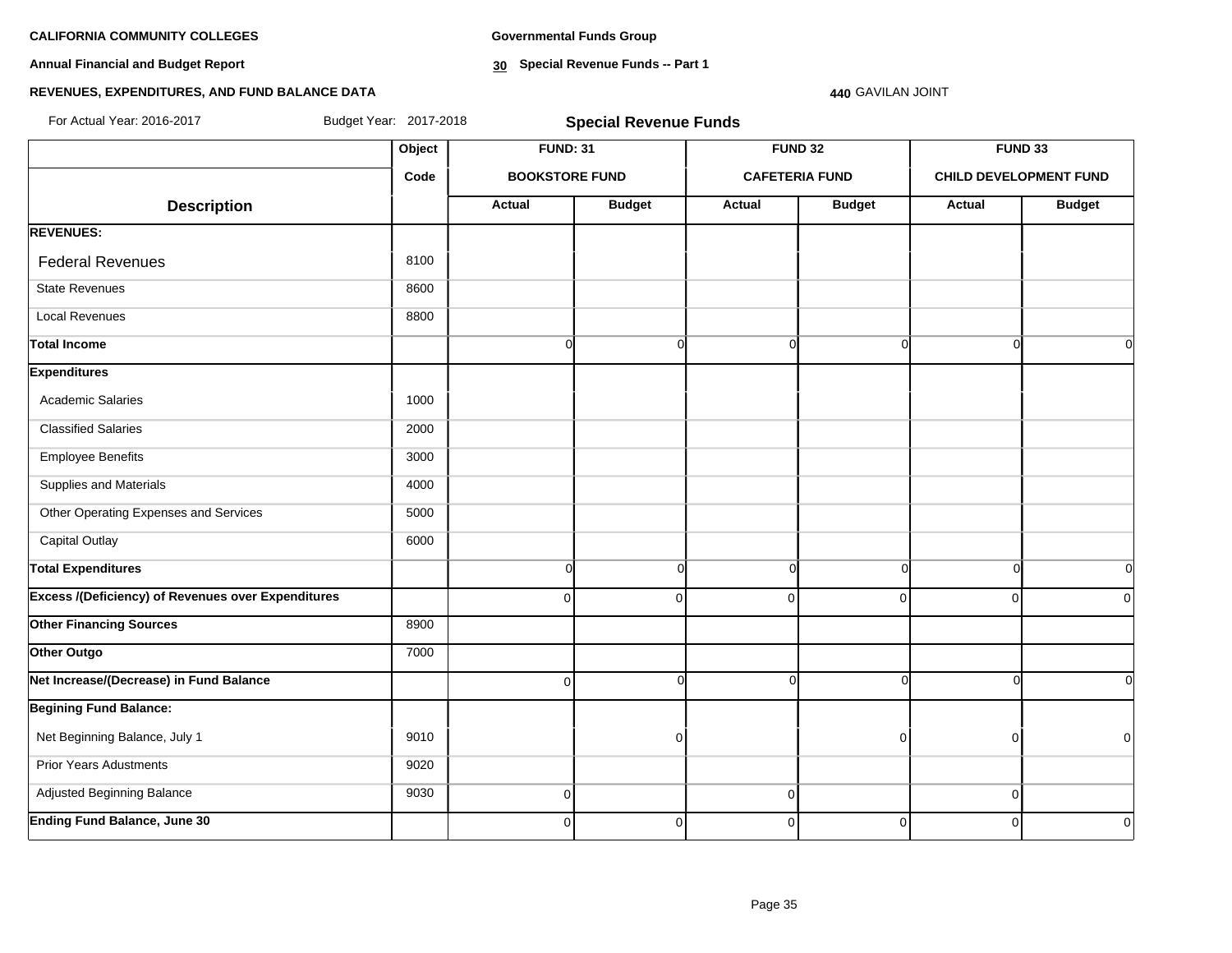**Annual Financial and Budget Report**

**Governmental Funds Group**

**30 Special Revenue Funds -- Part 2**

# **REVENUES, EXPENDITURES, AND FUND BALANCE DATA**

# **440** GAVILAN JOINT

| For Actual Year: 2016-2017                                |        | Budget Year: 2017-2018<br><b>Special Revenue Funds</b> |                            |               |                                  |               |                            |  |  |
|-----------------------------------------------------------|--------|--------------------------------------------------------|----------------------------|---------------|----------------------------------|---------------|----------------------------|--|--|
|                                                           | Object | <b>FUND: 34</b>                                        |                            |               | <b>FUND 35</b>                   |               | FUND 39                    |  |  |
|                                                           | Code   |                                                        | <b>FARM OPERATION FUND</b> |               | <b>REVENUE BOND PROJECT FUND</b> |               | OTHER SPECIAL REVENUE FUND |  |  |
| <b>Description</b>                                        |        | Actual                                                 | <b>Budget</b>              | <b>Actual</b> | <b>Budget</b>                    | <b>Actual</b> | <b>Budget</b>              |  |  |
| <b>REVENUES:</b>                                          |        |                                                        |                            |               |                                  |               |                            |  |  |
| <b>Federal Revenues</b>                                   | 8100   |                                                        |                            |               |                                  |               |                            |  |  |
| <b>State Revenues</b>                                     | 8600   |                                                        |                            |               |                                  |               |                            |  |  |
| <b>Local Revenues</b>                                     | 8800   |                                                        |                            |               |                                  |               |                            |  |  |
| <b>Total Income</b>                                       |        | $\overline{0}$                                         | $\Omega$                   | $\Omega$      | $\Omega$                         | $\Omega$      | $\Omega$                   |  |  |
| <b>Expenditures</b>                                       |        |                                                        |                            |               |                                  |               |                            |  |  |
| <b>Academic Salaries</b>                                  | 1000   |                                                        |                            |               |                                  |               |                            |  |  |
| <b>Classified Salaries</b>                                | 2000   |                                                        |                            |               |                                  |               |                            |  |  |
| <b>Employee Benefits</b>                                  | 3000   |                                                        |                            |               |                                  |               |                            |  |  |
| Supplies and Materials                                    | 4000   |                                                        |                            |               |                                  |               |                            |  |  |
| Other Operating Expenses and Services                     | 5000   |                                                        |                            |               |                                  |               |                            |  |  |
| <b>Capital Outlay</b>                                     | 6000   |                                                        |                            |               |                                  |               |                            |  |  |
| <b>Total Expenditures</b>                                 |        | $\overline{0}$                                         | $\Omega$                   | $\Omega$      | $\Omega$                         | $\Omega$      | $\Omega$                   |  |  |
| <b>Excess /(Deficiency) of Revenues over Expenditures</b> |        | $\Omega$                                               | $\Omega$                   | $\Omega$      | $\Omega$                         | $\Omega$      | $\Omega$                   |  |  |
| <b>Other Financing Sources</b>                            | 8900   |                                                        |                            |               |                                  |               |                            |  |  |
| Other Outgo                                               | 7000   |                                                        |                            |               |                                  |               |                            |  |  |
| Net Increase/(Decrease) in Fund Balance                   |        | $\overline{0}$                                         | $\Omega$                   | ∩             | O                                | $\sqrt{ }$    | $\Omega$                   |  |  |
| <b>Begining Fund Balance:</b>                             |        |                                                        |                            |               |                                  |               |                            |  |  |
| Net Beginning Balance, July 1                             | 9010   |                                                        | $\Omega$                   |               | $\Omega$                         |               | $\mathbf 0$                |  |  |
| <b>Prior Years Adustments</b>                             | 9020   |                                                        |                            |               |                                  |               |                            |  |  |
| Adjusted Beginning Balance                                | 9030   | $\overline{0}$                                         |                            | $\pmb{0}$     |                                  | $\pmb{0}$     |                            |  |  |
| <b>Ending Fund Balance, June 30</b>                       |        | $\overline{0}$                                         | $\Omega$                   | 0             | 0                                | $\mathbf 0$   | 0                          |  |  |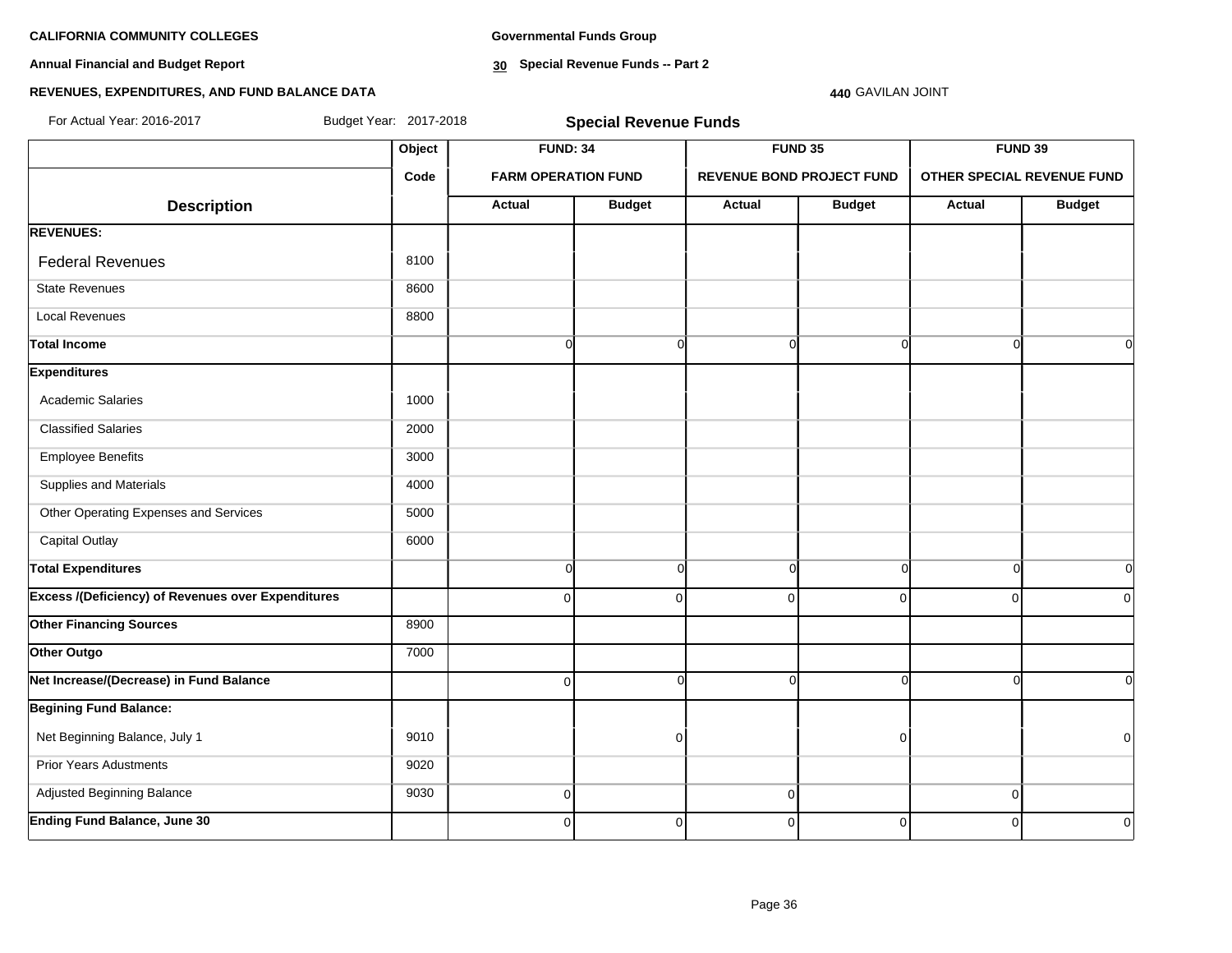**Annual Financial and Budget Report**

**Governmental Funds Group**

**40 Capital Projects Funds**

# **440** GAVILAN JOINT

# **REVENUES, EXPENDITURES, AND FUND BALANCE DATA**

| For Actual Year: 2016-2017                                | Budget Year: 2017-2018 |                                     | <b>Capital Projects Funds</b> |                                       |               |                                     |               |
|-----------------------------------------------------------|------------------------|-------------------------------------|-------------------------------|---------------------------------------|---------------|-------------------------------------|---------------|
|                                                           | Object                 | <b>FUND: 41</b>                     |                               | <b>FUND 42</b>                        |               | <b>FUND 43</b>                      |               |
|                                                           | Code                   | <b>CAPITAL QUTLAY PROJECTS FUND</b> |                               | <b>REVENUE BOND CONSTRUCTION FUND</b> |               | <b>GENERAL OBLIGATION BOND FUND</b> |               |
| <b>Description</b>                                        |                        | Actual                              | <b>Budget</b>                 | <b>Actual</b>                         | <b>Budget</b> | Actual                              | <b>Budget</b> |
| <b>REVENUES:</b>                                          |                        |                                     |                               |                                       |               |                                     |               |
| <b>Federal Revenues</b>                                   | 8100                   |                                     |                               |                                       |               |                                     |               |
| <b>State Revenues</b>                                     | 8600                   | 952,428                             | 825,447                       |                                       |               |                                     |               |
| Local Revenues                                            | 8800                   | 11,805,870                          | 8,625,693                     | 61,603                                | 24,832        |                                     |               |
| <b>Total Income</b>                                       |                        | 12,758,298                          | 9,451,140                     | 61,603                                | 24,832        | $\cap$                              | $\Omega$      |
| <b>Expenditures</b>                                       |                        |                                     |                               |                                       |               |                                     |               |
| <b>Academic Salaries</b>                                  | 1000                   |                                     |                               |                                       |               |                                     |               |
| <b>Classified Salaries</b>                                | 2000                   |                                     |                               |                                       |               |                                     |               |
| <b>Employee Benefits</b>                                  | 3000                   |                                     |                               |                                       |               |                                     |               |
| Supplies and Materials                                    | 4000                   | 910                                 | 825,447                       | 5,854                                 |               |                                     |               |
| Other Operating Expenses and Services                     | 5000                   | 539,380                             |                               | 28,634                                | 100,000       |                                     |               |
| <b>Capital Outlay</b>                                     | 6000                   | 6,494,486                           | 7,800,246                     | 5,671,802                             | 5,453,065     |                                     |               |
| <b>Total Expenditures</b>                                 |                        | 7,034,776                           | 8,625,693                     | 5,706,290                             | 5,553,065     | $\Omega$                            | 0             |
| <b>Excess /(Deficiency) of Revenues over Expenditures</b> |                        | 5,723,522                           | 825,447                       | (5,644,687)                           | (5,528,233)   |                                     | $\Omega$      |
| <b>Other Financing Sources</b>                            | 8900                   | 2,235,236                           |                               |                                       |               |                                     |               |
| Other Outgo                                               | 7000                   | 143,566                             |                               |                                       |               |                                     |               |
| Net Increase/(Decrease) in Fund Balance                   |                        | 7,815,192                           | 825,447                       | (5,644,687)                           | (5,528,233)   |                                     | $\Omega$      |
| <b>Begining Fund Balance:</b>                             |                        |                                     |                               |                                       |               |                                     |               |
| Net Beginning Balance, July 1                             | 9010                   | 75,833                              | 7,891,025                     | 10,564,387                            | 4,919,700     |                                     | 0             |
| <b>Prior Years Adustments</b>                             | 9020                   |                                     |                               |                                       |               |                                     |               |
| Adjusted Beginning Balance                                | 9030                   | 75,833                              |                               | 10,564,387                            |               | $\mathbf 0$                         |               |
| <b>Ending Fund Balance, June 30</b>                       |                        | 7,891,025                           | 8,716,472                     | 4,919,700                             | (608, 533)    | $\Omega$                            | 0             |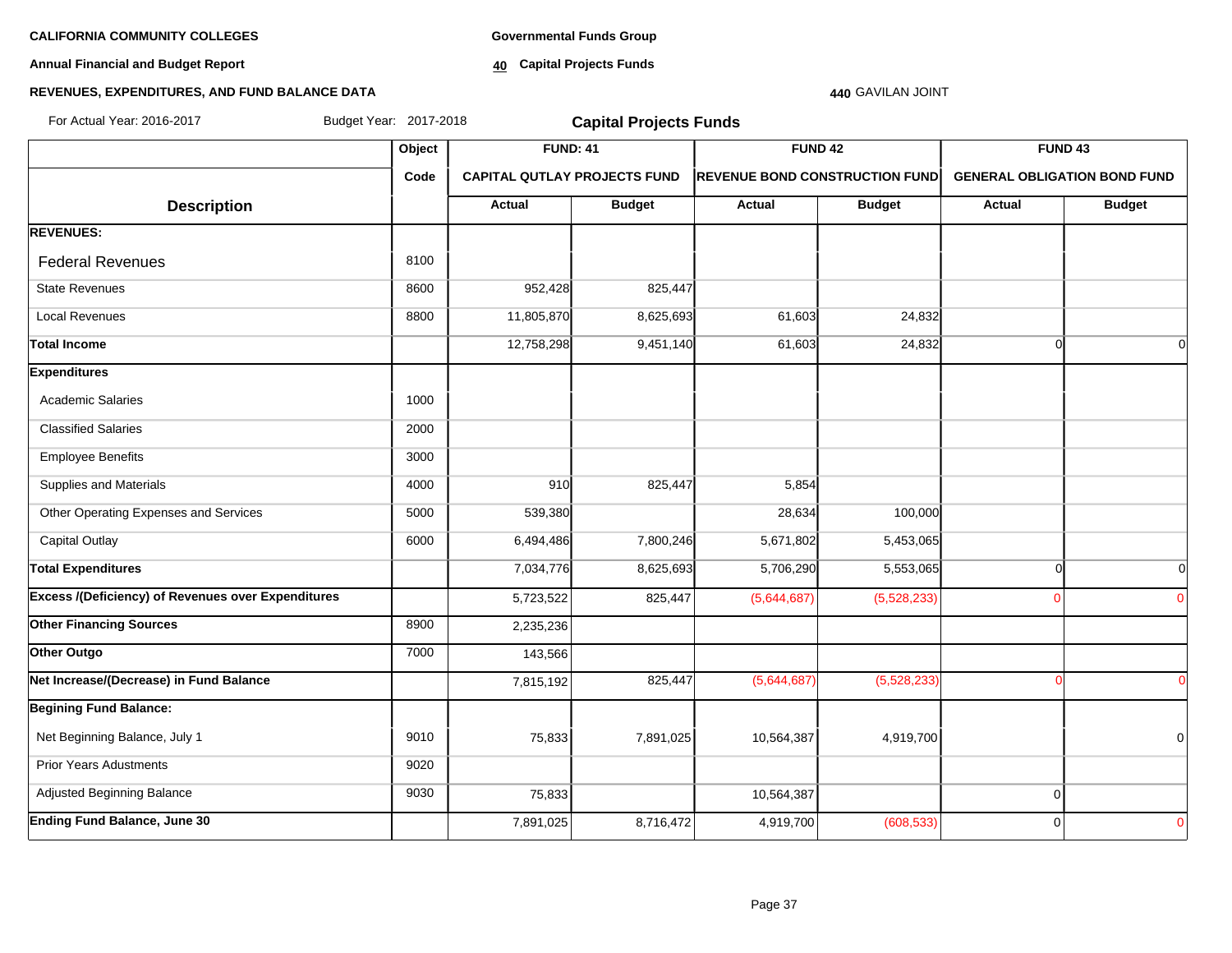**Proprietary Funds Group**

**Annual Financial and Budget Report**

**50 Enterprise Funds Group -- Part 1**

### **REVENUES, EXPENDITURES, AND FUND BALANCE DATA**

**440** GAVILAN JOINT

**Object FUND: 51 FUND 52 FUND 53 Code BOOKSTORE FUND CAFETERIA FUND FARM OPERATIONS**  $\begin{array}{|c|c|c|c|c|c|}\n \hline\n \text{Description} & & \text{Actual} & \text{Actual} & \text{Budget} & \text{Actual} & \text{Budget} & \text{Actual} & \text{Budget} \end{array}$ **REVENUES:** Local Revenues and all the state of the state of the state of the state of the state of the state of the state of the state of the state of the state of the state of the state of the state of the state of the state of the Other Financing Sources 8900 **Total Income** 0 0 0 0 0 0 **Cost of Sales** 5890 **Gross Profit or Loss** 0 0 0 0 0 0 **Expenditures** Academic Salaries 1000 Classified Salaries 2000 Employee Benefits 3000 Supplies and Materials 4000 Other Operating Expenses and Services **1000** 5000 Capital Outlay 6000 **Total Expenditures** 0 0 0 0 0 0 **Net Profit or Loss** 0 0 0 0 0 0 **Other Outgo** 7000 **Net Increase/(Decrease) in Fund Balance** 0 0 0 0 0 0 **Begining Fund Balance:** Net Beginning Balance, July 1 9010 0 0 0 Prior Years Adustments **9020**  Adjusted Beginning Balance 9030 0 0 0 **Ending Fund Balance, June 30** 0 0 0 0 0 0 For Actual Year: 2016-2017 Budget Year: 2017-2018 **Enterprise Funds**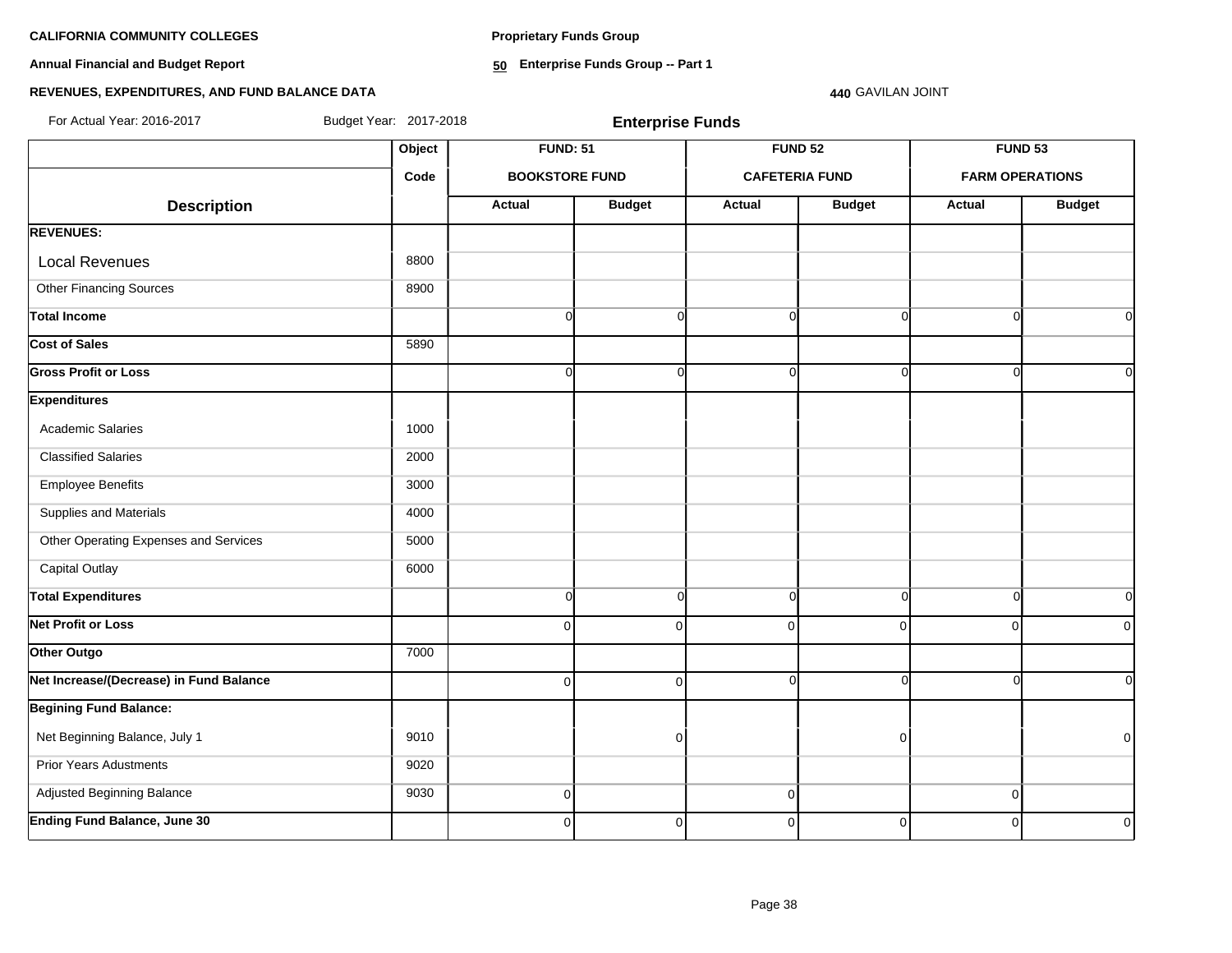**Proprietary Funds Group**

**Annual Financial and Budget Report**

**50 Enterprise Funds Group -- Part 2**

### **440** GAVILAN JOINT

# **REVENUES, EXPENDITURES, AND FUND BALANCE DATA**

For Actual Year: 2016-2017 Budget Year: 2017-2018 **Enterprise Funds**

|                                         | Object | <b>FUND: 59</b>              |               |  |  |  |  |
|-----------------------------------------|--------|------------------------------|---------------|--|--|--|--|
|                                         | Code   | <b>OTHER ENTERPRISE FUND</b> |               |  |  |  |  |
| <b>Description</b>                      |        | <b>Actual</b>                | <b>Budget</b> |  |  |  |  |
| <b>REVENUES:</b>                        |        |                              |               |  |  |  |  |
| <b>Local Revenues</b>                   | 8800   |                              |               |  |  |  |  |
| <b>Other Financing Sources</b>          | 8900   |                              |               |  |  |  |  |
| <b>Total Income</b>                     |        | $\overline{0}$               | $\Omega$      |  |  |  |  |
| <b>Cost of Sales</b>                    | 5890   |                              |               |  |  |  |  |
| <b>Gross Profit or Loss</b>             |        | $\Omega$                     | $\Omega$      |  |  |  |  |
| <b>Expenditures</b>                     |        |                              |               |  |  |  |  |
| Academic Salaries                       | 1000   |                              |               |  |  |  |  |
| <b>Classified Salaries</b>              | 2000   |                              |               |  |  |  |  |
| <b>Employee Benefits</b>                | 3000   |                              |               |  |  |  |  |
| Supplies and Materials                  | 4000   |                              |               |  |  |  |  |
| Other Operating Expenses and Services   | 5000   |                              |               |  |  |  |  |
| <b>Capital Outlay</b>                   | 6000   |                              |               |  |  |  |  |
| <b>Total Expenditures</b>               |        | $\overline{0}$               | $\Omega$      |  |  |  |  |
| <b>Net Profit or Loss</b>               |        | $\overline{0}$               | $\Omega$      |  |  |  |  |
| Other Outgo                             | 7000   |                              |               |  |  |  |  |
| Net Increase/(Decrease) in Fund Balance |        | 0                            | $\Omega$      |  |  |  |  |
| <b>Begining Fund Balance:</b>           |        |                              |               |  |  |  |  |
| Net Beginning Balance, July 1           | 9010   |                              | $\Omega$      |  |  |  |  |
| <b>Prior Years Adustments</b>           | 9020   |                              |               |  |  |  |  |
| Adjusted Beginning Balance              | 9030   | $\overline{0}$               |               |  |  |  |  |
| <b>Ending Fund Balance, June 30</b>     |        | $\Omega$                     | $\Omega$      |  |  |  |  |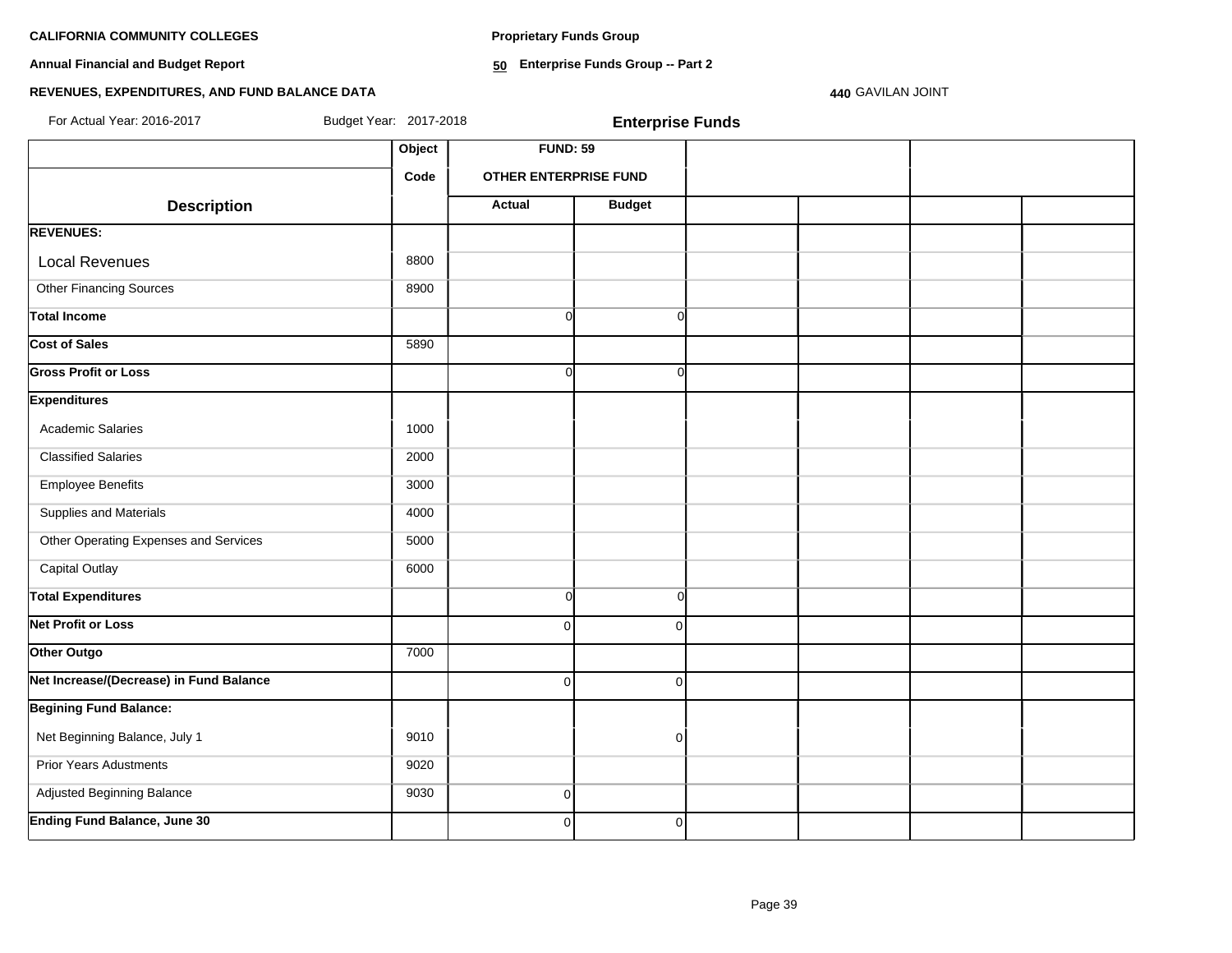**Annual Financial and Budget Report**

**Proprietary Funds Group**

**60 Enterprise Funds Group** 

#### **440** GAVILAN JOINT

# **REVENUES, EXPENDITURES, AND FUND BALANCE DATA**

| For Actual Year: 2016-2017<br>Budget Year: 2017-2018<br><b>Internal Service Funds</b> |        |                            |                 |             |                                     |  |  |
|---------------------------------------------------------------------------------------|--------|----------------------------|-----------------|-------------|-------------------------------------|--|--|
|                                                                                       | Object |                            | <b>FUND: 61</b> |             | <b>FUND 69</b>                      |  |  |
|                                                                                       | Code   | <b>SELF-INSURANCE FUND</b> |                 |             | <b>OTHER INTERNAL SERVICES FUND</b> |  |  |
| <b>Description</b>                                                                    |        | <b>Actual</b>              | <b>Budget</b>   | Actual      | <b>Budget</b>                       |  |  |
| <b>REVENUES:</b>                                                                      |        |                            |                 |             |                                     |  |  |
| <b>Local Revenues</b>                                                                 | 8800   |                            | 293,963         |             |                                     |  |  |
| <b>Other Financing Sources</b>                                                        | 8900   |                            |                 |             |                                     |  |  |
| <b>Total Income</b>                                                                   |        | $\overline{O}$             | 293,963         | $\Omega$    | $\Omega$                            |  |  |
| <b>Expenditures</b>                                                                   |        |                            |                 |             |                                     |  |  |
| <b>Academic Salaries</b>                                                              | 1000   |                            |                 |             |                                     |  |  |
| <b>Classified Salaries</b>                                                            | 2000   |                            |                 |             |                                     |  |  |
| <b>Employee Benefits</b>                                                              | 3000   |                            |                 |             |                                     |  |  |
| Supplies and Materials                                                                | 4000   |                            |                 |             |                                     |  |  |
| Other Operating Expenses and Services                                                 | 5000   |                            | 293,963         |             |                                     |  |  |
| <b>Capital Outlay</b>                                                                 | 6000   |                            |                 |             |                                     |  |  |
| <b>Total Expenditures</b>                                                             |        | $\overline{O}$             | 293,963         | $\Omega$    | $\Omega$                            |  |  |
| <b>Net Profit or Loss</b>                                                             |        | $\Omega$                   | $\overline{0}$  | O           | $\Omega$                            |  |  |
| Other Outgo                                                                           | 7000   |                            |                 |             |                                     |  |  |
| Net Increase/(Decrease) in Fund Balance                                               |        | $\Omega$                   | $\overline{0}$  | n           | $\cap$                              |  |  |
| <b>Begining Fund Balance:</b>                                                         |        |                            |                 |             |                                     |  |  |
| Net Beginning Balance, July 1                                                         | 9010   |                            | $\overline{0}$  |             | 0                                   |  |  |
| <b>Prior Years Adustments</b>                                                         | 9020   |                            |                 |             |                                     |  |  |
| Adjusted Beginning Balance                                                            | 9030   | $\vert 0 \vert$            |                 | $\mathbf 0$ |                                     |  |  |
| <b>Ending Fund Balance, June 30</b>                                                   |        | $\overline{0}$             | $\overline{0}$  | $\mathbf 0$ | $\pmb{0}$                           |  |  |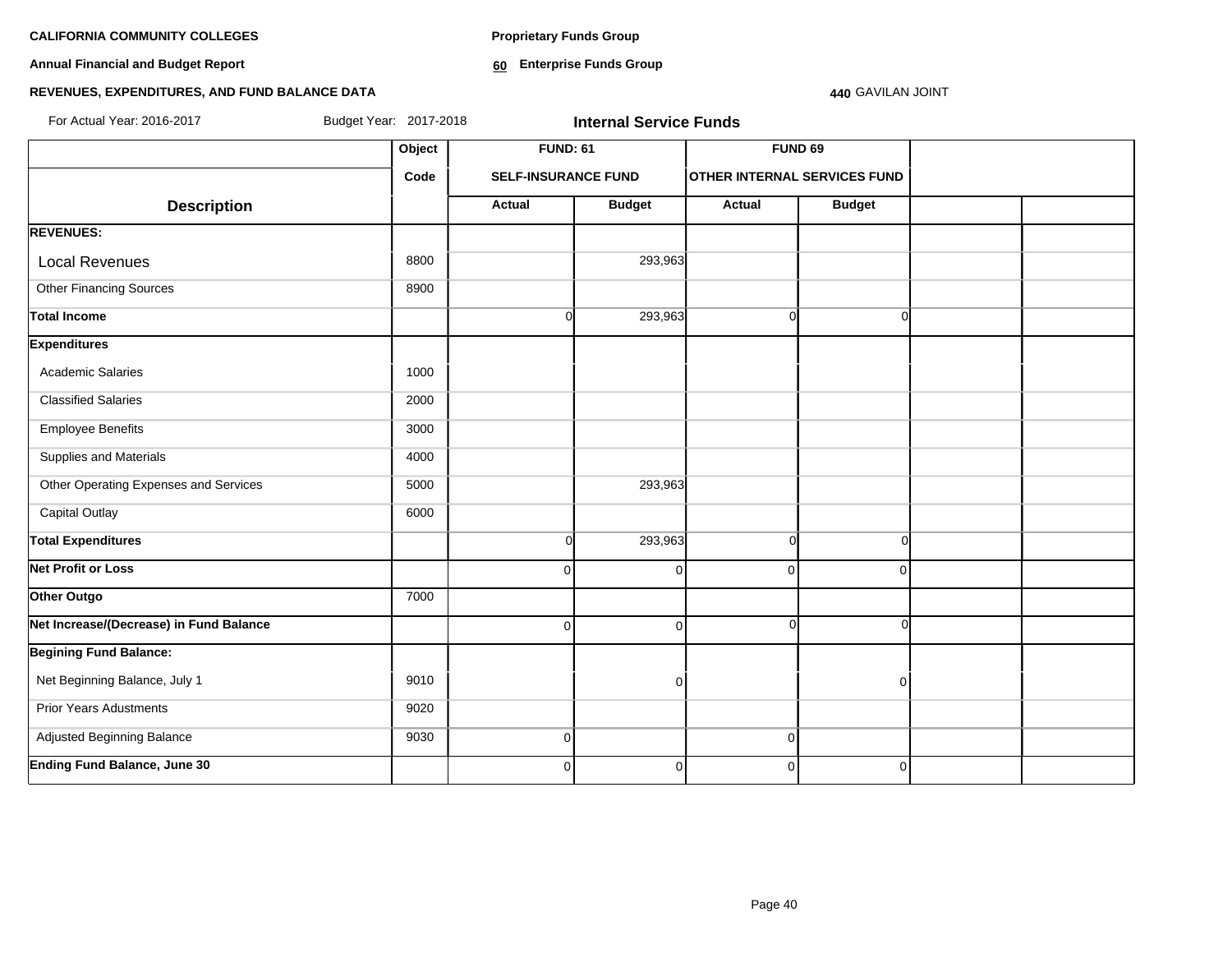**Annual Financial and Budget Report**

**Fiduciary Funds Group**

**70 Fiduciary Funds Group -- Part 1**

#### **440** GAVILAN JOINT

# **REVENUES, EXPENDITURES, AND FUND BALANCE DATA**

| For Actual Year: 2016-2017                         |        | Budget Year: 2017-2018<br><b>Fiduciary Funds Group</b> |               |                                 |                |                                   |               |  |  |
|----------------------------------------------------|--------|--------------------------------------------------------|---------------|---------------------------------|----------------|-----------------------------------|---------------|--|--|
|                                                    | Object | <b>FUND: 71</b>                                        |               |                                 | <b>FUND 72</b> | FUND <sub>73</sub>                |               |  |  |
|                                                    | Code   | <b>ASSOCIATED STUDENTS TRUST FUND</b>                  |               | <b>REPRESENTATION FEE TRUST</b> | <b>FUND</b>    | <b>BODY CENTER FEE TRUST FUND</b> |               |  |  |
| <b>Description</b>                                 |        | Actual                                                 | <b>Budget</b> | Actual                          | <b>Budget</b>  | <b>Actual</b>                     | <b>Budget</b> |  |  |
| <b>REVENUES:</b>                                   |        |                                                        |               |                                 |                |                                   |               |  |  |
| <b>Federal Revenues</b>                            | 8100   |                                                        |               |                                 |                |                                   |               |  |  |
| <b>State Revenues</b>                              | 8600   |                                                        |               |                                 |                |                                   |               |  |  |
| <b>Local Revenues</b>                              | 8800   | 152,026                                                | 169,072       |                                 |                | 61,918                            | 50,150        |  |  |
| <b>Total Income</b>                                |        | 152,026                                                | 169,072       | $\Omega$                        | $\Omega$       | 61,918                            | 50,150        |  |  |
| <b>Expenditures</b>                                |        |                                                        |               |                                 |                |                                   |               |  |  |
| <b>Academic Salaries</b>                           | 1000   |                                                        |               |                                 |                |                                   |               |  |  |
| <b>Classified Salaries</b>                         | 2000   | 130                                                    |               |                                 |                | 47,012                            | 6,957         |  |  |
| <b>Employee Benefits</b>                           | 3000   |                                                        |               |                                 |                | 37,529                            | 3,440         |  |  |
| Supplies and Materials                             | 4000   | 72,100                                                 | 58,141        |                                 |                |                                   | 18            |  |  |
| Other Operating Expenses and Services              | 5000   | 46,951                                                 | 163,282       |                                 |                | 51,300                            | 51,820        |  |  |
| <b>Capital Outlay</b>                              | 6000   | 31,683                                                 | 9,000         |                                 |                |                                   |               |  |  |
| <b>Total Expenditures</b>                          |        | 150,866                                                | 230,423       | $\Omega$                        | $\Omega$       | 135,841                           | 62,235        |  |  |
| Excess /(Deficiency) of Revenues over Expenditures |        | 1,160                                                  | (61, 351)     | $\Omega$                        | $\Omega$       | (73, 923)                         | (12,085)      |  |  |
| <b>Other Financing Sources</b>                     | 8900   |                                                        |               |                                 |                | 317                               | 85,691        |  |  |
| Other Outgo                                        | 7000   | 6,497                                                  | 8,500         |                                 |                |                                   |               |  |  |
| Net Increase/(Decrease) in Fund Balance            |        | (5, 337)                                               | (69, 851)     | ∩                               | U              | (73,606)                          | 73,606        |  |  |
| <b>Begining Fund Balance:</b>                      |        |                                                        |               |                                 |                |                                   |               |  |  |
| Net Beginning Balance, July 1                      | 9010   | 488,470                                                | 483,133       |                                 | $\Omega$       | -1                                | (73,605)      |  |  |
| <b>Prior Years Adustments</b>                      | 9020   |                                                        |               |                                 |                |                                   |               |  |  |
| Adjusted Beginning Balance                         | 9030   | 488,470                                                |               | $\Omega$                        |                | $\mathbf{1}$                      |               |  |  |
| <b>Ending Fund Balance, June 30</b>                |        | 483,133                                                | 413,282       | $\overline{0}$                  | 0              | (73,605)                          | $\mathbf{1}$  |  |  |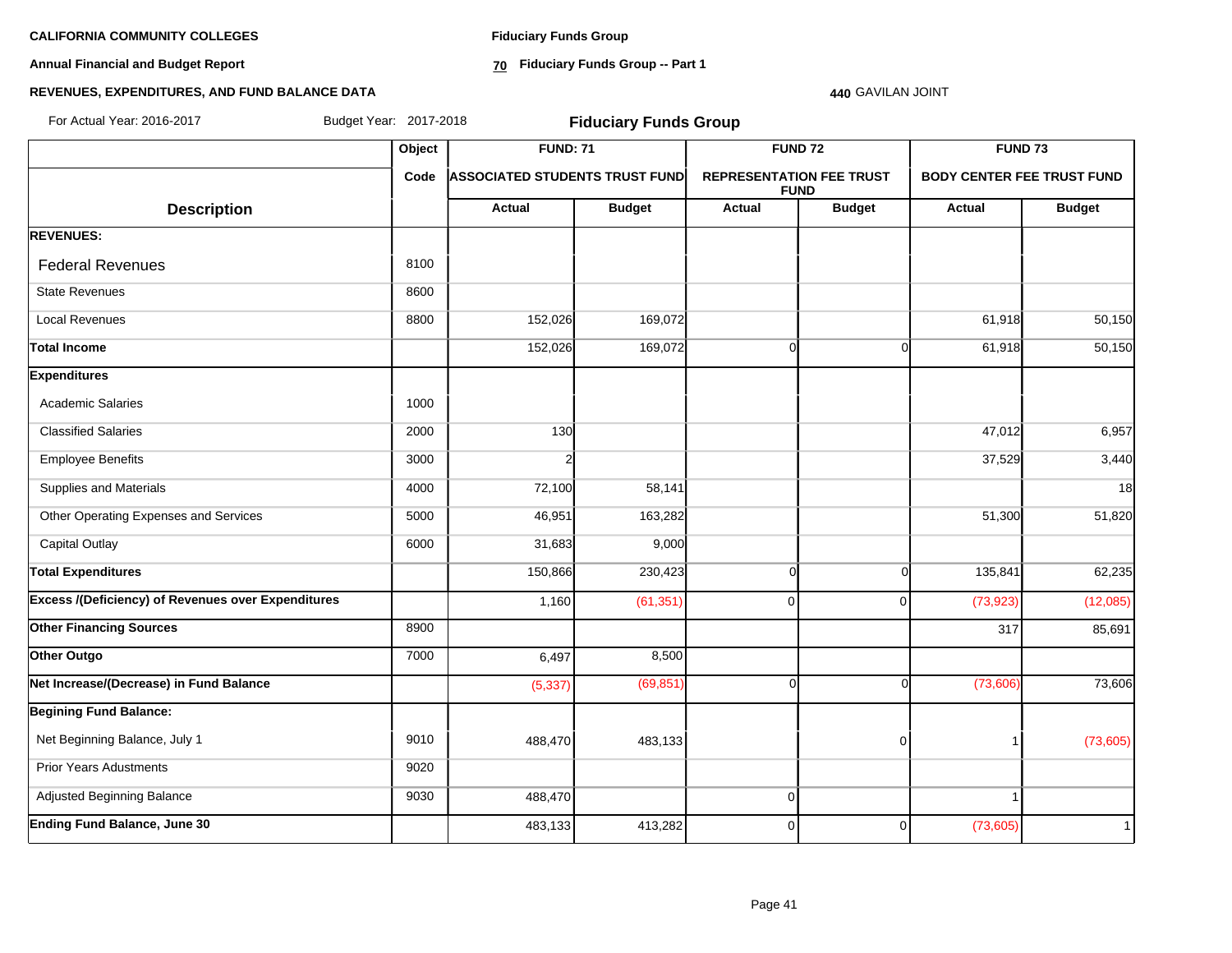**Annual Financial and Budget Report**

**Fiduciary Funds Group**

**70 Fiduciary Funds Group -- Part 2**

**440** GAVILAN JOINT

# **REVENUES, EXPENDITURES, AND FUND BALANCE DATA**

**Object FUND: 74 FUND 75 FUND 76 Code FINANCIAL AID TRUST FUND SCHOLARSHIP & LOAN TRUST FUND INVESTMENT TRUST FUND**  $\begin{array}{|c|c|c|c|c|c|}\n \hline\n \text{Description} & & \text{Actual} & \text{Actual} & \text{Budget} & \text{Budget} & \text{Budget} & \text{Actual} & \text{Budget} \end{array}$ **REVENUES:** Federal Revenues 8100  $\begin{array}{|c|c|c|c|c|c|c|c|c|} \hline \end{array}$  8100  $\begin{array}{|c|c|c|c|c|c|c|c|c|} \hline \end{array}$  5,692,687 6,494,210 State Revenues 8600 Local Revenues 8800 Total Income 5,692,687| 6,494,210| 0| 0| 0| 0 **Expenditures** Academic Salaries 1000 Classified Salaries 2000 Employee Benefits 3000 Supplies and Materials 4000 Other Operating Expenses and Services 6000 5000 9,475 Capital Outlay **6000** Total Expenditures 0| 9,475| 0| 0| 0| 0 **Excess /(Deficiency) of Revenues over Expenditures** 5,692,687 6,484,735 0 0 0 0 **Other Financing Sources** 8900 **Other Outgo** 6,494,210 **7000 12 12 12 13 14 14 14 14 14 14 14 14 14 14 14 14 15 16:494,210 Net Increase/(Decrease) in Fund Balance** 0 (9,475) 0 0 0 0 **Begining Fund Balance:** Net Beginning Balance, July 1 9010 0 0 0 0 Prior Years Adustments 9020 Adjusted Beginning Balance 9030 0 0 0 **Ending Fund Balance, June 30** 0 (9,475) 0 0 0 0 For Actual Year: 2016-2017 Budget Year: 2017-2018 **Fiduciary Funds Group**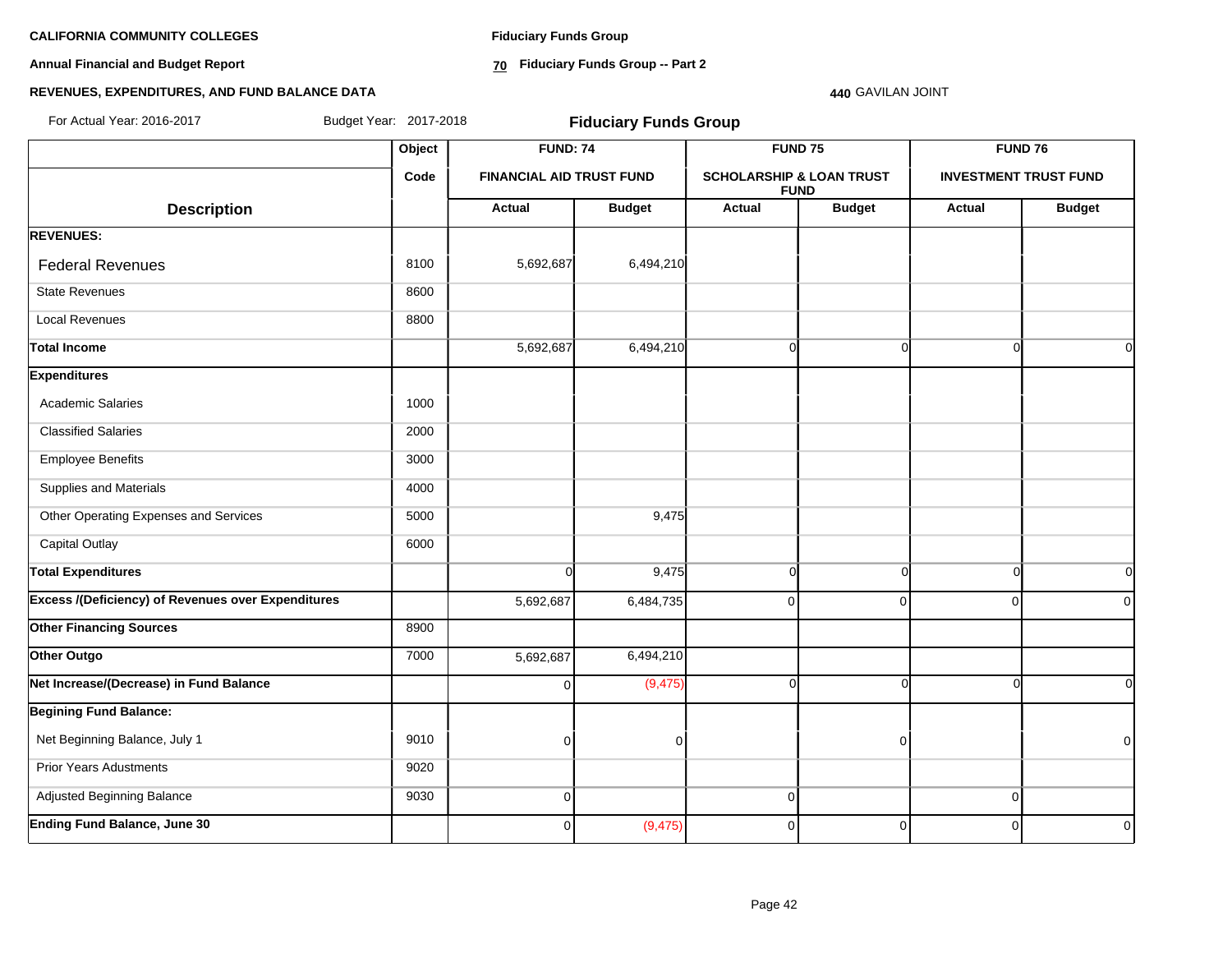**Annual Financial and Budget Report**

**Fiduciary Funds Group**

**70 Fiduciary Funds Group -- Part 3**

**440** GAVILAN JOINT

# **REVENUES, EXPENDITURES, AND FUND BALANCE DATA**

| For Actual Year: 2016-2017                                | Budget Year: 2017-2018 |                | <b>Fiduciary Funds Group</b>     |                          |               |  |
|-----------------------------------------------------------|------------------------|----------------|----------------------------------|--------------------------|---------------|--|
|                                                           | Object                 |                | <b>FUND: 77</b>                  | <b>FUND 79</b>           |               |  |
|                                                           | Code                   |                | DEFERRED COMPENSATION TRUST FUND | <b>OTHER TRUST FUNDS</b> |               |  |
| <b>Description</b>                                        |                        | <b>Actual</b>  | <b>Budget</b>                    | Actual                   | <b>Budget</b> |  |
| <b>REVENUES:</b>                                          |                        |                |                                  |                          |               |  |
| <b>Federal Revenues</b>                                   | 8100                   |                |                                  |                          |               |  |
| <b>State Revenues</b>                                     | 8600                   |                |                                  |                          |               |  |
| <b>Local Revenues</b>                                     | 8800                   |                |                                  |                          |               |  |
| <b>Total Income</b>                                       |                        | $\overline{0}$ | $\overline{0}$                   | $\Omega$                 | 0I            |  |
| <b>Expenditures</b>                                       |                        |                |                                  |                          |               |  |
| <b>Academic Salaries</b>                                  | 1000                   |                |                                  |                          |               |  |
| <b>Classified Salaries</b>                                | 2000                   |                |                                  |                          |               |  |
| <b>Employee Benefits</b>                                  | 3000                   |                |                                  |                          |               |  |
| Supplies and Materials                                    | 4000                   |                |                                  |                          |               |  |
| Other Operating Expenses and Services                     | 5000                   |                |                                  |                          |               |  |
| <b>Capital Outlay</b>                                     | 6000                   |                |                                  |                          |               |  |
| <b>Total Expenditures</b>                                 |                        | 0              | $\overline{0}$                   | $\mathbf 0$              | 0l            |  |
| <b>Excess /(Deficiency) of Revenues over Expenditures</b> |                        | $\Omega$       | $\overline{0}$                   | $\mathbf 0$              | 0             |  |
| <b>Other Financing Sources</b>                            | 8900                   |                |                                  |                          |               |  |
| Other Outgo                                               | 7000                   |                |                                  |                          |               |  |
| Net Increase/(Decrease) in Fund Balance                   |                        | 0              | $\overline{0}$                   | $\Omega$                 | οI            |  |
| <b>Begining Fund Balance:</b>                             |                        |                |                                  |                          |               |  |
| Net Beginning Balance, July 1                             | 9010                   |                | $\overline{0}$                   |                          | $\mathbf 0$   |  |
| <b>Prior Years Adustments</b>                             | 9020                   |                |                                  |                          |               |  |
| Adjusted Beginning Balance                                | 9030                   | $\overline{0}$ |                                  | $\mathbf 0$              |               |  |
| <b>Ending Fund Balance, June 30</b>                       |                        | $\overline{0}$ | $\overline{0}$                   | $\mathbf 0$              | $\mathbf 0$   |  |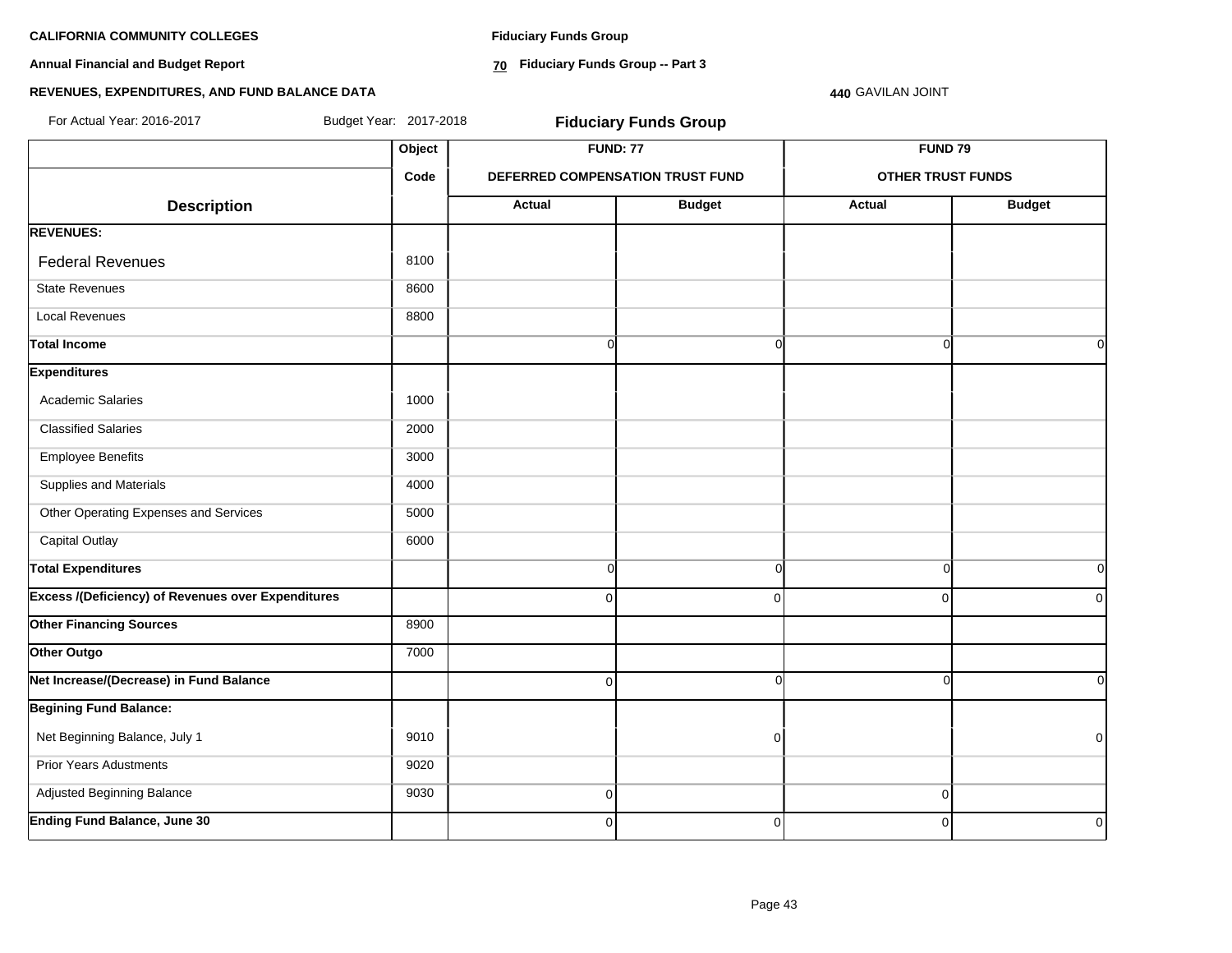# **Annual Financial and Budget Report**

### **SUPPLEMENTAL DATA**

| <b>For Actual Year:</b> | 2016-2017                    |            | District ID: 440<br>Name: GAVILAN JOINT |             |
|-------------------------|------------------------------|------------|-----------------------------------------|-------------|
| <b>Fund</b>             |                              | Fund       |                                         | Amount      |
| Number In               | <b>Fund Name</b>             | Number Out | <b>Fund Name</b>                        | Transferred |
|                         | <b>JUNRESTRICTED SUBFUND</b> | 12         | <b>IRESTRICTED SUBFUND</b>              | .488,908    |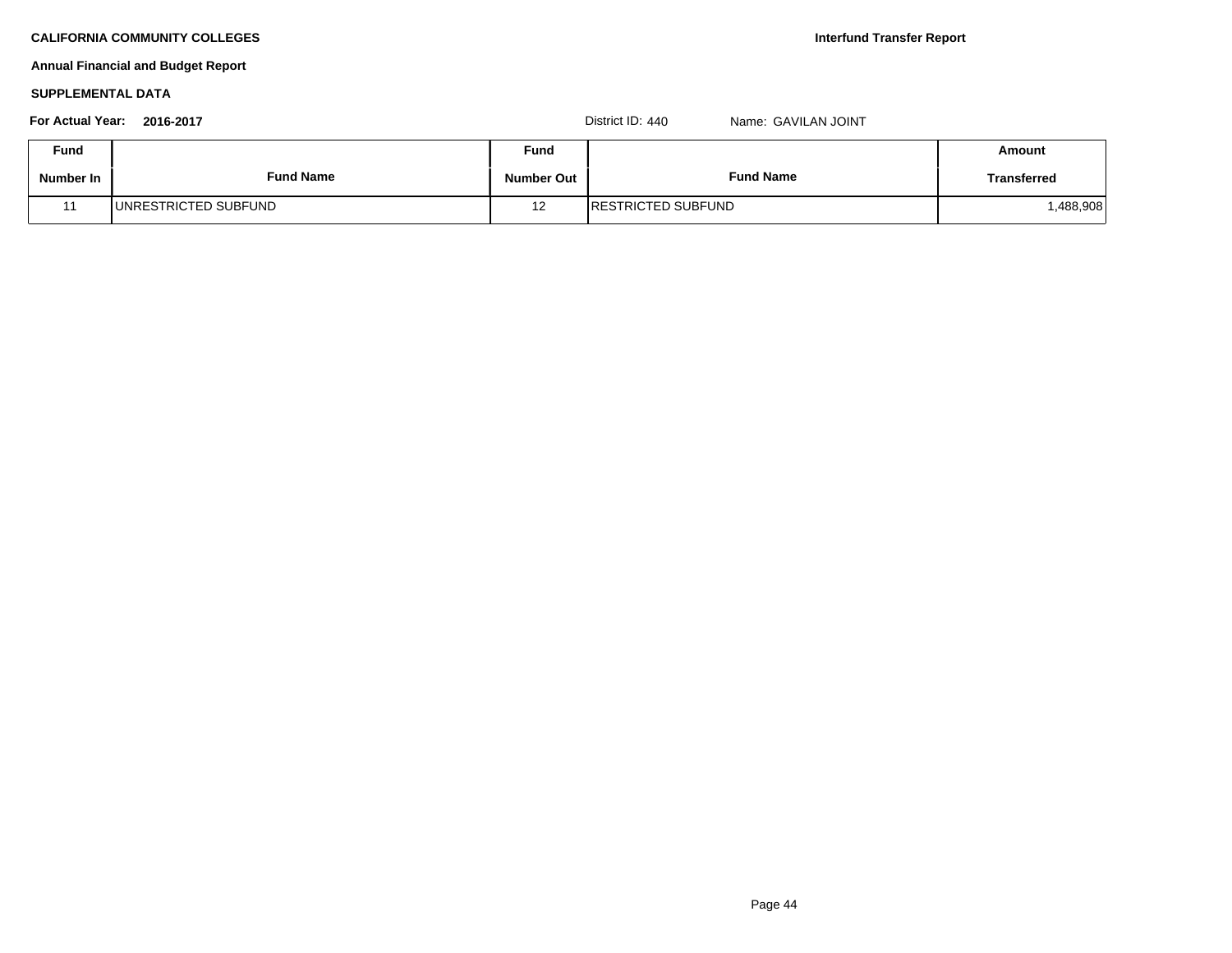| <b>CALIFORNIA COMMUNITY COLLEGES</b> | <b>Receipt and Expenditures of Lottery Proceeds</b> |
|--------------------------------------|-----------------------------------------------------|
|                                      |                                                     |

**SUPPLEMENTAL DATA** L10 GENERAL FUND

⊤

**Annual Financial and Budget Report Lottery Actual Report**

For Actual Year: 2016-2017 Budget Year: 2017-2018 District ID: 440 Name: GAVILAN JOINT

| <b>Activity Classification</b>        | <b>Activity Code</b> | <b>Unrestricted</b>                           |                   |                | <b>Restricted Prop 20</b> |                  |                |
|---------------------------------------|----------------------|-----------------------------------------------|-------------------|----------------|---------------------------|------------------|----------------|
| Lottery Adjustments and Proceeds:     |                      |                                               |                   |                |                           |                  |                |
| Net Beginning Balance, July 1         | 9010                 |                                               |                   |                |                           |                  |                |
| Adjustments                           | 9020                 |                                               |                   |                |                           |                  |                |
| Adjusted Beginning Balance            | 9030                 |                                               | $\overline{0}$    |                |                           | $\mathbf 0$      |                |
| <b>Actual Fiscal Year Data</b>        |                      |                                               |                   |                |                           |                  |                |
| State Lottery Proceeds:               | 8681                 |                                               | 626,933           |                |                           | 119,769          |                |
|                                       |                      |                                               |                   |                |                           | Instructional    |                |
|                                       |                      | Instructional & Institutional<br>Unrestricted |                   |                |                           | <b>Materials</b> |                |
|                                       |                      |                                               |                   |                |                           | Propostition 20  | Total          |
|                                       |                      | Instructional                                 | Support           | Support        |                           |                  |                |
|                                       |                      | Activities                                    | <b>Activities</b> | Activities     | Total                     | Instructional    |                |
|                                       |                      | (AC 0100-5900)                                | (AC 6000-6700)    | (AC 6800-7390) | Unrestricted              | (AC 0100-4900)   |                |
| <b>Expenditures</b>                   |                      |                                               |                   |                |                           |                  |                |
| <b>Academic Salaries</b>              | 1000                 |                                               |                   |                | $\mathsf 0$               |                  | 0              |
| <b>Classified Salaries</b>            | 2000                 |                                               |                   |                | 0                         |                  | 0              |
| <b>Employee Benefits</b>              | 3000                 |                                               |                   |                | 0                         |                  | $\mathbf 0$    |
| <b>Supplies &amp; Materials</b>       | 4000                 |                                               |                   |                |                           |                  |                |
| Software                              | 4100                 |                                               |                   |                | $\mathbf 0$               |                  | 0              |
| Books, Magazines, & Periodicals       | 4200                 |                                               |                   |                | $\Omega$                  |                  | $\mathbf 0$    |
| Instructional Supplies & Materials    | 4300                 |                                               | 267,557           |                | 267,557                   |                  | 267,557        |
| Noninstructional Supplies & Mtrls     | 4400                 |                                               |                   |                | 0                         |                  | $\mathbf 0$    |
| <b>Total Supplies and Materials</b>   |                      | $\Omega$                                      | 267,557           | $\Omega$       | 267,557                   | $\mathbf 0$      | 267,557        |
| Other Operating Expenses and Services | 5000                 |                                               | 359,376           |                | 359,376                   | 119,769          | 479,145        |
| <b>Capital Outlay</b>                 | 6000                 |                                               |                   |                |                           |                  |                |
| <b>Library Books</b>                  | 6300                 |                                               |                   |                | $\mathbf 0$               |                  | $\mathbf 0$    |
| Equipment                             | 6400                 |                                               |                   |                |                           |                  |                |
| Equipment - Additional                | 6410                 |                                               |                   |                | 0                         |                  | $\mathbf 0$    |
| Equipment - Replacement               | 6420                 |                                               |                   |                | $\mathbf 0$               |                  | $\mathbf 0$    |
| <b>Total Capital Outlay</b>           |                      | $\Omega$                                      | $\Omega$          | $\Omega$       | $\mathbf 0$               |                  | $\mathbf 0$    |
| Other Outgo                           | 7000                 |                                               |                   |                | $\Omega$                  |                  | $\overline{0}$ |
| <b>Total Expenditures</b>             |                      | 0                                             | 626,933           | 0              | 626,933                   | 119,769          | 746,702        |
| <b>Ending Balance</b>                 |                      |                                               |                   |                | 0                         | 0                | $\mathbf 0$    |
|                                       |                      |                                               |                   |                |                           |                  |                |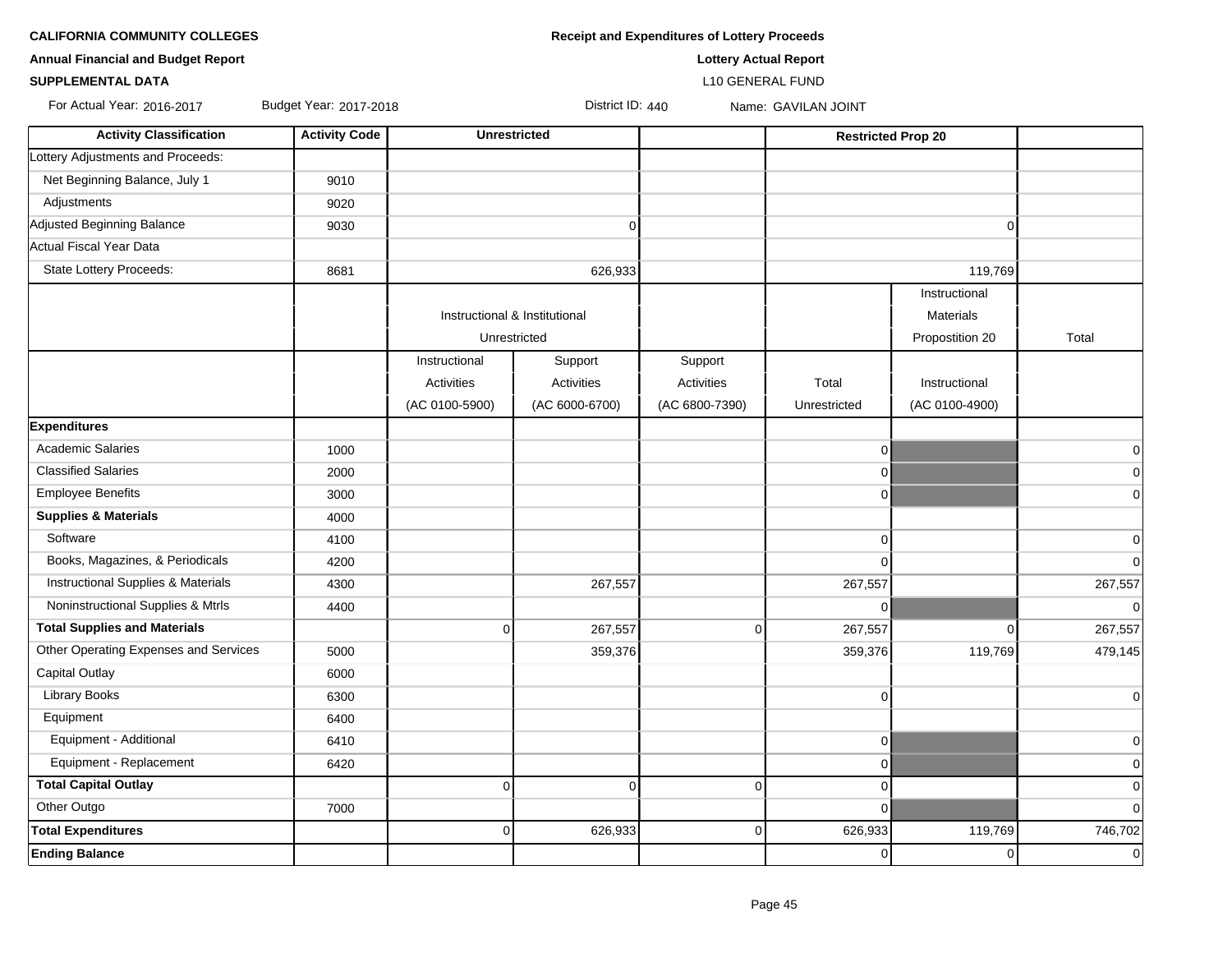**CALIFORNIA COMMUNITY COLLEGES Receipt and Expenditures of Lottery Proceeds** 

**Annual Financial and Budget Report Lottery Budget Report**

### **SUPPLEMENTAL DATA** L10 GENERAL FUND

For Actual Year: 2016-2017 Budget Year: 2017-2018 District ID: 440 Name: GAVILAN JOINT

| Net Beginning Balance, July 1<br>9010<br>Adjustments<br>9020<br>Adjusted Beginning Balance<br>9030<br>$\mathbf 0$<br>$\Omega$<br>State Lottery Proceeds:<br>127,650<br>8681<br>713,000<br>Instructional<br><b>Instructional &amp; Institutional</b><br><b>Materials</b><br><b>Unrestricted</b><br><b>Propostition 20</b><br><b>Total</b><br>Instructional<br><b>Support</b><br><b>Support</b><br><b>Activities</b><br><b>Activities</b><br><b>Total</b><br><b>Activities</b><br><b>Instructional</b><br>(AC 0100-5900)<br>(AC 6000-6700)<br>(AC 6800-7390)<br>(AC 0100-4900)<br>Unrestricted<br><b>Expenditures</b><br><b>Academic Salaries</b><br>1000<br>$\overline{0}$<br><b>Classified Salaries</b><br>2000<br>$\overline{0}$<br><b>Employee Benefits</b><br>3000<br>$\overline{0}$<br><b>Supplies &amp; Materials</b><br>4000<br>Software<br>4100<br>$\overline{0}$<br>Books, Magazines, & Periodicals<br>4200<br>$\Omega$<br>Instructional Supplies & Materials<br>4300<br>272,896<br>272,896<br>Noninstructional Supplies & Mtrls<br>$\overline{0}$<br>4400<br><b>Total Supplies and Materials</b><br>$\overline{0}$<br>272,896<br>$\overline{0}$<br>272,896<br>$\Omega$<br>Other Operating Expenses and Services<br>5000<br>127,650<br>440,104<br>440,104<br>Capital Outlay<br>6000<br><b>Library Books</b><br>6300<br>$\overline{0}$<br>Equipment<br>6400<br>Equipment - Additional<br>6410<br>$\overline{0}$<br>Equipment - Replacement<br>6420<br>$\overline{0}$<br><b>Total Capital Outlay</b><br>$\mathbf 0$<br>$\mathbf 0$<br>$\overline{0}$<br>$\overline{0}$<br>Other Outgo<br>7000<br>$\overline{0}$<br><b>Total Expenditures</b><br>713,000<br>127,650<br>$\overline{0}$<br>713,000<br>$\overline{0}$<br><b>Ending Balance</b><br>$\overline{0}$<br>$\Omega$ | <b>Activity Classification</b>    | <b>Activity Code</b> | <b>Unrestricted</b> |  | <b>Restricted Prop 20</b> |  |                |
|--------------------------------------------------------------------------------------------------------------------------------------------------------------------------------------------------------------------------------------------------------------------------------------------------------------------------------------------------------------------------------------------------------------------------------------------------------------------------------------------------------------------------------------------------------------------------------------------------------------------------------------------------------------------------------------------------------------------------------------------------------------------------------------------------------------------------------------------------------------------------------------------------------------------------------------------------------------------------------------------------------------------------------------------------------------------------------------------------------------------------------------------------------------------------------------------------------------------------------------------------------------------------------------------------------------------------------------------------------------------------------------------------------------------------------------------------------------------------------------------------------------------------------------------------------------------------------------------------------------------------------------------------------------------------------------------------------------------------------------------------------------------------------|-----------------------------------|----------------------|---------------------|--|---------------------------|--|----------------|
|                                                                                                                                                                                                                                                                                                                                                                                                                                                                                                                                                                                                                                                                                                                                                                                                                                                                                                                                                                                                                                                                                                                                                                                                                                                                                                                                                                                                                                                                                                                                                                                                                                                                                                                                                                                | Lottery Adjustments and Proceeds: |                      |                     |  |                           |  |                |
|                                                                                                                                                                                                                                                                                                                                                                                                                                                                                                                                                                                                                                                                                                                                                                                                                                                                                                                                                                                                                                                                                                                                                                                                                                                                                                                                                                                                                                                                                                                                                                                                                                                                                                                                                                                |                                   |                      |                     |  |                           |  |                |
|                                                                                                                                                                                                                                                                                                                                                                                                                                                                                                                                                                                                                                                                                                                                                                                                                                                                                                                                                                                                                                                                                                                                                                                                                                                                                                                                                                                                                                                                                                                                                                                                                                                                                                                                                                                |                                   |                      |                     |  |                           |  |                |
|                                                                                                                                                                                                                                                                                                                                                                                                                                                                                                                                                                                                                                                                                                                                                                                                                                                                                                                                                                                                                                                                                                                                                                                                                                                                                                                                                                                                                                                                                                                                                                                                                                                                                                                                                                                |                                   |                      |                     |  |                           |  |                |
|                                                                                                                                                                                                                                                                                                                                                                                                                                                                                                                                                                                                                                                                                                                                                                                                                                                                                                                                                                                                                                                                                                                                                                                                                                                                                                                                                                                                                                                                                                                                                                                                                                                                                                                                                                                | <b>Budget Fiscal Year Data</b>    |                      |                     |  |                           |  |                |
|                                                                                                                                                                                                                                                                                                                                                                                                                                                                                                                                                                                                                                                                                                                                                                                                                                                                                                                                                                                                                                                                                                                                                                                                                                                                                                                                                                                                                                                                                                                                                                                                                                                                                                                                                                                |                                   |                      |                     |  |                           |  |                |
|                                                                                                                                                                                                                                                                                                                                                                                                                                                                                                                                                                                                                                                                                                                                                                                                                                                                                                                                                                                                                                                                                                                                                                                                                                                                                                                                                                                                                                                                                                                                                                                                                                                                                                                                                                                |                                   |                      |                     |  |                           |  |                |
|                                                                                                                                                                                                                                                                                                                                                                                                                                                                                                                                                                                                                                                                                                                                                                                                                                                                                                                                                                                                                                                                                                                                                                                                                                                                                                                                                                                                                                                                                                                                                                                                                                                                                                                                                                                |                                   |                      |                     |  |                           |  |                |
|                                                                                                                                                                                                                                                                                                                                                                                                                                                                                                                                                                                                                                                                                                                                                                                                                                                                                                                                                                                                                                                                                                                                                                                                                                                                                                                                                                                                                                                                                                                                                                                                                                                                                                                                                                                |                                   |                      |                     |  |                           |  |                |
|                                                                                                                                                                                                                                                                                                                                                                                                                                                                                                                                                                                                                                                                                                                                                                                                                                                                                                                                                                                                                                                                                                                                                                                                                                                                                                                                                                                                                                                                                                                                                                                                                                                                                                                                                                                |                                   |                      |                     |  |                           |  |                |
|                                                                                                                                                                                                                                                                                                                                                                                                                                                                                                                                                                                                                                                                                                                                                                                                                                                                                                                                                                                                                                                                                                                                                                                                                                                                                                                                                                                                                                                                                                                                                                                                                                                                                                                                                                                |                                   |                      |                     |  |                           |  |                |
|                                                                                                                                                                                                                                                                                                                                                                                                                                                                                                                                                                                                                                                                                                                                                                                                                                                                                                                                                                                                                                                                                                                                                                                                                                                                                                                                                                                                                                                                                                                                                                                                                                                                                                                                                                                |                                   |                      |                     |  |                           |  |                |
|                                                                                                                                                                                                                                                                                                                                                                                                                                                                                                                                                                                                                                                                                                                                                                                                                                                                                                                                                                                                                                                                                                                                                                                                                                                                                                                                                                                                                                                                                                                                                                                                                                                                                                                                                                                |                                   |                      |                     |  |                           |  |                |
|                                                                                                                                                                                                                                                                                                                                                                                                                                                                                                                                                                                                                                                                                                                                                                                                                                                                                                                                                                                                                                                                                                                                                                                                                                                                                                                                                                                                                                                                                                                                                                                                                                                                                                                                                                                |                                   |                      |                     |  |                           |  | $\overline{0}$ |
|                                                                                                                                                                                                                                                                                                                                                                                                                                                                                                                                                                                                                                                                                                                                                                                                                                                                                                                                                                                                                                                                                                                                                                                                                                                                                                                                                                                                                                                                                                                                                                                                                                                                                                                                                                                |                                   |                      |                     |  |                           |  | $\overline{0}$ |
|                                                                                                                                                                                                                                                                                                                                                                                                                                                                                                                                                                                                                                                                                                                                                                                                                                                                                                                                                                                                                                                                                                                                                                                                                                                                                                                                                                                                                                                                                                                                                                                                                                                                                                                                                                                |                                   |                      |                     |  |                           |  | $\mathbf 0$    |
|                                                                                                                                                                                                                                                                                                                                                                                                                                                                                                                                                                                                                                                                                                                                                                                                                                                                                                                                                                                                                                                                                                                                                                                                                                                                                                                                                                                                                                                                                                                                                                                                                                                                                                                                                                                |                                   |                      |                     |  |                           |  |                |
|                                                                                                                                                                                                                                                                                                                                                                                                                                                                                                                                                                                                                                                                                                                                                                                                                                                                                                                                                                                                                                                                                                                                                                                                                                                                                                                                                                                                                                                                                                                                                                                                                                                                                                                                                                                |                                   |                      |                     |  |                           |  | $\overline{0}$ |
|                                                                                                                                                                                                                                                                                                                                                                                                                                                                                                                                                                                                                                                                                                                                                                                                                                                                                                                                                                                                                                                                                                                                                                                                                                                                                                                                                                                                                                                                                                                                                                                                                                                                                                                                                                                |                                   |                      |                     |  |                           |  | $\Omega$       |
|                                                                                                                                                                                                                                                                                                                                                                                                                                                                                                                                                                                                                                                                                                                                                                                                                                                                                                                                                                                                                                                                                                                                                                                                                                                                                                                                                                                                                                                                                                                                                                                                                                                                                                                                                                                |                                   |                      |                     |  |                           |  | 272,896        |
|                                                                                                                                                                                                                                                                                                                                                                                                                                                                                                                                                                                                                                                                                                                                                                                                                                                                                                                                                                                                                                                                                                                                                                                                                                                                                                                                                                                                                                                                                                                                                                                                                                                                                                                                                                                |                                   |                      |                     |  |                           |  | $\mathbf 0$    |
|                                                                                                                                                                                                                                                                                                                                                                                                                                                                                                                                                                                                                                                                                                                                                                                                                                                                                                                                                                                                                                                                                                                                                                                                                                                                                                                                                                                                                                                                                                                                                                                                                                                                                                                                                                                |                                   |                      |                     |  |                           |  | 272,896        |
|                                                                                                                                                                                                                                                                                                                                                                                                                                                                                                                                                                                                                                                                                                                                                                                                                                                                                                                                                                                                                                                                                                                                                                                                                                                                                                                                                                                                                                                                                                                                                                                                                                                                                                                                                                                |                                   |                      |                     |  |                           |  | 567,754        |
|                                                                                                                                                                                                                                                                                                                                                                                                                                                                                                                                                                                                                                                                                                                                                                                                                                                                                                                                                                                                                                                                                                                                                                                                                                                                                                                                                                                                                                                                                                                                                                                                                                                                                                                                                                                |                                   |                      |                     |  |                           |  |                |
|                                                                                                                                                                                                                                                                                                                                                                                                                                                                                                                                                                                                                                                                                                                                                                                                                                                                                                                                                                                                                                                                                                                                                                                                                                                                                                                                                                                                                                                                                                                                                                                                                                                                                                                                                                                |                                   |                      |                     |  |                           |  | $\overline{0}$ |
|                                                                                                                                                                                                                                                                                                                                                                                                                                                                                                                                                                                                                                                                                                                                                                                                                                                                                                                                                                                                                                                                                                                                                                                                                                                                                                                                                                                                                                                                                                                                                                                                                                                                                                                                                                                |                                   |                      |                     |  |                           |  |                |
|                                                                                                                                                                                                                                                                                                                                                                                                                                                                                                                                                                                                                                                                                                                                                                                                                                                                                                                                                                                                                                                                                                                                                                                                                                                                                                                                                                                                                                                                                                                                                                                                                                                                                                                                                                                |                                   |                      |                     |  |                           |  | $\Omega$       |
|                                                                                                                                                                                                                                                                                                                                                                                                                                                                                                                                                                                                                                                                                                                                                                                                                                                                                                                                                                                                                                                                                                                                                                                                                                                                                                                                                                                                                                                                                                                                                                                                                                                                                                                                                                                |                                   |                      |                     |  |                           |  | $\mathbf 0$    |
|                                                                                                                                                                                                                                                                                                                                                                                                                                                                                                                                                                                                                                                                                                                                                                                                                                                                                                                                                                                                                                                                                                                                                                                                                                                                                                                                                                                                                                                                                                                                                                                                                                                                                                                                                                                |                                   |                      |                     |  |                           |  | $\Omega$       |
|                                                                                                                                                                                                                                                                                                                                                                                                                                                                                                                                                                                                                                                                                                                                                                                                                                                                                                                                                                                                                                                                                                                                                                                                                                                                                                                                                                                                                                                                                                                                                                                                                                                                                                                                                                                |                                   |                      |                     |  |                           |  | $\Omega$       |
|                                                                                                                                                                                                                                                                                                                                                                                                                                                                                                                                                                                                                                                                                                                                                                                                                                                                                                                                                                                                                                                                                                                                                                                                                                                                                                                                                                                                                                                                                                                                                                                                                                                                                                                                                                                |                                   |                      |                     |  |                           |  | 840,650        |
|                                                                                                                                                                                                                                                                                                                                                                                                                                                                                                                                                                                                                                                                                                                                                                                                                                                                                                                                                                                                                                                                                                                                                                                                                                                                                                                                                                                                                                                                                                                                                                                                                                                                                                                                                                                |                                   |                      |                     |  |                           |  |                |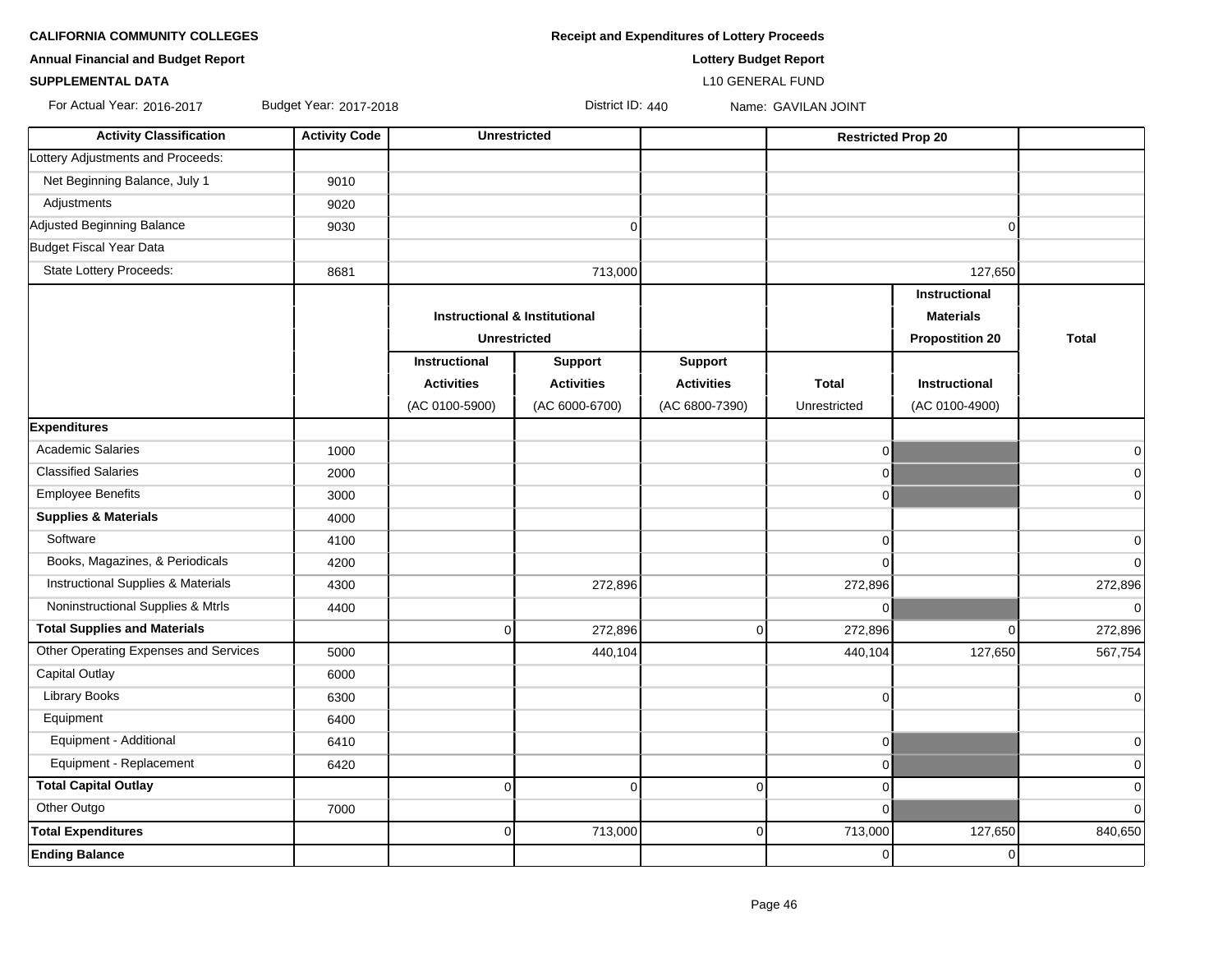# **Annual Financial and Budget Report**

For Actual Year: 2016-2017 **District ID: 440** Name: GAVILAN JOINT

**EPA Revenue** 4,337,894

|                                 |           | <b>Salaries and</b> | Operating       | Capital    |              |
|---------------------------------|-----------|---------------------|-----------------|------------|--------------|
|                                 | Activity  | <b>Benefits</b>     | <b>Expenses</b> | Outlay     |              |
| <b>Activity Classification</b>  | Code      | (Obj 1000-3000)     | (Obj 4000-5000) | (Obj 6000) | <b>Total</b> |
| <b>Instructional Activities</b> | 0100-5900 | 4,337,894           |                 |            | 4,337,894    |
| <b>TOTAL</b>                    |           | 4,337,894           |                 | 01         | 4,337,894    |